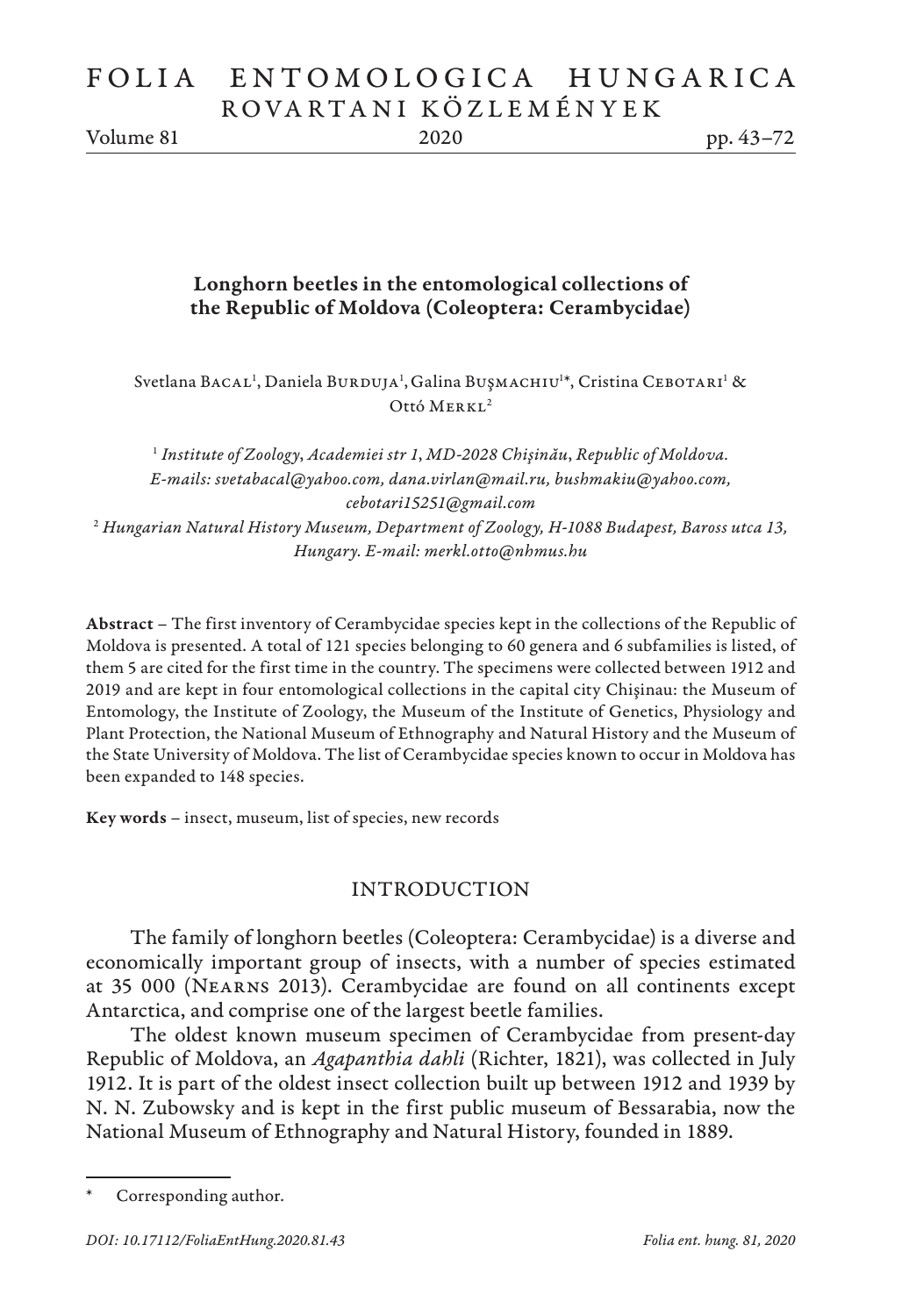The second largest collection of insects, including several Cerambycidae, were assembled by R. Stepanov during 1953–1979, and is housed in the Museum of Entomology, the Institute of Zoology. Besides the insects collected by Stepanov himself, the Museum of Entomology holds longhorn beetles collected by S. Țepala (in 1954), S. Plugaru (between 1954–1978), V. Ostaficiuc (between 1960–1977) and S. Bacal (between 2006–2019).

Specimens of harmful insects, including several Cerambycidae, are housed in the Museum of the Institute of Genetics, Physiology and Plant Protection. These were collected by O. Crijanovski (between 1974–1976), L. Egorov (between 1986–1989), A. Lobanov (in 1986), V. A. Mațiuc (in 1986) and others.

Another large zoological collection, with insects included, is kept in the Museum of State University of Moldova, in which the Cerambycidae material has a special place in the museum exhibitions. The specimens were collected mostly by students and employees of the university in the summer internships. Unfortunately, not all specimens are correctly labelled; especially the year of collection is often missing. This insect collection is part of the educational material of the Faculty of Biology.

The present paper is based exclusively on the specimens collected in the present-day territory of the country. Specimens collected abroad will be the subject of other publications.

The aim of this study was to compile the first inventory of the Cerambycidae specimens kept in the museums of Chişinău, that have an undeniable value not only for the Republic of Moldova but also for researchers around the world.

### MATERIAL AND METHODS

The specimens of Cerambycidae accumulated between 1912 and 2019 are kept in four collections in the Republic of Moldova, as listed in the Introduction. The specimens were collected from the whole territory of the country, in 20 districts and 53 localities from the Central, Southern and Northern Regions.

The Central Region includes three municipalities, 10 districts and 37 localities: Chişinău municipality with the towns Durleşti, Codru and Vadul-lui-Vodă; Bender municipality;

Tiraspol municipality;

Anenii Noi district and the localities Calfa, Cebanovca, Hîrbovăţ and Socoleni; Călăraşi district and localities Bahmut, Bularda, Leordoaia and Tuzara; Criuleni district and localities Dubăsarii Vechi, Hruşova and Onițcani; Dubăsari district and locality Goian; Hânceşti district and localities Leuşeni, Logăneşti and Minjir;

Ialoveni district and localities Dănceni and Suruceni;

Nisporeni district and locality Cioreşti;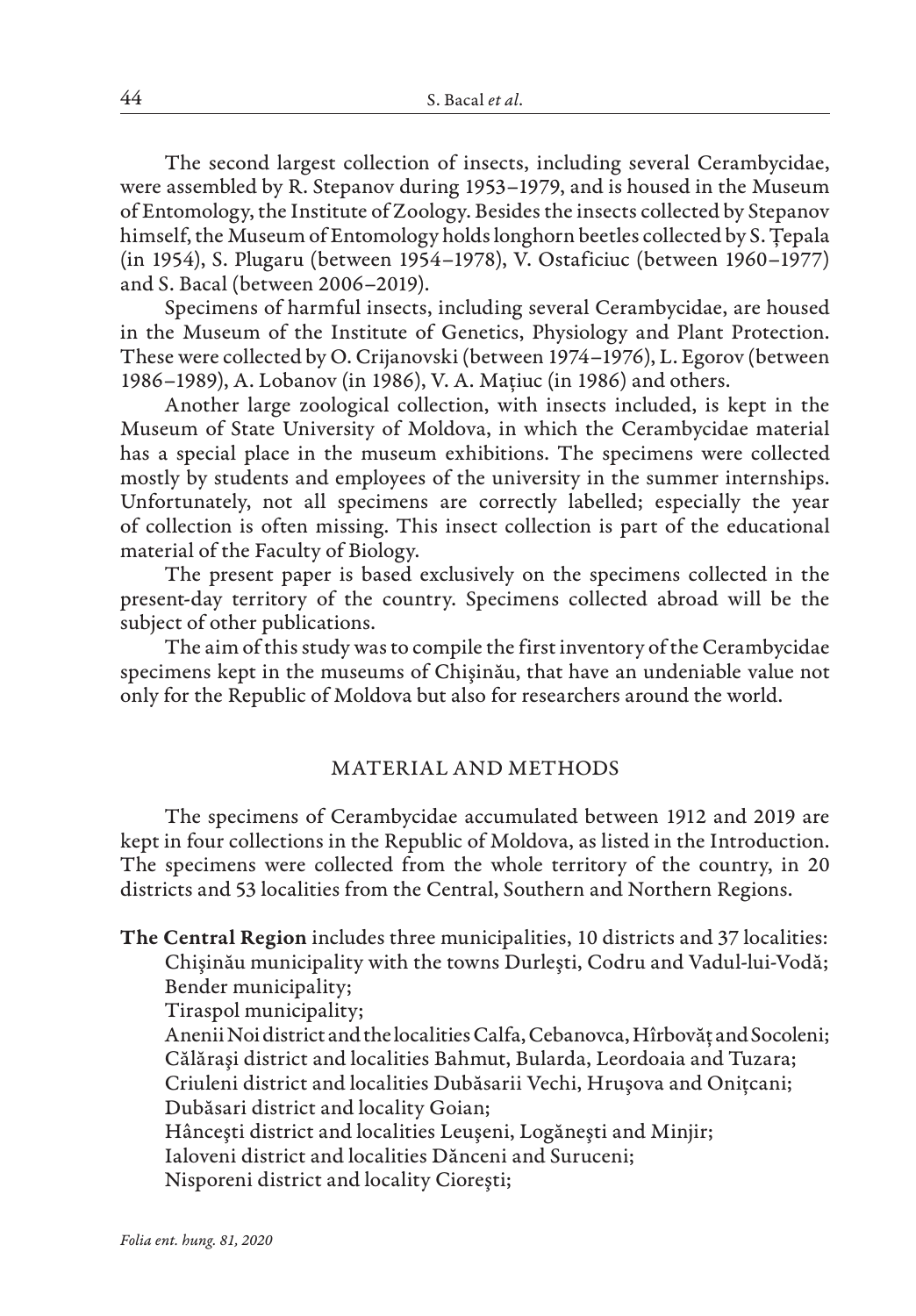Orhei district and localities Curchi, Dişcova, Ivancea, Trebujeni and Vatici; Străşeni district and localities Lozova (Scientific Reserve Codrii) and Codreanca (in the past Cobîlca);

Ungheni district and localities Corneşti, Rădenii Vechi (Reserve Plaiul Fagului) and Sculeni.

The Southern Region includes four districts, one territorial unit and eleven localities:

Cantemir district and locality Cociulia; Căuşeni district and localities Chițcani and Hagimus; Cimişlia district and locality Zloți; Ştefan Vodă district and localities Olăneşti, Tudora and Palanca; Territorial Unit of Gagauzia and town Comrat.

The Northern Region includes two districts and tree localities: Briceni district and localities Caracuşeni and Trebisăuți; Şoldăneşti district and locality Cobîlea.

The specimens were examined under a binocular MBS 10.

*Abbreviations* – The museums mentioned in the text are referred to by abbreviations as follows: HNHM = Hungarian Natural History Museum, Budapest; IGPP = Museum of the Institute of Genetics, Physiology and Plant Protection, Chişinau; MEIZ = Museum of Entomology, the Institute of Zoology, Chişinau; MSUM = Museum of State University of Moldova, Chişinau; NMEN = National Museum of Ethnography and Natural History, Chişinau.

# LIST OF CERAMBYCIDAE FROM THE FOUR MUSEUMS OF CHIŞINĂU

Nomenclature and systematics follow ALTHOFF & DANILEVSKY (1997), Danilevsky (2014, 2019) and the Fauna Europaea (https//fauna-eu.org/). The genera and the species are listed in alphabetical order within the subfamilies. For identification, keys of PLAVILSTSHIKOV (1958, 1965) were used.

As for the different combinations, only the most widely used ones mentioned in the cited references are included in the subsequent list.

\* = species new to the Republic of Moldova.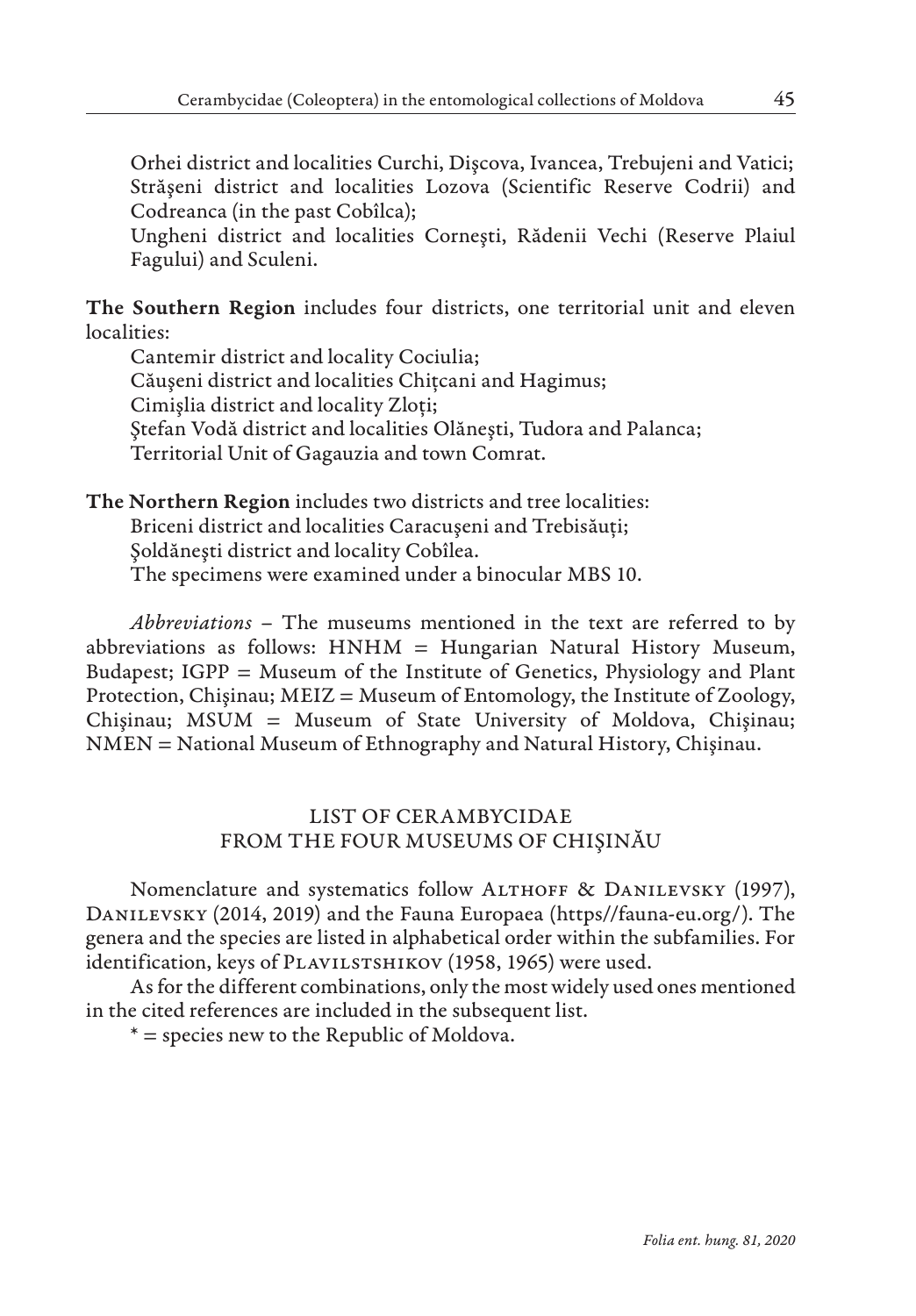| Genus      | Species                                                                                     | Drawer<br># in the<br>museum | Locality   | Specimens      | Data         | Collector    | Museum          |
|------------|---------------------------------------------------------------------------------------------|------------------------------|------------|----------------|--------------|--------------|-----------------|
|            |                                                                                             |                              | PRIONINAE  |                |              |              |                 |
| Aegosoma   | Aegosoma scabricorne<br>$(Scopoli, 1763) =$<br>Megopis scabricornis                         | 10                           | Minjir     | $\,$ 1         | 16.X.1936    | Zubowsky     | <b>NMEN</b>     |
|            |                                                                                             | 39                           | Vatici     | $\,1$          | 28.VIII.1953 | Stepanov     | MEIZ            |
| Prionus    | Prionus coriarius                                                                           | 10                           | Durleşti   | $\,1$          | 7.VIII.1921  | Zubowsky     | NMEN            |
|            | (Linnaeus, 1758)                                                                            | 10                           | Chișinău   | 1              | 17.IV.1922   | Zubowsky     | <b>NMEN</b>     |
|            |                                                                                             | 10                           | Bender     | $\mathbf{1}$   | 13.VII.1924  | Zubowsky     | <b>NMEN</b>     |
|            |                                                                                             | 10                           | Cornești   | 1              | 25.VIII.1933 | Zubowsky     | <b>NMEN</b>     |
|            |                                                                                             | 10                           | Cornești   | $\,1$          | 21.VII.1936  | Zubowsky     | <b>NMEN</b>     |
|            |                                                                                             | 10                           | Cornești   | $\,1$          | 1.VIII.1938  | Zubowsky     | <b>NMEN</b>     |
|            |                                                                                             | 38                           | Vatici     | 2              | 14.VII.1953  | Stepanov     | MEIZ            |
|            |                                                                                             | 38                           | Vatici     | 2              | 19.VII.1954  | Plugaru      | MEIZ            |
|            |                                                                                             | 39                           | Caracuşeni | $\mathbf{1}$   | 25.VIII.1967 | Stepanov     | MEIZ            |
|            |                                                                                             | 5                            | Strășeni   | $\mathbf{1}$   | 25.VII.1955  | Vereșceaghin | MEIZ            |
|            |                                                                                             | 5                            | Ivancea    | $\mathbf{2}$   | 6.VI.1958    | Plugaru      | MEIZ            |
|            |                                                                                             | 5                            | Ciorești   | $\,1$          | 7.VII.1968   | Plugaru      | MEIZ            |
|            |                                                                                             |                              | LEPTURINAE |                |              |              |                 |
| Alosterna  | Alosterna tabacicolor<br>(DeGeer, 1775)                                                     | 10                           | Chișinău   | $\,1$          | 13.V.1925    | Zubowsky     | $\textup{NMEN}$ |
|            |                                                                                             | 10                           | Dănceni    | $\,1$          | 4.VI.1928    | Zubowsky     | <b>NMEN</b>     |
|            |                                                                                             | 10                           | Dănceni    | $\,1$          | 21.VI.1928   | Zubowsky     | NMEN            |
|            |                                                                                             | 49                           | Ivancea    | $\mathbf{1}$   | 11.VI.1964   | Stepanov     | MEIZ            |
|            |                                                                                             | 49                           | Tuzara     | $\,1$          | 24.VI.1965   | Stepanov     | MEIZ            |
| Anoplodera | Anoplodera rufipes (Schaller,<br>1783) = Vadonia rufipes                                    | 40                           | Tuzara     | 1              | 26.VI.1965   | Stepanov     | MEIZ            |
|            | Anoplodera sexguttata<br>$(Fabricius, 1775) =$<br>Leptura sexguttata, Vadonia<br>sexguttata | 10                           | Chișinău   | $\overline{7}$ | 8.VI.1939    | Zubowsky     | <b>NMEN</b>     |
| Cortodera  | Cortodera humeralis<br>(Schaller, 1783)                                                     | 10                           | Bender     | $\,1$          | 2.V.1927     | Zubowsky     | <b>NMEN</b>     |
|            |                                                                                             | $10$                         | Bularda    | 1              | 2.V. 1938    | Zubowsky     | <b>NMEN</b>     |
|            | Cortodera villosa Heyden,<br>1876                                                           | 10                           | Bender     | $\mathbf{1}$   | 25.VIII.1927 | Zubowsky     | <b>NMEN</b>     |
|            |                                                                                             | 10                           | Durleşti   | $\mathbf{2}$   | 31.V.1936    | Zubowsky     | <b>NMEN</b>     |
| Dinoptera  | Dinoptera collaris (Linnaeus,                                                               | 5                            | Cobâlea    | $\mathbf{1}$   | 10.IX.1954   | Plugaru      | MEIZ            |
|            | $1758$ ) = $A$ cmaeops collaris                                                             | 5                            | Ivancea    | $\mathbf{1}$   | 10.VI.1959   | Plugaru      | MEIZ            |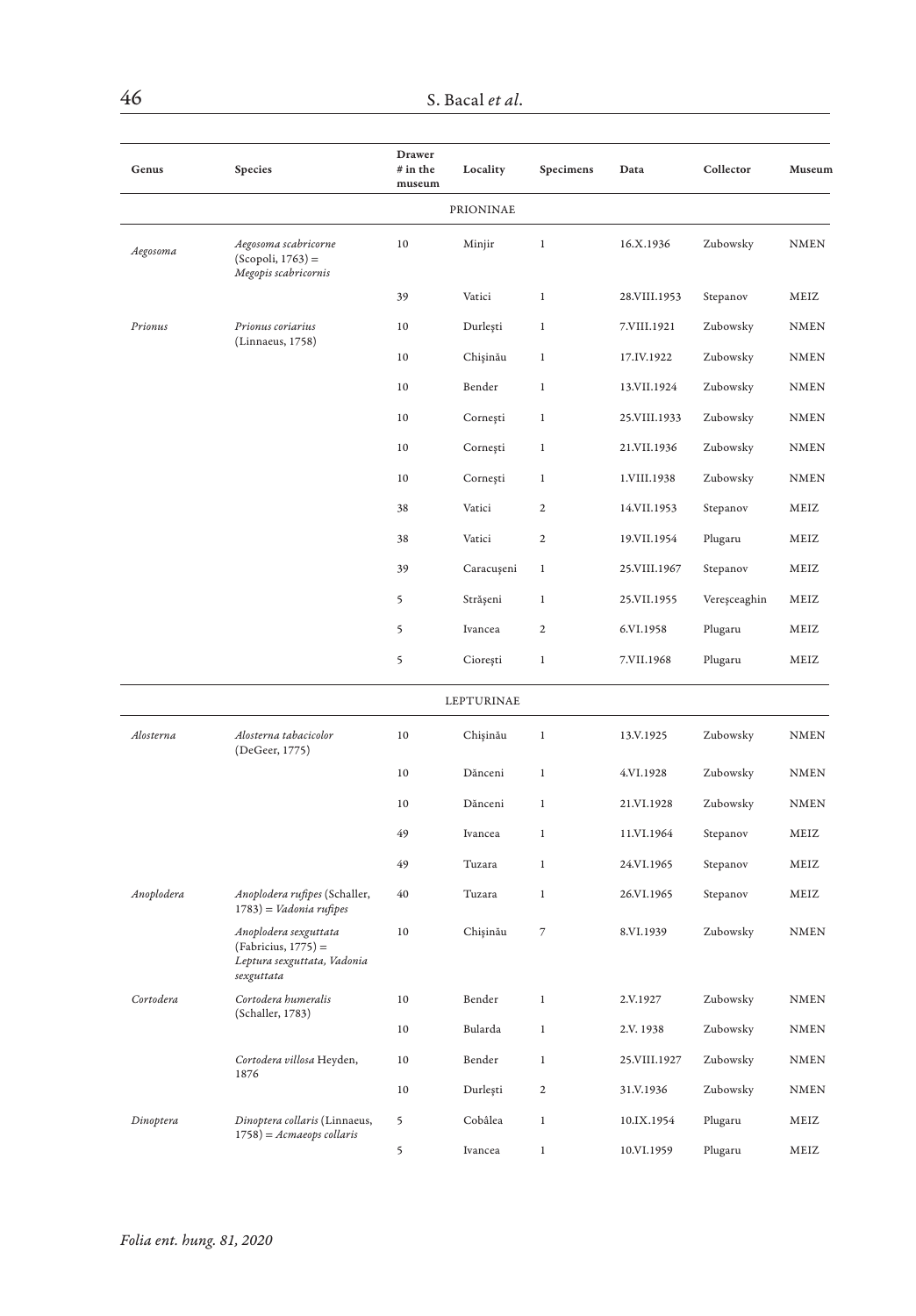| Genus       | Species                                                               | Drawer<br># in the<br>museum | Locality | Specimens        | Data                    | Collector  | Museum      |
|-------------|-----------------------------------------------------------------------|------------------------------|----------|------------------|-------------------------|------------|-------------|
|             | Dinoptera collaris (Linnaeus,<br>$1758$ ) = Acmaeops collaris         | 5                            | Bahmut   | $\,1\,$          | 24.VI.1960              | Plugaru    | MEIZ        |
|             |                                                                       | 10                           | Chișinău | 1                | 20.V.1925               | Zubowsky   | NMEN        |
|             |                                                                       | 10                           | Durleşti | $\mathbf{1}$     | 28.V.1925               | Zubowsky   | <b>NMEN</b> |
|             |                                                                       | 10                           | Bender   | $\mathbf{2}$     | 24.V.1925               | Zubowsky   | <b>NMEN</b> |
|             |                                                                       | 10                           | Bender   | 3                | 7.VI.1926               | Zubowsky   | <b>NMEN</b> |
|             |                                                                       | 10                           | Lozova   | $\,1$            | 29.V.1927               | Zubowsky   | <b>NMEN</b> |
|             |                                                                       | 49                           | Vatici   | $\,1$            | 12.VI.1954              | Stepanov   | MEIZ        |
|             |                                                                       | 49                           | Ivancea  | $\mathbf{1}$     | 28.V.1978               | Stepanov   | MEIZ        |
| Grammoptera | Grammoptera ruficornis<br>(Fabricius, 1781)                           | 10                           | Bender   | $\mathbf{1}$     | 9.V.1927                | Zubowsky   | <b>NMEN</b> |
| Leptura     | Leptura aethiops Poda, 1761<br>$=$ Strangalia aethiops                | 5                            | Bahmut   | $\overline{2}$   | 22.VI.1960              | Ostaficiuc | MEIZ        |
|             |                                                                       | 5                            | Bahmut   | $\,1\,$          | 25.VI.1960              | Ostaficiuc | MEIZ        |
|             |                                                                       | 5                            | Orhei    | $\,1\,$          | 12.VI.1965              | Plugaru    | MEIZ        |
|             |                                                                       |                              | Bahmut   | $\overline{c}$   |                         | Casianova  | <b>MUSM</b> |
|             |                                                                       |                              | Criuleni | 6                | 3.VII.1960              | Iacorsan   | <b>MUSM</b> |
|             |                                                                       | 10                           | Chișinău | $\,1$            | 5.VI.1924               | Zubowsky   | <b>NMEN</b> |
|             |                                                                       | 10                           | Bender   | $\overline{a}$   | 24.V.1925               | Zubowsky   | <b>NMEN</b> |
|             |                                                                       | 10                           | Bender   | $\,1\,$          | 7.VI.1926               | Zubowsky   | <b>NMEN</b> |
|             | Leptura aurulenta (Fabricius,<br>1792) = Strangalia aurulenta         | 41                           | Vatici   | 1                | 15.V.1993               | Stepanov   | MEIZ        |
|             | Leptura quadrifasciata<br>Linnaeus, $1758 =$<br>Strangalia 4-fasciata | 49                           | Vatici   | $\mathbf{1}$     | 10.V.1953               | Stepanov   | MEIZ        |
|             |                                                                       | 10                           | Chișinău | $\,1$            | 5.VI.1924               | Zubowsky   | <b>NMEN</b> |
|             |                                                                       | 10                           | Bender   | $\boldsymbol{2}$ | 24.V.1925               | Zubowsky   | <b>NMEN</b> |
|             |                                                                       | 10                           | Bender   | 1                | 7.VI.1926               | Zubowsky   | <b>NMEN</b> |
| Pachytodes  | Pachytodes cerambyciformis<br>(Schrank, 1781)                         | 10                           | Cornești | $\mathbf{1}$     | 8.VI.1973               | Zubowsky   | <b>NMEN</b> |
|             | Pachytodes erraticus<br>$(Dalman, 1817) =$<br>Judolia erratica        | 5                            | Ivancea  | 4                | 30.VI.1958              | Plugaru    | MEIZ        |
|             |                                                                       | 5                            | Ivancea  | 1                | 28.VI.1959              | Plugaru    | MEIZ        |
|             |                                                                       | 5                            | Bahmut   | $\,1$            | 27.VI.1960              | Plugaru    | MEIZ        |
|             |                                                                       | 5                            | Calfa    | $\,1$            | 6.VII.1978              | Plugaru    | MEIZ        |
|             |                                                                       | 10                           | Goian    | $\mathbf{1}$     | 21.V.1922               | Zubowsky   | <b>NMEN</b> |
|             |                                                                       | 10                           | Goian    | $\,1$            | 11.VI.1922              | Zubowsky   | <b>NMEN</b> |
|             |                                                                       | 10                           | Goian    | 1                | $20.IV -$<br>3.VII.1924 | Zubowsky   | <b>NMEN</b> |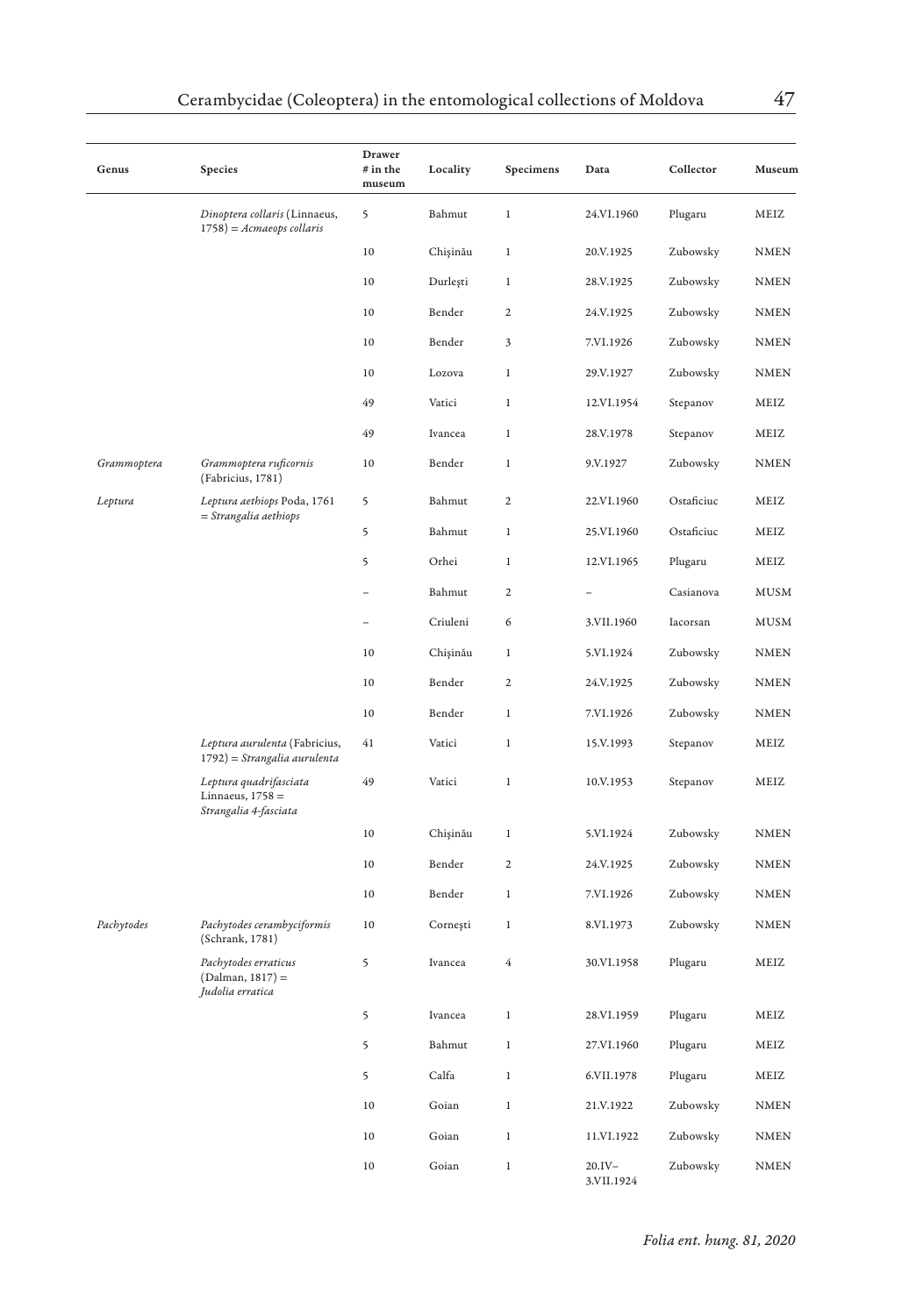| Genus          | Species                                                                  | Drawer<br># in the<br>museum | Locality   | Specimens                | Data                 | Collector | Museum                       |
|----------------|--------------------------------------------------------------------------|------------------------------|------------|--------------------------|----------------------|-----------|------------------------------|
|                | Pachytodes erraticus<br>(Dalman, 1817) =<br>Judolia erratica             | $10$                         | Suruceni   | $\mathbf 2$              | 28.V.1923            | Zubowsky  | $\ensuremath{\mathsf{NMEN}}$ |
|                |                                                                          | $10\,$                       | Bender     | $\,1$                    | 7.VI.1926            | Zubowsky  | $\textsc{NMEN}\xspace$       |
|                |                                                                          | 10                           | Chișinău   | $\,1$                    | 10.VI.1927           | Zubowsky  | <b>NMEN</b>                  |
|                |                                                                          | 40                           | Vatici     | $\,1$                    | 30.V.1953            | Stepanov  | MEIZ                         |
| Pedostrangalia | Pedostrangalia revestita<br>$(Linnaeus, 1767) =$<br>Strangalia revestita | 11                           | Chișinău   | $\,1$                    | 17.V.1925            | Zubowsky  | <b>NMEN</b>                  |
|                |                                                                          | 11                           | Chișinău   | $\,1$                    | 12.V.1930            | Zubowsky  | $\textsc{NMEN}\xspace$       |
|                |                                                                          | 11                           | Chişinău   | $\,1$                    | 22.V.1930            | Zubowsky  | <b>NMEN</b>                  |
|                |                                                                          | 11                           | Chişinău   | $\,1$                    | 13.V.1939            | Zubowsky  | NMEN                         |
|                |                                                                          | 11                           | Durleşti   | $\,1$                    | 1.VI.1930            | Zubowsky  | <b>NMEN</b>                  |
|                |                                                                          | 11                           | Durlești   | $\,1$                    | 23.VI.1933           | Zubowsky  | <b>NMEN</b>                  |
| Pseudovadonia  | Pseudovadonia livida<br>$(Fabricius, 1776) =$<br>Leptura livida          | 5                            | Ivancea    | $\,1$                    | 3.VII.1958           | Plugaru   | MEIZ                         |
|                |                                                                          | 5                            | Ivancea    | $\,1$                    | 10.VII.1958          | Plugaru   | MEIZ                         |
|                |                                                                          | 5                            | Ivancea    | 1                        | 16.VII.1958          | Plugaru   | MEIZ                         |
|                |                                                                          | 5                            | Ivancea    | $1\,$                    | 27.V.1959            | Plugaru   | MEIZ                         |
|                |                                                                          | 5                            | Ivancea    | $\,1$                    | 17.VI.59             | Plugaru   | MEIZ                         |
|                |                                                                          | 5                            | Ivancea    | $\,1$                    | 23.VI.1959           | Plugaru   | MEIZ                         |
|                |                                                                          | 5                            | Ivancea    | 12                       | 20.VII.1959          | Plugaru   | MEIZ                         |
|                |                                                                          | 5                            | Ivancea    | $\,1$                    | 6.X.1959             | Plugaru   | MEIZ                         |
|                |                                                                          | 5                            | Ivancea    | $\mathbf{1}$             | 25.VI.1960           | Plugaru   | MEIZ                         |
|                |                                                                          | 5                            | Calfa      | 10                       | 6.VII.1978           | Plugaru   | MEIZ                         |
|                |                                                                          | 5                            | Cobâlea    | $\overline{\phantom{a}}$ | 9.X.1954             | Plugaru   | MEIZ                         |
|                |                                                                          | 5                            | Trebisăuți | $\mathbf{1}$             | 10.VI.1958           | Plugaru   | MEIZ                         |
|                |                                                                          | 5                            | Bahmut     | $1\,$                    | 22.VI.1960           | Plugaru   | MEIZ                         |
|                |                                                                          | 10                           | Goian      | $\,1$                    | 3.VI.1922            | Zubowsky  | NMEN                         |
|                |                                                                          | $10\,$                       | Chișinău   | $\,1$                    | 30.V.1924            | Zubowsky  | $\textsc{NMEN}\xspace$       |
|                |                                                                          | 10                           | Chișinău   | $1\,$                    | 30.V.1925            | Zubowsky  | <b>NMEN</b>                  |
|                |                                                                          | 10                           | Chişinău   | $\,1$                    | 15.VI.1926           | Zubowsky  | NMEN                         |
|                |                                                                          | $10\,$                       | Durleşti   | $\mathbf{1}$             | 28.VI.1928           | Zubowsky  | <b>NMEN</b>                  |
|                |                                                                          | 10                           | Bender     | $\mathbf{2}$             | 7-8.VI.1926          | Zubowsky  | <b>NMEN</b>                  |
|                |                                                                          | 10                           | Dănceni    | $\bf 4$                  | $4 - 28.$<br>VI.1928 | Zubowsky  | $\textsc{NMEN}\xspace$       |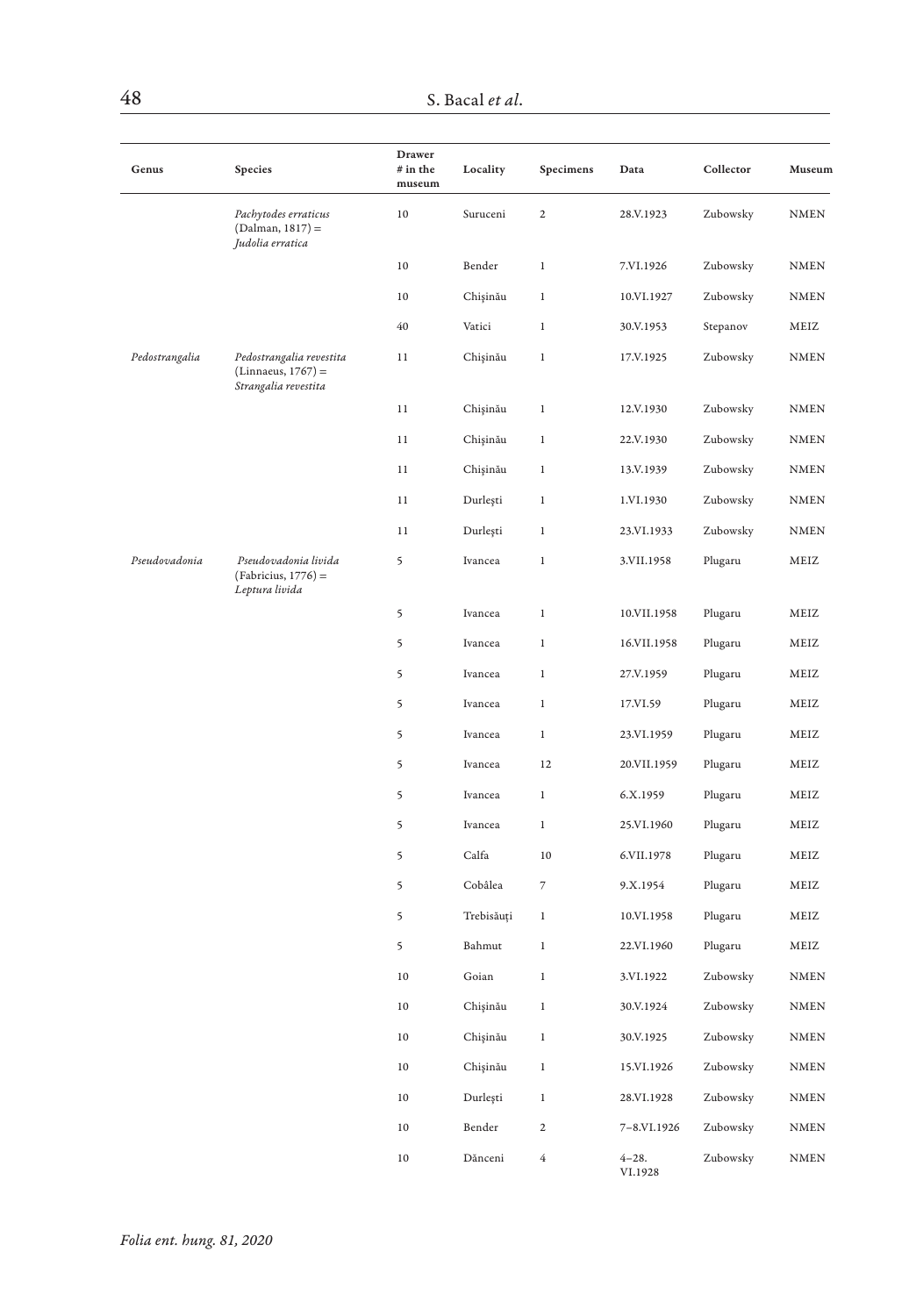| Genus                            | Species                                                         | Drawer<br>$#$ in the<br>museum | Locality  | Specimens    | Data                   | Collector | Museum      |
|----------------------------------|-----------------------------------------------------------------|--------------------------------|-----------|--------------|------------------------|-----------|-------------|
|                                  | Pseudovadonia livida<br>$(Fabricius, 1776) =$<br>Leptura livida | 49                             | Vatici    | $\,1$        | 10.VII.1955            | Stepanov  | MEIZ        |
|                                  |                                                                 | 49                             | Ivancea   | $\,1$        | $-.VI.1965$            | Stepanov  | MEIZ        |
| Rhagium                          | *Rhagium inquisitor<br>(Linnaeus, 1758)                         | 39                             | Ivancea   | 3            | 10.V.1964              | Stepanov  | MEIZ        |
| Rhagium mordax<br>(DeGeer, 1775) |                                                                 | $\overline{\phantom{0}}$       | Bahmut    | $\mathbf{2}$ | 20.VI.1956             |           | <b>MUSM</b> |
|                                  |                                                                 | 10                             | Chișinău  | $\,1$        | 5.V.1927               | Zubowsky  | <b>NMEN</b> |
|                                  |                                                                 | 10                             | Cornești  | $\,1$        | 18.VI.1933             | Zubowsky  | <b>NMEN</b> |
|                                  | Rhagium sycophanta<br>(Schrank, 1781)                           | 10                             | Suruceni  | 1            | $28.Y -$<br>10.VI.1927 | Zubowsky  | NMEN        |
|                                  |                                                                 | $10\,$                         | Leordoaia | $\mathbf{1}$ | 8.VI.1928              | Zubowsky  | <b>NMEN</b> |
|                                  |                                                                 | 10                             | Bularda   | $\,1$        | 14.V.1929              | Zubowsky  | <b>NMEN</b> |
|                                  |                                                                 | 10                             | Durlești  | $\,1$        | 8.V.1932               | Zubowsky  | NMEN        |
|                                  |                                                                 | 11                             | Zloți     | $\mathbf{1}$ | 29.V.1986              | Mațiuc    | IGPP        |
|                                  |                                                                 | 11                             | Lozova    | $\,1$        | 16.051986              | Mațiuc    | IGPP        |
|                                  |                                                                 | 38                             | Ivancea   | 2            | 10.V.1963              | Stepanov  | MEIZ        |
|                                  |                                                                 | 38                             | Vatici    | $\mathbf{2}$ | 12.V.1953              | Stepanov  | MEIZ        |
|                                  |                                                                 | 38                             | Vatici    | $\,1$        | 15.V.1954              | Stepanov  | MEIZ        |
|                                  |                                                                 | 39                             | Trebujeni | $\,1$        | 26.IV.1959             | Stepanov  | MEIZ        |
|                                  |                                                                 | 39                             | Ivancea   | 5            | 10.V.1964              | Stepanov  | MEIZ        |
|                                  |                                                                 | 5                              | Ivancea   | $\,1$        | 9.V.1958               | Plugaru   | MEIZ        |
|                                  |                                                                 | 5                              | Ivancea   | $\,1$        | 21.V.1958              | Plugaru   | MEIZ        |
|                                  |                                                                 | 5                              | Ivancea   | 1            | 29.V.1959              | Plugaru   | MEIZ        |
|                                  |                                                                 | 5                              | Ivancea   | $\mathbf{1}$ | 17.VI.1959             | Plugaru   | MEIZ        |
|                                  |                                                                 | 5                              | Logănești | $\,1$        | 14.V.1969              | Plugaru   | MEIZ        |
|                                  |                                                                 | 5                              | Trebujeni | $\,1$        | 26.IV.1959             | Plugaru   | MEIZ        |
| Rhamnusium                       | Rhamnusium bicolor<br>(Schrank, 1781)                           | $10$                           | Chișinău  | $\mathbf{2}$ | $21 - 30.$<br>V.1926   | Zubowsky  | <b>NMEN</b> |
|                                  |                                                                 | 10                             | Durleşti  | $\,1$        | 15.V.1924              | Zubowsky  | <b>NMEN</b> |
|                                  |                                                                 | 10                             | Durlești  | $\,1$        | 25.V.1929              | Zubowsky  | <b>NMEN</b> |
| Rutpela                          | Rutpela maculata (Poda,<br>$1761$ ) = Leptura maculata,         | $\equiv$                       | Bahmut    | 3            | 18.VI.1952             | Sereda    | MUSM        |
|                                  | Strangalia maculata                                             | $10\,$                         | Chișinău  | 3            | 28.V.1925              | Zubowsky  | <b>NMEN</b> |
|                                  |                                                                 | 10                             | Durlești  | $\,1$        | 16.VI.1929             | Zubowsky  | <b>NMEN</b> |
|                                  |                                                                 | 10                             | Durleşti  | $\,1\,$      | 1.VI.1930              | Zubowsky  | NMEN        |
|                                  |                                                                 | 10                             | Dănceni   | 4            | 21.VI.1928             | Zubowsky  | <b>NMEN</b> |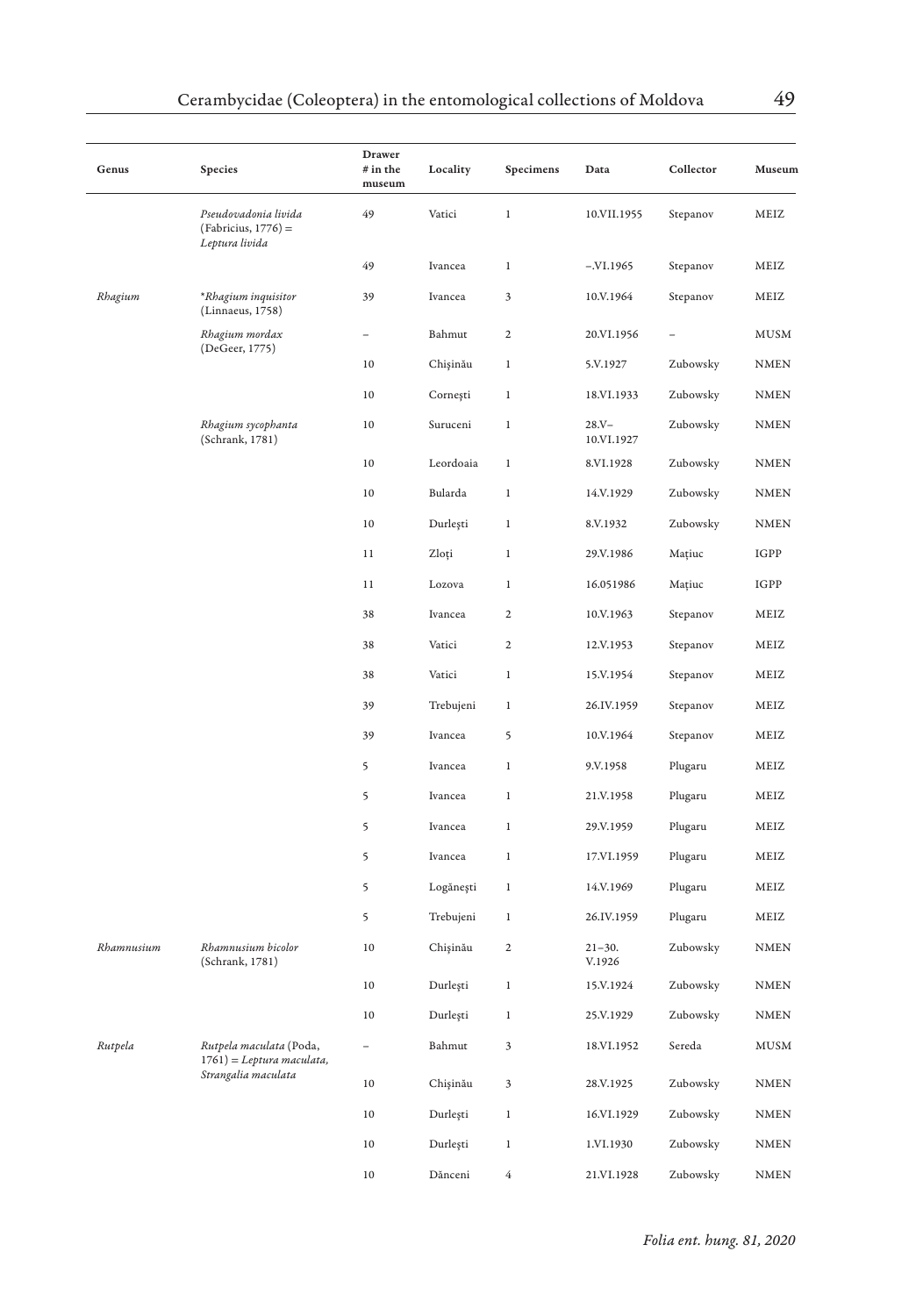| Genus      | Species                                                                        | Drawer<br># in the<br>museum | Locality  | Specimens                | Data                  | Collector | Museum                 |
|------------|--------------------------------------------------------------------------------|------------------------------|-----------|--------------------------|-----------------------|-----------|------------------------|
|            | Rutpela maculata (Poda,<br>$1761$ ) = Leptura maculata,<br>Strangalia maculata | $10$                         | Cornești  | $\,1$                    | 19.VII.1933           | Zubowsky  | $\textsc{NMEN}\xspace$ |
|            |                                                                                | 10                           | Cornești  | $\,1$                    | 9.VI.1937             | Zubowsky  | <b>NMEN</b>            |
|            |                                                                                | $11\,$                       | Hâncești  | $\,1$                    | 1.V.1989              | Egorov    | $_{\rm IGPP}$          |
|            |                                                                                | 49                           | Ivancea   | $\,1$                    | 2.VII.1978            | Stepanov  | MEIZ                   |
| Stenocorus | Stenocorus quercus (Götz,<br>$1783$ ) = Anisorus quercus                       | 10                           | Dănceni   | $\,1$                    | 10.VI.1924            | Zubowsky  | <b>NMEN</b>            |
|            |                                                                                | 10                           | Dănceni   | $\boldsymbol{2}$         | $10 - 16.$<br>VI.1929 | Zubowsky  | <b>NMEN</b>            |
|            |                                                                                | 10                           | Dănceni   | $\,1$                    | 25.V.1930             | Zubowsky  | <b>NMEN</b>            |
|            |                                                                                | 10                           | Durleşti  | $\overline{2}$           | 28.V.1925             | Zubowsky  | $\texttt{NMEN}$        |
|            |                                                                                | 10                           | Durleşti  | $\,1$                    | 24.V.1928             | Zubowsky  | <b>NMEN</b>            |
|            |                                                                                | 10                           | Durleşti  | $\overline{\phantom{a}}$ | $26. V -$<br>VI.1929  | Zubowsky  | <b>NMEN</b>            |
|            |                                                                                | 10                           | Durleşti  | $\,1$                    | 25.V.1930             | Zubowsky  | <b>NMEN</b>            |
|            |                                                                                | 11                           | Zloți     | $\,1$                    | 29.V.1986             | Lobanov   | IGPP                   |
|            |                                                                                | 38                           | Vatici    | $\,1$                    | 10.V.1953             | Stepanov  | MEIZ                   |
|            |                                                                                | 5                            | Ivancea   | $\,1$                    | 30.V.1958             | Plugaru   | MEIZ                   |
|            |                                                                                | 5                            | Ivancea   | $\,1$                    | 17.VI.1958            | Plugaru   | MEIZ                   |
|            |                                                                                | 5                            | Ivancea   | $\,1$                    | 22.V.1959             | Plugaru   | MEIZ                   |
|            |                                                                                | 5                            | Ivancea   | $\,1$                    | 28.V.1959             | Plugaru   | MEIZ                   |
|            |                                                                                | 5                            | Ivancea   | $\mathbf{1}$             | 10.VI.1959            | Plugaru   | MEIZ                   |
|            |                                                                                | 5                            | Hâncești  | $\,1$                    | 29.V.1962             | Plugaru   | MEIZ                   |
|            |                                                                                | 5                            | Calfa     | $\,1$                    | 3.VI.1973             | Plugaru   | MEIZ                   |
|            |                                                                                | 5                            | Calfa     | $\,1$                    | 7.VI.1974             | Plugaru   | MEIZ                   |
|            |                                                                                | 5                            | Hîrbovăț  | $\,1$                    | 26.V.1971             | Plugaru   | MEIZ                   |
|            | Stenocorus meridianus<br>(Linnaeus, 1758)                                      | 10                           | Durleşti  | 3                        | 23.VI.1923            | Zubowsky  | <b>NMEN</b>            |
|            |                                                                                | 10                           | Durleşti  | 5                        | 1.VI.1930             | Zubowsky  | <b>NMEN</b>            |
|            |                                                                                | 38                           | Ivancea   | $\,1$                    | 4.VII.1967            | Stepanov  | MEIZ                   |
|            |                                                                                | 38                           | Ivancea   | $\,1$                    | 25.VIII.1968          | Stepanov  | MEIZ                   |
|            |                                                                                | 38                           | Ivancea   | $\,1$                    | 19.VI.1969            | Stepanov  | MEIZ                   |
|            |                                                                                | 38                           | Chițcani  | $\mathbf 2$              | 16.VI.1978            | Stepanov  | MEIZ                   |
|            |                                                                                | 38                           | Tiraspol  | $\,1$                    | 16.VI.1978            | Stepanov  | MEIZ                   |
|            |                                                                                | 39                           | Cebanovca | $\,1$                    | 14.VI.1969            | Stepanov  | MEIZ                   |
|            |                                                                                | 5                            | Ivancea   | $\overline{c}$           | 10.VI.1959            | Plugaru   | MEIZ                   |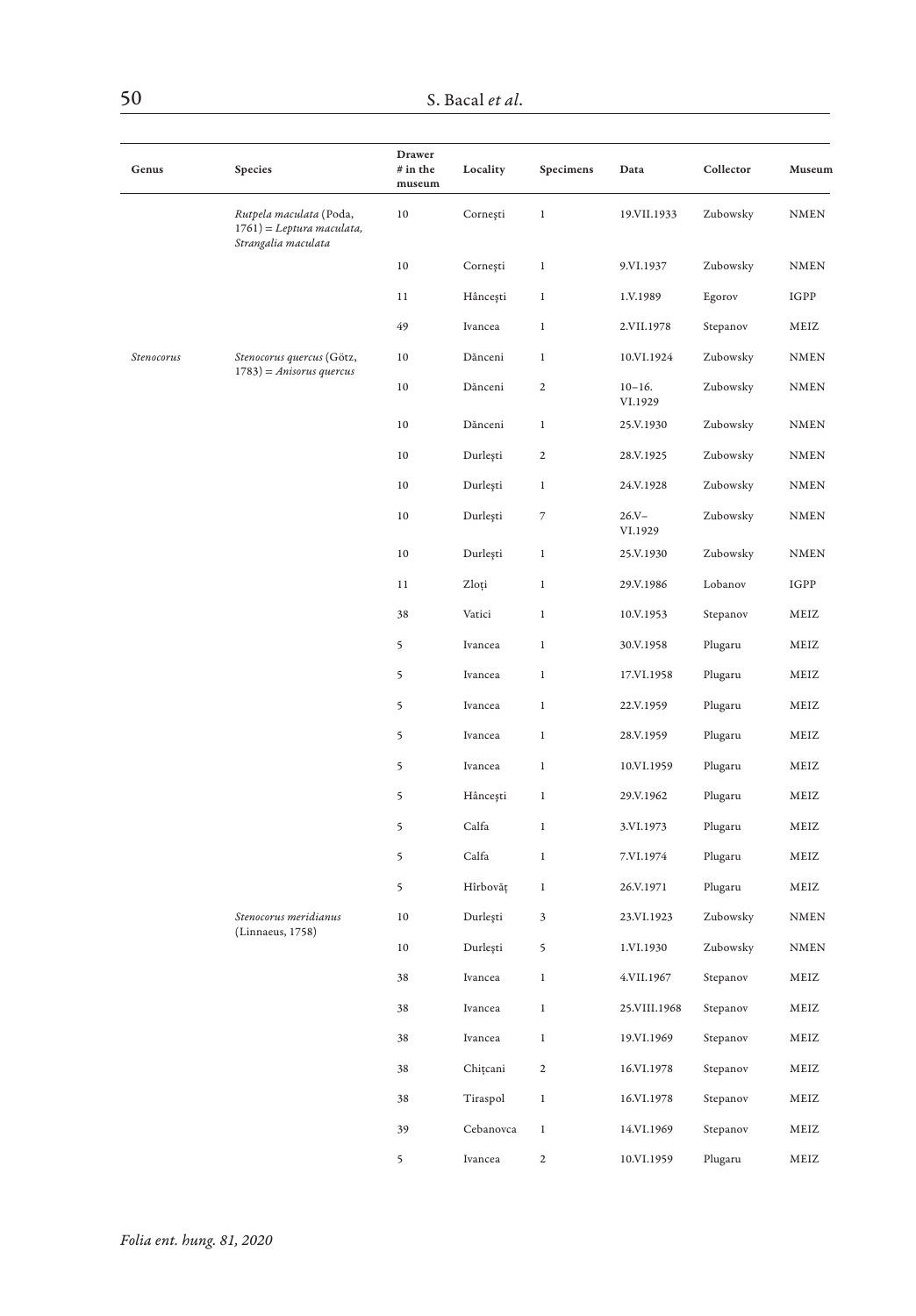| Genus      | Species                                                                  | Drawer<br># in the<br>museum | Locality           | Specimens        | Data                     | Collector | Museum                 |
|------------|--------------------------------------------------------------------------|------------------------------|--------------------|------------------|--------------------------|-----------|------------------------|
|            | Stenocorus meridianus<br>(Linnaeus, 1758)                                | 5                            | Ivancea            | $\,1$            | 13.VI.1960               | Plugaru   | MEIZ                   |
|            |                                                                          | 5                            | Dubăsarii<br>Vechi | $\,1$            | 17.V.1966                | Plugaru   | MEIZ                   |
|            |                                                                          | 5                            | Calfa              | $\,1$            | 29.VI.1976               | Plugaru   | MEIZ                   |
| Stenurella | Stenurella bifasciata<br>$(O. F. Müller, 1776) =$                        | 10                           | Suruceni           | $\,1$            | 28.V.1923                | Zubowsky  | <b>NMEN</b>            |
|            | Strangalia bifasciata                                                    | 10                           | Călărași           | $\,1$            | $20.VII-$<br>2.VIII.1923 | Zubowsky  | <b>NMEN</b>            |
|            |                                                                          | 10                           | Bender             | $\,1$            | 14.VI.1924               | Zubowsky  | <b>NMEN</b>            |
|            |                                                                          | 10                           | Durleşti           | $\,1$            | 5.VII.1925               | Zubowsky  | <b>NMEN</b>            |
|            |                                                                          | 10                           | Durlești           | $\,1$            | 28.VI.1928               | Zubowsky  | <b>NMEN</b>            |
|            |                                                                          | 10                           | Chișinău           | $\mathbf 2$      | 6-7.VI.1926              | Zubowsky  | <b>NMEN</b>            |
|            |                                                                          | 10                           | Chișinău           | $\,1$            | 17.VI.1928               | Zubowsky  | <b>NMEN</b>            |
|            |                                                                          | 10                           | Dănceni            | $\mathbf 2$      | $20 - 21.$<br>VI.1928    | Zubowsky  | <b>NMEN</b>            |
|            |                                                                          | 49                           | Ivancea            | $\,1$            | 10.VI.1955               | Stepanov  | MEIZ                   |
|            |                                                                          | 49                           | Ivancea            | $\,1$            | 15.VI.1955               | Stepanov  | MEIZ                   |
|            | Stenurella melanura<br>$(Linnacus, 1758) =$<br>Strangalia melanura       | 11                           | Dănceni            | $\,1$            | 10.VI.1923               | Zubowsky  | <b>NMEN</b>            |
|            |                                                                          | 11                           | Durleşti           | $\,1$            | 5.VI.1926                | Zubowsky  | <b>NMEN</b>            |
|            |                                                                          | 11                           | Durleşti           | $\,1$            | 24.VI.1928               | Zubowsky  | $\textsc{NMEN}\xspace$ |
|            |                                                                          | 40                           | Vatici             | $\,1$            | 10.VI.1953               | Stepanov  | MEIZ                   |
|            |                                                                          | 40                           | Ivancea            | $\,1$            | 31.V.1962                | Stepanov  | MEIZ                   |
|            |                                                                          | 40                           | Ivancea            | $\,1$            | 31.V.1963                | Stepanov  | MEIZ                   |
|            |                                                                          | 49                           | Ivancea            | $\,1$            | 1.VI.1964                | Stepanov  | MEIZ                   |
|            | Stenurella nigra (Linnaeus,<br>1758) = Strangalia nigra                  | 11                           | Suruceni           | $\mathbf{2}$     | $12 - 28.$<br>V.1923     | Zubowsky  | NMEN                   |
|            |                                                                          | 11                           | Chișinău           | $\,1$            | 28.V.1923                | Zubowsky  | <b>NMEN</b>            |
|            |                                                                          | 11                           | Chișinău           | $\,1$            | 28.V.1925                | Zubowsky  | NMEN                   |
|            |                                                                          | 11                           | Durlești           | $\boldsymbol{2}$ | 28.VI.1928               | Zubowsky  | <b>NMEN</b>            |
|            |                                                                          | 11                           | Dănceni            | $\,1$            | 21.VI.1928               | Zubowsky  | <b>NMEN</b>            |
|            |                                                                          | 40                           | Vatici             | $\,1$            | 12.VI.1954               | Stepanov  | MEIZ                   |
|            |                                                                          | 40                           | Ivancea            | $\mathbf{1}$     | 30.V.1965                | Stepanov  | MEIZ                   |
|            |                                                                          | 49                           | Vatici             | $\,1$            | 30.V.1954                | Stepanov  | MEIZ                   |
|            | Stenurella septempunctata<br>(Fabricius, 1793) =<br>Strangalia contomnum | 11                           | Dănceni            | $\overline{4}$   | $21 - 24.$<br>VI.1928    | Zubowsky  | <b>NMEN</b>            |

*Strangalia septempunctata*, *Leptura septempunctata*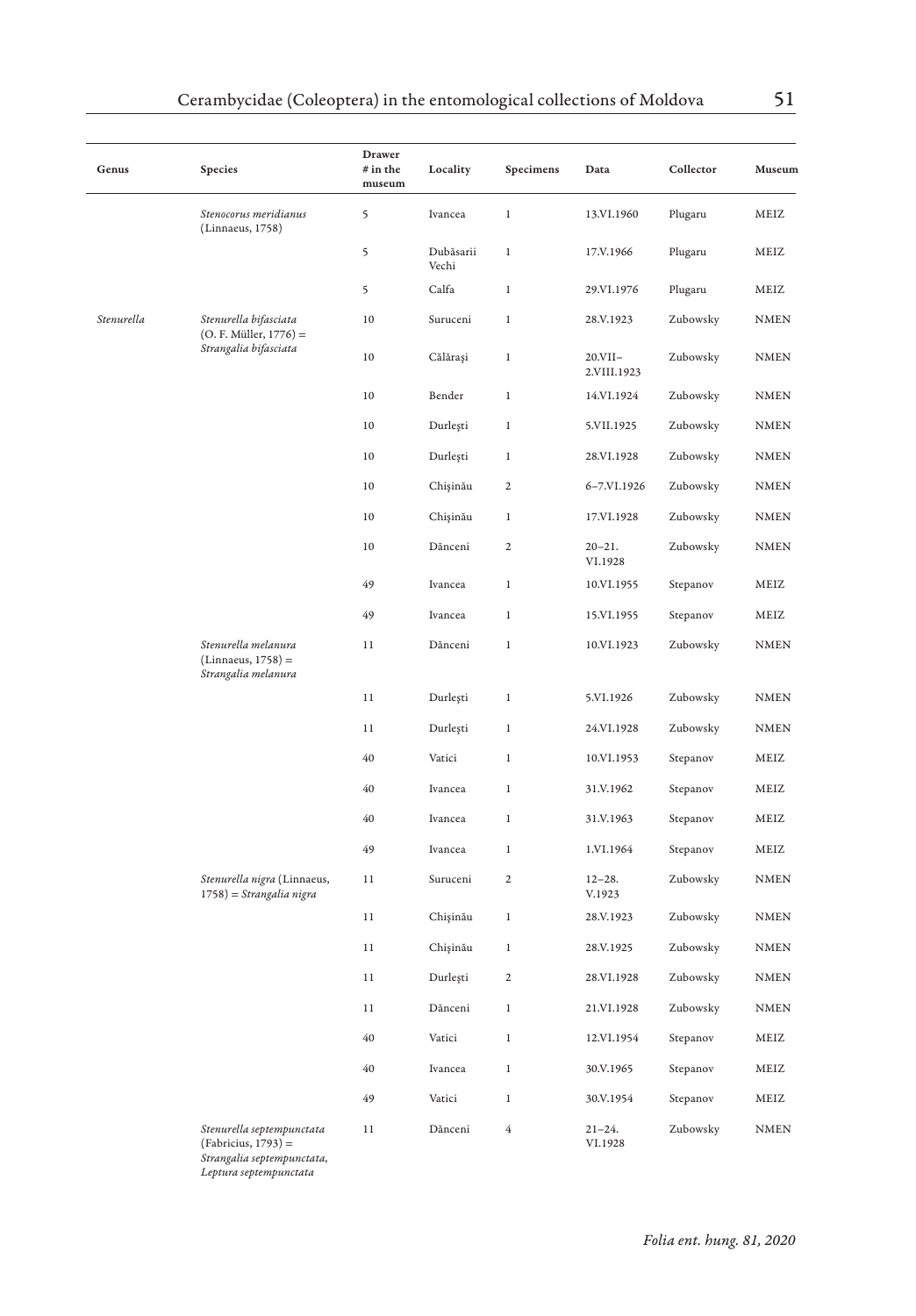| Genus      | Species                                                                        | Drawer<br># in the<br>museum | Locality      | Specimens      | Data                   | Collector     | Museum                 |
|------------|--------------------------------------------------------------------------------|------------------------------|---------------|----------------|------------------------|---------------|------------------------|
|            | Stenurella septempunctata<br>(Fabricius, 1793) =<br>Strangalia septempunctata, | 11                           | Dănceni       | $\mathbf 2$    | 16.VI.1929             | Zubowsky      | <b>NMEN</b>            |
|            | Leptura septempunctata                                                         | 11                           | Chișinău      | $\,1$          | 28.V.1929              | Zubowsky      | <b>NMEN</b>            |
|            |                                                                                | 11                           | Zloți         | $\,1$          | 29.VI.1929             | Zubowsky      | <b>NMEN</b>            |
|            |                                                                                | 40                           | Curchi        | $\,1\,$        | 15.V.1954              | Stepanov      | MEIZ                   |
|            |                                                                                | 40                           | Ivancea       | $\,1$          | 10.VII.1955            | Stepanov      | MEIZ                   |
|            |                                                                                | 40                           | Tuzara        | 1              | 22.VI.1965             | Stepanov      | MEIZ                   |
|            | Stenurella sp.                                                                 | 11                           | Cornești      | $\mathbf 2$    | $19 - 28.$<br>VII.1933 | Zubowsky      | <b>NMEN</b>            |
| Strangalia | Strangalia attenuata<br>(Linnaeus, 1758)                                       | 5                            | Cobâlea       | $1\,$          | 29.X.1954              | <b>Tepala</b> | MEIZ                   |
|            |                                                                                | 11                           | Goian         | $\,1$          | 3.VI.1922              | Zubowsky      | <b>NMEN</b>            |
|            |                                                                                | 11                           | Bender        | 1              | 7.VI.1926              | Zubowsky      | <b>NMEN</b>            |
|            |                                                                                | 11                           | Cornești      | $1\,$          | 19.VII.1933            | Zubowsky      | <b>NMEN</b>            |
|            |                                                                                | 11                           | Cociulia      | $\,1$          | 26.VI.1986             | Egorov        | IGPP                   |
|            |                                                                                | 41                           | Ivancea       | $\,1$          | 12.VI.1963             | Stepanov      | MEIZ                   |
|            |                                                                                | 41                           | Ivancea       | $\,1$          | 11.VII.1967            | Stepanov      | MEIZ                   |
|            |                                                                                | 49                           | Ivancea       | $\,1$          | 2.VII.1978             | Stepanov      | MEIZ                   |
| Vadonia    | Vadonia unipunctata                                                            | 10                           | Goian         | $\mathfrak 2$  | 3.V.1922               | Zubowsky      | <b>MNEIN</b>           |
|            | (Fabricius, 1787)                                                              | 10                           | Chișinău      | $1\,$          | $21.Y -$<br>3.VI.1923  | Zubowsky      | <b>MNEIN</b>           |
|            |                                                                                | 10                           | Chișinău      | $\,1$          | 28.V.1925              | Zubowsky      | <b>MNEIN</b>           |
|            |                                                                                | 10                           | Chișinău      | 1              | 14.VI.1927             | Zubowsky      | <b>MNEIN</b>           |
|            |                                                                                | 10                           | Chișinău      | $\mathbf{1}$   | 30.V.1930              | Zubowsky      | <b>MNEIN</b>           |
|            |                                                                                | 10                           | Suruceni      | $\mathfrak 2$  | 10.VI.1923             | Zubowsky      | <b>MNEIN</b>           |
|            |                                                                                | 10                           | Bender        | $\,1$          | 7.VI.1926              | Zubowsky      | <b>MNEIN</b>           |
|            |                                                                                |                              | NECYDALINAE   |                |                        |               |                        |
| Necydalis  | Necydalis major                                                                | $1\,1$                       | Bender        | $\overline{2}$ | 7.VII.1926             | Zubowsky      | <b>NMEN</b>            |
|            | Linnaeus, 1758                                                                 | 41                           | Vatici        | $\,1$          | 6.VI.1953              | Stepanov      | MEIZ                   |
|            |                                                                                |                              | SPONDYLIDINAE |                |                        |               |                        |
| Tetropium  | Tetropium fuscum<br>(Fabricius, 1787)                                          | 11                           | Ivancea       | $\,1$          | 18.V.1966              | Stepanov      | MEIZ                   |
|            |                                                                                |                              | CERAMBYCINAE  |                |                        |               |                        |
| Anaglyptus | Anaglyptus mysticus                                                            | 11                           | Chișinău      | $\,$ 8 $\,$    | 13.V.1923              | Zubowsky      | $\textsc{NMEN}\xspace$ |
|            | (Linnaeus, 1758)                                                               | 11                           | Chișinău      | $\mathbf{1}$   | 6.V.1924               | Zubowsky      | <b>NMEN</b>            |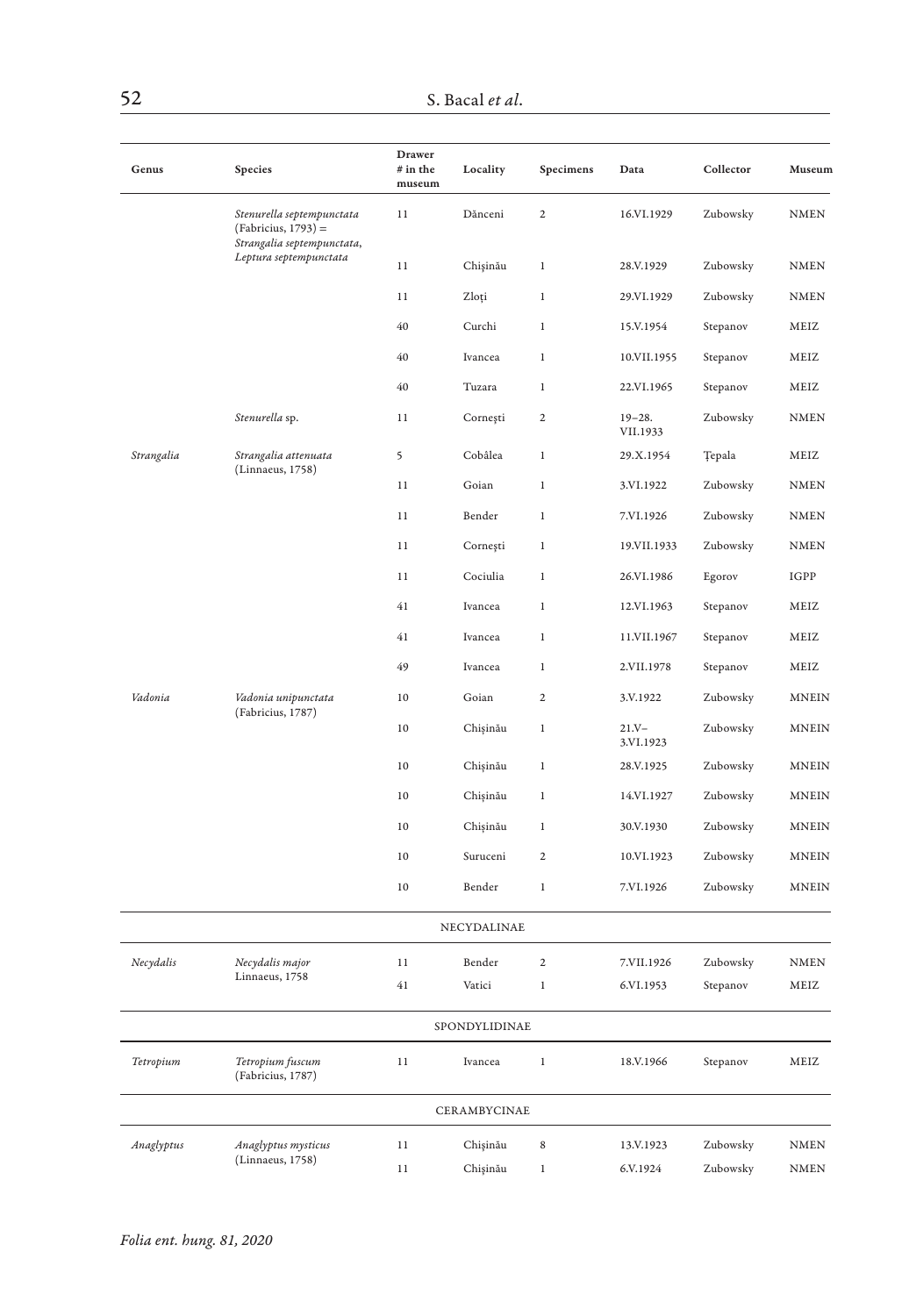| Genus       | Species                                 | Drawer<br># in the<br>museum | Locality         | Specimens               | Data                  | Collector   | Museum      |
|-------------|-----------------------------------------|------------------------------|------------------|-------------------------|-----------------------|-------------|-------------|
|             | Anaglyptus mysticus<br>(Linnaeus, 1758) | 11                           | Chișinău         | $\,1$                   | 20.V.1925             | Zubowsky    | <b>NMEN</b> |
|             |                                         | 11                           | Durleşti         | $\mathbf{1}$            | 14.V.1922             | Zubowsky    | <b>NMEN</b> |
|             |                                         | $1\,1$                       | Durleşti         | $\mathbf{1}$            | 17. V.1931            | Zubowsky    | <b>NMEN</b> |
|             |                                         | 11                           | Suruceni         | 1                       | 10.VI.1923            | Zubowsky    | NMEN        |
|             |                                         | 11                           | Suruceni         | 1                       | 21.VI.1928            | Zubowsky    | <b>NMEN</b> |
|             |                                         | $1\,1$                       | Suruceni         | $\,1$                   | 28.VI.1928            | Zubowsky    | <b>NMEN</b> |
|             |                                         | 42                           | Vatici           | $\,1$                   | 10.VI.1953            | Stepanov    | MEIZ        |
| Aromia      | Aromia moschata                         |                              | Palanca          | 28                      | 25.IV.2004            |             | <b>MUSM</b> |
|             | (Linnaeus, 1758)                        |                              | Chițcani         | 32                      | $-.VII.1960$          |             | <b>MUSM</b> |
|             |                                         | 10                           | Bender           | 5                       | 3.VI.1925             | Zubowsky    | NMEN        |
|             |                                         | 43                           | Ivancea          | $\,1$                   | $-.VI.1963$           | Stepanov    | MEIZ        |
|             |                                         | 43                           | Ivancea          | $\,1$                   | 17.VII.1965           | Stepanov    | MEIZ        |
|             |                                         | 43                           | Ivancea          | $\,1$                   | 20.VI.1967            | Stepanov    | MEIZ        |
|             |                                         | 43                           | Onițcani         | $\,1$                   | $-.VI.1964$           | Stepanov    | MEIZ        |
|             |                                         | 48                           | Vatici           | $\mathbf{1}$            | 17.VI.1954            | Stepanov    | MEIZ        |
|             |                                         | 48                           | Ivancea          | $\,1$                   | 7.VI.1955             | Stepanov    | MEIZ        |
|             |                                         | 5                            | Olănești         | $\boldsymbol{2}$        | 7.VI.1961             | Plugaru     | MEIZ        |
| Axinopalpis | Axinopalpis gracilis                    | 11                           | Chișinău         | $\mathbf{1}$            | 22.VI.1922            | Zubowsky    | <b>NMEN</b> |
|             | (Krynicki, 1832)                        | 11                           | Chișinău         | $\overline{\mathbf{c}}$ | $15 - 23.$<br>VI.1930 | Zubowsky    | <b>NMEN</b> |
| Callimus    | Callimus angulatus<br>(Schrank, 1789)   | 11                           | Chișinău         | 2                       | 7.V.1925              | Zubowsky    | <b>NMEN</b> |
|             |                                         | 11                           | Bularda          | $\mathbf{1}$            | 18.V.1929             | Zubowsky    | <b>NMEN</b> |
|             |                                         | 11                           | Bularda          | $\mathbf{1}$            | 2.V.1938              | Zubowsky    | <b>NMEN</b> |
|             |                                         | 11                           | Strășeni         | $\,1$                   | 7.IX.1937             | Zubowsky    | <b>NMEN</b> |
| Callidium   | Callidium violaceum                     | 11                           | Bender           | 1                       | 14.V.1924             | Zubowsky    | NMEN        |
|             | (Linnaeus, 1758)                        | 11                           | Chișinău         | $\,1$                   | 13.VI.1933            | Zubowsky    | <b>NMEN</b> |
|             |                                         | 11                           | Chișinău         | $\,1$                   | 12.V.1936             | Zubowsky    | <b>NMEN</b> |
|             |                                         | 11                           | Chişinău         | 2                       | 20.V.1976             | Crijanovski | IGPP        |
|             |                                         | 43                           | Curchi           | $\,1$                   | 20.VI.1954            | Stepanov    | MEIZ        |
|             |                                         | 43                           | Ivancea          | $\mathbf{1}$            | $-.VI.1963$           | Stepanov    | MEIZ        |
| Cerambyx    | Cerambyx cerdo                          |                              | Bahmut           | 19                      | 17.VI.1953            | Davidson    | MUSM        |
|             | (Linnaeus, 1758)                        |                              | Ştefan           | 3                       | 10.VII.1952           | Davidson    | <b>MUSM</b> |
|             |                                         | 11                           | Vodă<br>Suruceni | 1                       | 28.IX.1926            | Zubowsky    | <b>NMEN</b> |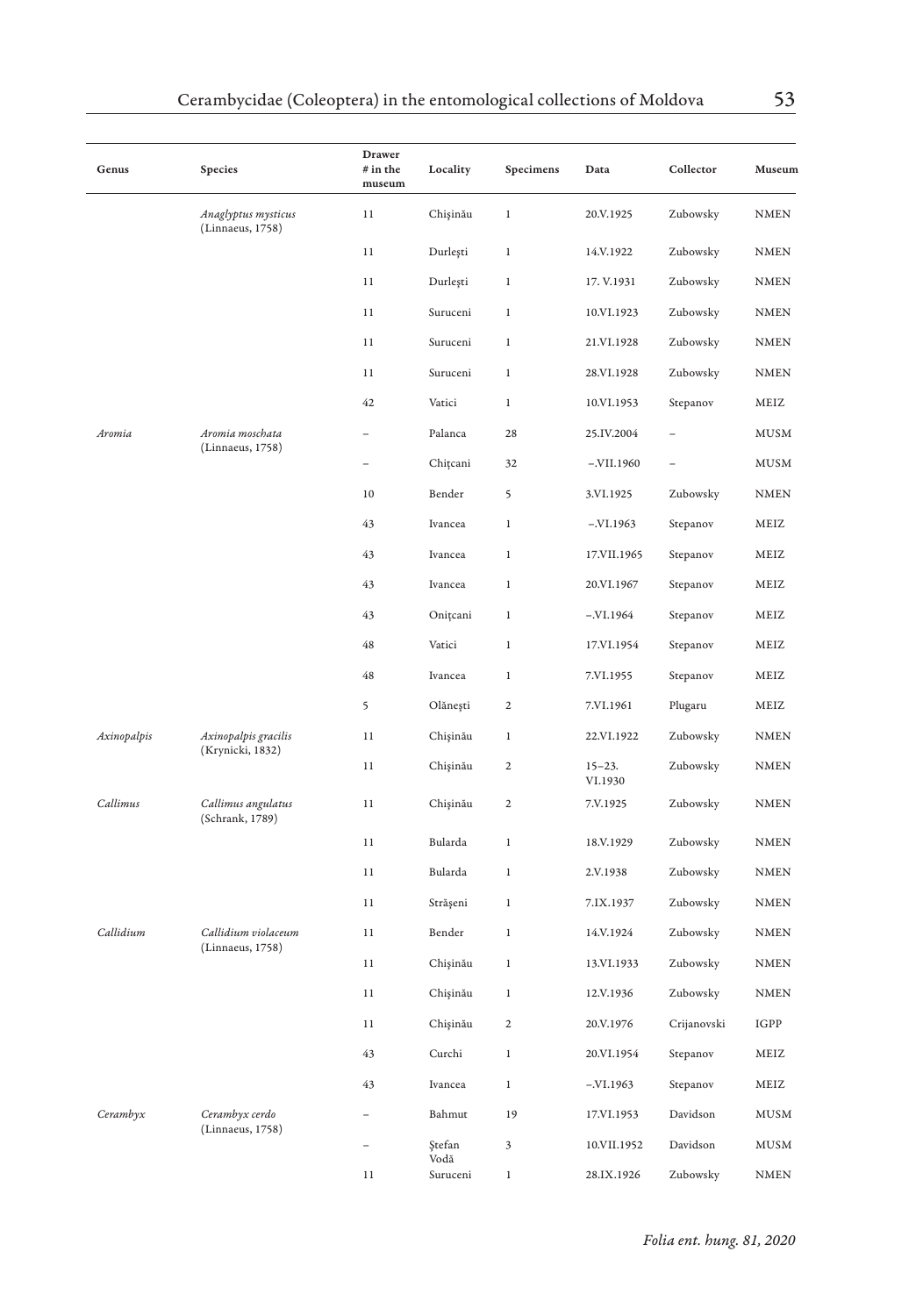| Genus        | Species                            | Drawer<br>$#$ in the<br>museum | Locality | Specimens     | Data                   | Collector | Museum                 |
|--------------|------------------------------------|--------------------------------|----------|---------------|------------------------|-----------|------------------------|
|              | Cerambyx cerdo<br>(Linnaeus, 1758) | $11\,$                         | Lozova   | $\,1$         | 20.IX.1927             | Zubowsky  | $\textsc{NMEN}\xspace$ |
|              |                                    | 11                             | Durleşti | $\,1$         | 29.IX.1929             | Zubowsky  | <b>NMEN</b>            |
|              |                                    | 11                             | Durleşti | $\,1$         | 8.VI.1930              | Zubowsky  | $\textsc{NMEN}\xspace$ |
|              |                                    | 41                             | Vatici   | $1\,$         | 4.VII.1953             | Stepanov  | MEIZ                   |
|              |                                    | 41                             | Vatici   | $\mathbf{1}$  | 10.VII.1954            | Stepanov  | MEIZ                   |
|              |                                    | 41                             | Ivancea  | $1\,$         | $-.VII.1963$           | Stepanov  | MEIZ                   |
|              |                                    | 41                             | Ivancea  | $\,1$         | 10.VII.1964            | Stepanov  | MEIZ                   |
|              | Cerambyx scopolii                  |                                | Bahmut   | 6             | 11.VI.1953             |           | ${\tt MUSM}$           |
|              | Fuessly, 1775                      | $1\,1$                         | Chișinău | $\mathbf 2$   | $20.IV -$<br>8.V.1923  | Zubowsky  | <b>NMEN</b>            |
|              |                                    | 11                             | Chişinău | $\,1$         | 8.V.1929               | Zubowsky  | <b>NMEN</b>            |
|              |                                    | 11                             | Hâncești | 1             | 12.VI.1987             | Egorov    | $_{\rm IGPP}$          |
|              |                                    | 15                             | Ungheni  | $\,1\,$       | 19.V.2006              | Bacal     | MEIZ                   |
|              |                                    | 39                             | Ivancea  | $\mathbf 2$   | 25.VI.1964             | Stepanov  | MEIZ                   |
|              |                                    | 41                             | Ivancea  | $\mathfrak 2$ | 6.VI.1962              | Stepanov  | MEIZ                   |
|              |                                    | 41                             | Ivancea  | $\mathfrak 2$ | 14.VI.1964             | Stepanov  | MEIZ                   |
|              |                                    | 41                             | Vatici   | $\mathbf 2$   | 30.V.1953              | Stepanov  | $\operatorname{MEIZ}$  |
|              |                                    | 41                             | Vatici   | $\,1$         | 20.V.1953              | Stepanov  | MEIZ                   |
|              |                                    | 41                             | Vatici   | $\,1\,$       | 26.V.1954              | Stepanov  | MEIZ                   |
|              |                                    | 5                              | Ivancea  | $\mathfrak 2$ | 13.V.1958              | Plugaru   | MEIZ                   |
|              |                                    | 5                              | Ivancea  | $\,1$         | 15.V.1958              | Plugaru   | MEIZ                   |
|              |                                    | 5                              | Ivancea  | $\mathbf 2$   | 16.V.1962              | Plugaru   | MEIZ                   |
|              |                                    | 5                              | Bahmut   | $\mathbf{1}$  | 10.VI.1960             | Plugaru   | MEIZ                   |
|              |                                    | 5                              | Lozova   | $\mathbf{1}$  | 5.VI.1974              |           | MEIZ                   |
|              |                                    | 5                              | Lozova   | $\,1\,$       | 20.VI.1974             |           | MEIZ                   |
| Chlorophorus | Chlorophorus figuratus             | 5                              | Briceni  | $\mathfrak 2$ | 28.VI.1967             |           | MEIZ                   |
|              | (Scopoli, 1763)                    | 5                              | Ivancea  | $\,1\,$       | 6.IX.1959              | Plugaru   | MEIZ                   |
|              |                                    | 5                              | Cobîlea  | $\,1\,$       | 9.X.1954               | Ţepala    | MEIZ                   |
|              |                                    | $1\,1$                         | Zloți    | 3             | 29.V.1986              | Mațiuc    | IGPP                   |
|              |                                    | 11                             | Bender   | $\,1$         | 17.VI.1924             | Zubowsky  | <b>NMEN</b>            |
|              |                                    | 11                             | Bender   | $\mathbf{1}$  | 25.V.1925              | Zubowsky  | $\textsc{NMEN}\xspace$ |
|              |                                    | $1\,1$                         | Durleşti | 3             | $21.Y -$<br>21.VI.1928 | Zubowsky  | <b>NMEN</b>            |
|              |                                    | $1\,1$                         | Durleşti | 6             | 1.VI.1930              | Zubowsky  | <b>NMEN</b>            |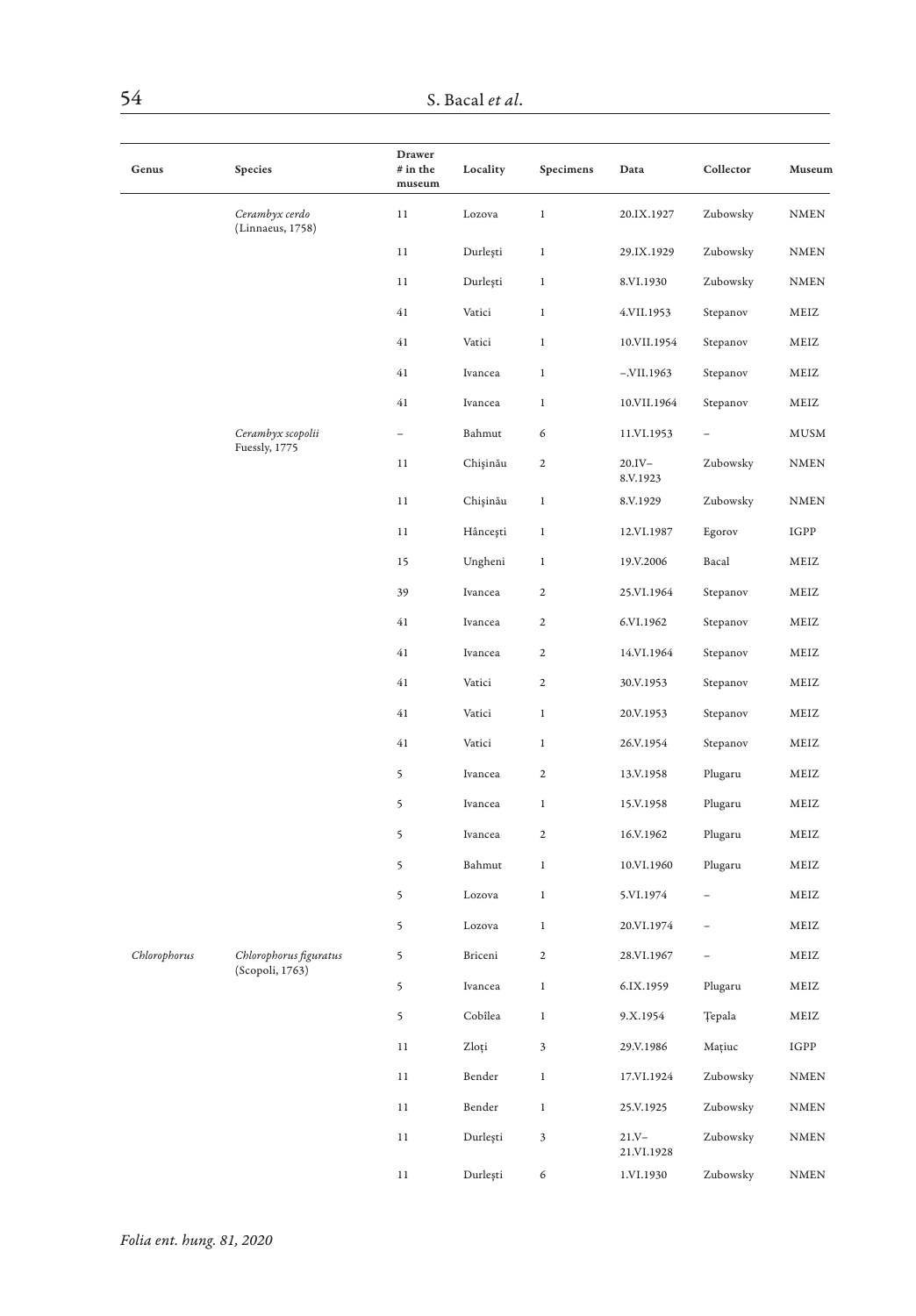| Genus  | Species                                     | Drawer<br>$#$ in the<br>museum | Locality | Specimens               | Data                   | Collector | Museum                       |
|--------|---------------------------------------------|--------------------------------|----------|-------------------------|------------------------|-----------|------------------------------|
|        | Chlorophorus figuratus<br>(Scopoli, 1763)   | 48                             | Tuzara   | $\,2$                   | 20.VI.1965             | Stepanov  | MEIZ                         |
|        | Chlorophorus herbsti                        | 11                             | Bularda  | $\mathbf{1}$            | 11.VI.1927             | Zubowsky  | $\textsc{NMEN}\xspace$       |
|        | (Brahm, 1790)                               | $1\,1$                         | Chișinău | 5                       | $30.V-1.$<br>VI.1930   | Zubowsky  | $\textsc{NMEN}\xspace$       |
|        |                                             | 43                             | Ivancea  | $\,1$                   | 17.VII.1973            | Stepanov  | MEIZ                         |
|        |                                             | 48                             | Ivancea  | $\,1$                   | 16.VI.1964             | Stepanov  | MEIZ                         |
|        | Chlorophorus sartor                         | 5                              | Ivancea  | $\,1$                   | 7.VI.1958              | Plugaru   | MEIZ                         |
|        | (O. F. Müller, 1766)                        | 5                              | Ivancea  | $\,1$                   | 7.VII.1958             | Plugaru   | MEIZ                         |
|        |                                             | 5                              | Ivancea  | $\mathbf{1}$            | 3.VII.1959             | Plugaru   | MEIZ                         |
|        |                                             | 5                              | Ivancea  | 16                      | 18.VII.1959            | Plugaru   | MEIZ                         |
|        |                                             | 5                              | Ivancea  | 17                      | 20.VII.1959            | Plugaru   | MEIZ                         |
|        |                                             | 5                              | Ivancea  | 12                      | 21.VII.1959            | Plugaru   | MEIZ                         |
|        |                                             | 5                              | Ivancea  | $\,1$                   | 25.VII.1958            | Plugaru   | MEIZ                         |
|        |                                             | $1\,1$                         | Bender   | $\mathbf 2$             | 14.VI.1924             | Zubowsky  | $\textsc{NMEN}\xspace$       |
|        |                                             | 11                             | Chişinău | $\,2$                   | $10.V -$<br>22.VI.1924 | Zubowsky  | $\textsc{NMEN}\xspace$       |
|        |                                             | 11                             | Chișinău | $\,2$                   | 13.VII.1926            | Zubowsky  | $\ensuremath{\mathsf{NMEN}}$ |
|        |                                             | 11                             | Durleşti | $\,1$                   | 4.VII.1925             | Zubowsky  | $\texttt{NMEN}$              |
|        |                                             | 15                             | Cociulia | 2                       | 19.VII.2004            | Bacal     | MEIZ                         |
|        |                                             | 15                             | Codru    | $\overline{\mathbf{c}}$ | 6.VII.2019             | Bacal     | MEIZ                         |
|        |                                             | 42                             | Vatici   | $\,1$                   | 10.VI.1953             | Stepanov  | MEIZ                         |
|        |                                             | 49                             | Ivancea  | $\,1$                   | 19.VI.1963             | Stepanov  | MEIZ                         |
|        | Chlorophorus varius<br>(O. F. Müller, 1766) | 11                             | Bender   | 1                       | 17.VI.1924             | Zubowsky  | NMEN                         |
|        |                                             | 11                             | Chișinău | $\,1$                   | 13.VII.1926            | Zubowsky  | $\texttt{NMEN}$              |
|        |                                             | 11                             | Durleşti | $\,1$                   | 4.VII.1931             | Zubowsky  | $\texttt{NMEN}$              |
|        |                                             | 11                             | Palanca  | 1                       | 24.VI.1982             | Tuganov   | IGPP                         |
|        |                                             | 11                             | Palanca  | $\,1$                   | 6.VII.1982             | Tuganov   | IGPP                         |
|        |                                             | $1\,1$                         | Palanca  | 3                       | 29.VI.1987             | Tuganov   | IGPP                         |
|        |                                             | 15                             | Codru    | 4                       | 6.VII.2019             | Bacal     | MEIZ                         |
|        |                                             | 43                             | Vatici   | $\,1$                   | 20.V.1953              | Stepanov  | MEIZ                         |
|        |                                             | 43                             | Ivancea  | $\overline{\mathbf{c}}$ | 23.VII.1970            | Stepanov  | MEIZ                         |
|        | Chlorophorus sp.                            | 11                             | Chişinău | $\,1$                   | 9.VI.1927              | Zubowsky  | <b>NMEN</b>                  |
| Clytus | Clytus rhamni Germar, 1817                  | 5                              | Chişinău | $\,1$                   | 19.VI.1966             |           | MEIZ                         |
|        |                                             | 11                             | Zloți    | 1                       | 29.V.1986              | Matiuc    | IGPP                         |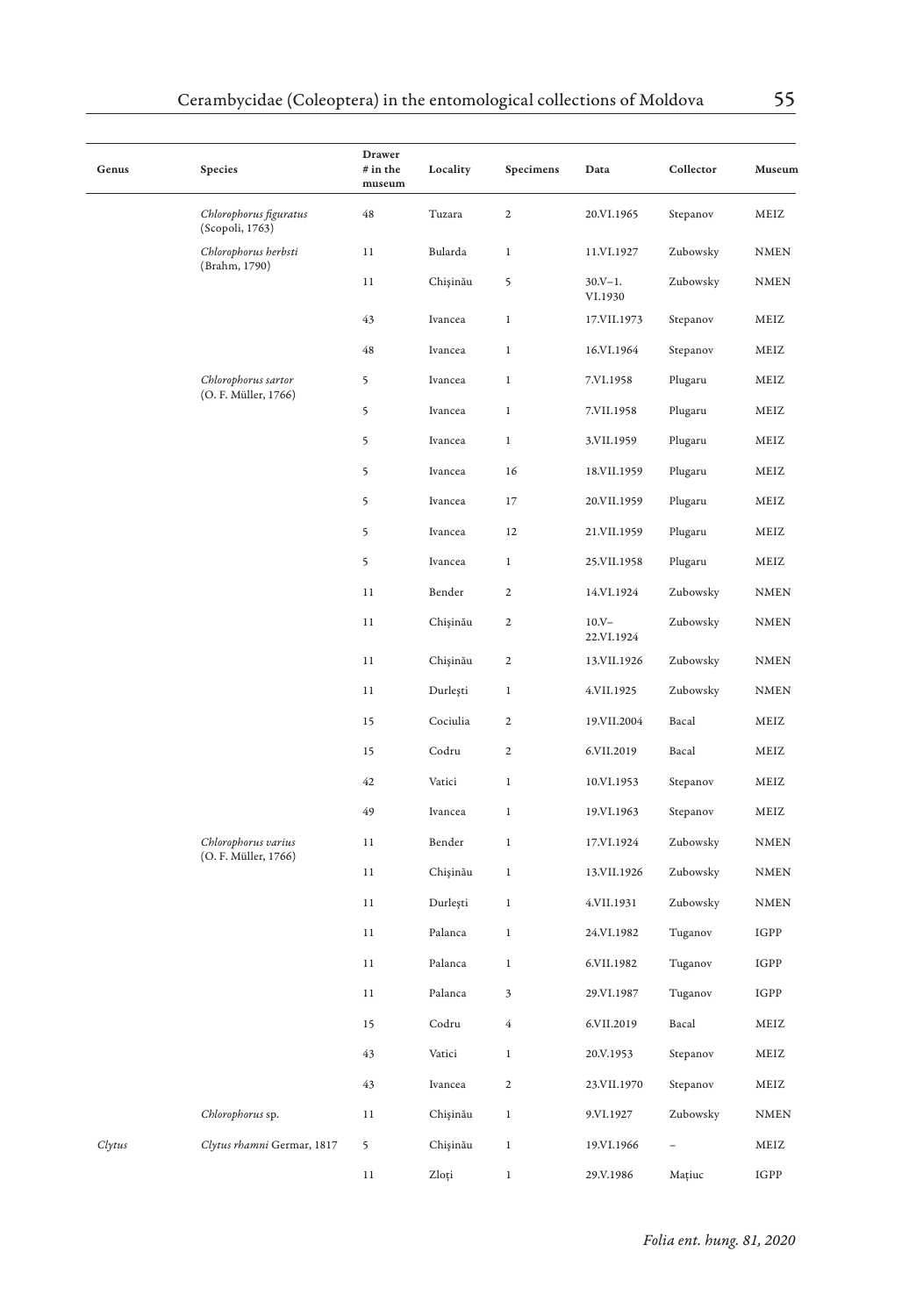| Genus           | Species                                                                                                    | Drawer<br>$#$ in the<br>museum | Locality | Specimens      | Data                   | Collector   | Museum      |
|-----------------|------------------------------------------------------------------------------------------------------------|--------------------------------|----------|----------------|------------------------|-------------|-------------|
|                 | Clytus rhamni Germar, 1817                                                                                 | 11                             | Bender   | 3              | $14.VI-17.$<br>VI.1924 | Zubowsky    | <b>NMEN</b> |
|                 |                                                                                                            | 11                             | Chişinău | 1              | 10.VI.1928             | Zubowsky    | NMEN        |
| Hylotrupes      | Hylotrupes bajulus                                                                                         | 11                             | Chişinău | 1              | 17.IV.1922             | Zubowsky    | NMEN        |
|                 | (Linnaeus, 1758)                                                                                           | 11                             | Chişinău | 1              | 14.VII.1923            | Zubowsky    | NMEN        |
|                 |                                                                                                            | 11                             | Chişinău | 1              | 25.VI.1924             | Zubowsky    | NMEN        |
|                 |                                                                                                            | 11                             | Chişinău | $\mathfrak{2}$ | 5.VIII.1928            | Zubowsky    | NMEN        |
|                 |                                                                                                            | 11                             | Chişinău | 1              | 18.VII.1929            | Zubowsky    | NMEN        |
|                 |                                                                                                            | 11                             | Bender   | 1              | 4.VII.1923             | Zubowsky    | NMEN        |
|                 |                                                                                                            | 43                             | Vatici   | 1              | 25.VII.1953            | Stepanov    | MEIZ        |
|                 |                                                                                                            | 43                             | Vatici   | $\,1$          | 10.VIII.1953           | Stepanov    | MEIZ        |
| Isotomus        | Isotomus speciosus                                                                                         | 11                             | Chişinău | 1              | 14.V.1924              | Zubowsky    | NMEN        |
|                 | (Schneider, 1787)                                                                                          | 11                             | Cornești | 1              | 24.VII.1933            | Zubowsky    | NMEN        |
|                 |                                                                                                            | 11                             | Cornești | 1              | 22.VIII.1933           | Zubowsky    | NMEN        |
|                 |                                                                                                            | 11                             | Cornești | 1              | 12.VI.1936             | Zubowsky    | NMEN        |
|                 |                                                                                                            | 11                             | Cornești | 1              | 2.VII.1936             | Zubowsky    | NMEN        |
|                 |                                                                                                            | 42                             | Vatici   | 1              | 06.VII.1953            | Stepanov    | MEIZ        |
|                 |                                                                                                            | 42                             | Vatici   | 1              | 10.VII.1953            | Stepanov    | MEIZ        |
|                 |                                                                                                            | 46                             | Ivancea  | 1              | 26.VII.1978            | Stepanov    | MEIZ        |
| Leioderes       | Leioderes kollari<br>Redtenbacher, 1849                                                                    | 11                             | Chişinău | 6              | $30.V -$<br>3.VI.1933  | Zubowsky    | NMEN        |
|                 |                                                                                                            | 11                             | Durleşti | $\,1$          | 14.V.1939              | Zubowsky    | <b>NMEN</b> |
| Obrium          | Obrium brunneum<br>(Fabricius, 1792)                                                                       | 43                             | Ivancea  | $\mathbf{2}$   | 5.VI.1962              | Stepanov    | MEIZ        |
|                 | Obrium cantharinum<br>(Linnaeus, 1767)                                                                     | 11                             | Bularda  | 2              | 7.VI.1928              | Zubowsky    | NMEN        |
|                 |                                                                                                            | 43                             | Ivancea  | $\,1$          | 7.IV.1966              | Stepanov    | MEIZ        |
|                 |                                                                                                            | 43                             | Ivancea  | $\mathbf{1}$   | 5.VI.1982              | Stepanov    | MEIZ        |
|                 |                                                                                                            | 49                             | Ivancea  | $\,1$          | 17.VI.1966             | Stepanov    | MEIZ        |
| Palaeocallidium | Palaeocallidium coriaceum<br>$(Paykull, 1800) =$<br>Callidium coriaceum                                    | 11                             | Zloți    | $\,1$          | 29.V.1986              | Egorov      | IGPP        |
|                 |                                                                                                            | 11                             | Chişinău | $\,1$          | 20.V.1976              | Crijanovski | IGPP        |
|                 |                                                                                                            | 43                             | Ivancea  | $\,1$          | $-.V.1966$             | Stepanov    | MEIZ        |
| Paraphymatodes  | Paraphymatodes fasciatus<br>(Villers, 1789)                                                                | 43                             | Ivancea  | $\,1$          | 8.V.1968               | Stepanov    | MEIZ        |
| Phymatodes      | Phymatodes puncticollis<br>$(Mulsant, 1862) =$<br>Phymatoderus puncticollis,<br>Reitteroderus puncticollis | 11                             | Dănceni  | $\,1$          | 25.V.1930              | Zubowsky    | <b>NMEN</b> |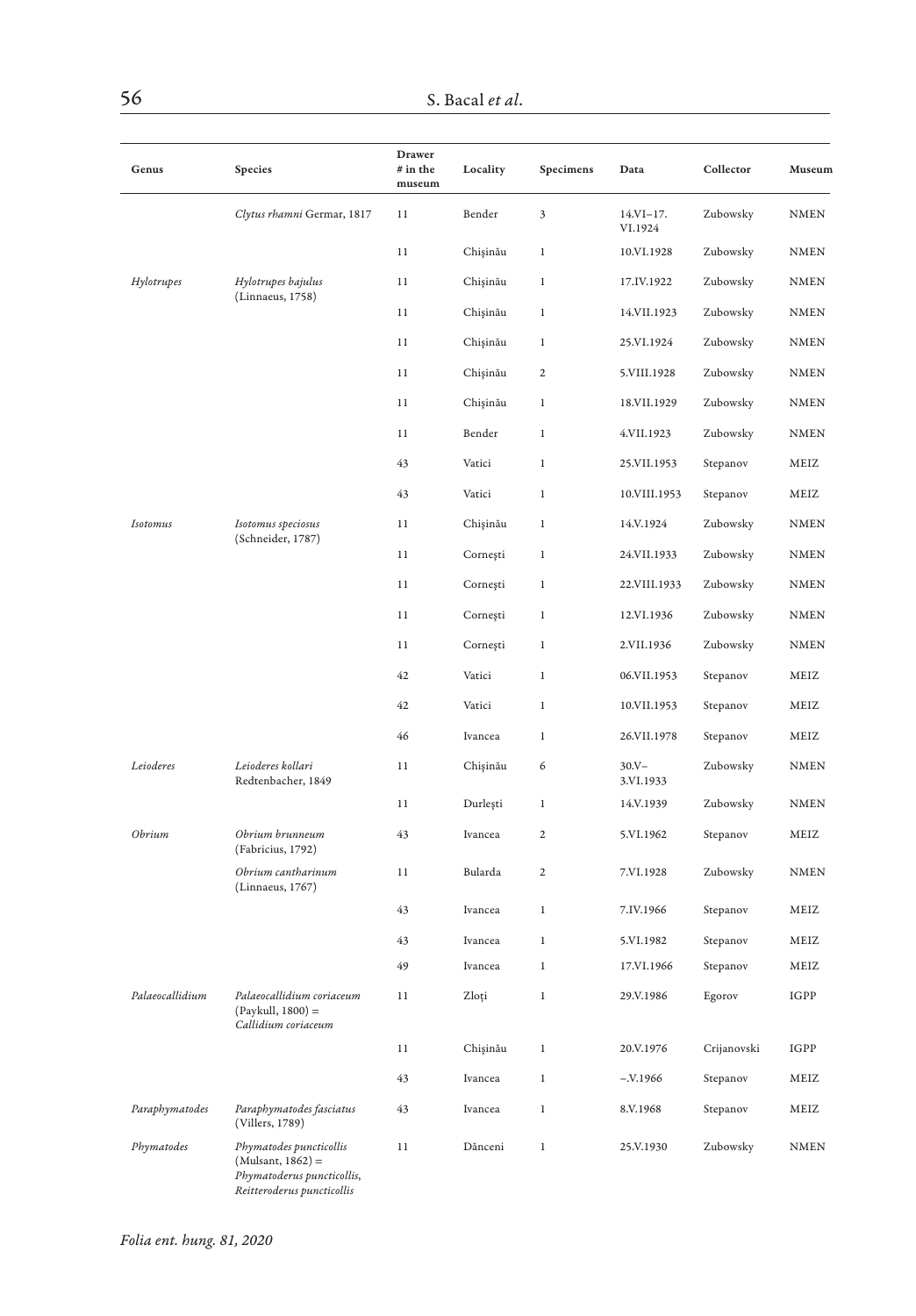| Genus        | Species                                                                         | Drawer<br>$#$ in the<br>museum | Locality       | Specimens      | Data                   | Collector | Museum      |
|--------------|---------------------------------------------------------------------------------|--------------------------------|----------------|----------------|------------------------|-----------|-------------|
|              | Phymatodes rufipes<br>$(Fabricius, 1776) =$<br>Phymatodellus rufipes            | 11                             | Chișinău       | $\,1$          | 14.VI.1922             | Zubowsky  | <b>NMEN</b> |
|              | Phymatodes testaceus ab.<br>praeustus (Linnaeus, 1758) =<br>Callidium testaceus | 11                             | Chișinău       | $\,1$          | 16.VI.1920             | Zubowsky  | <b>NMEN</b> |
|              |                                                                                 | 11                             | Chișinău       | $\,1$          | 19.IV.1923             | Zubowsky  | <b>NMEN</b> |
|              |                                                                                 | 11                             | Chișinău       | $\,1$          | 13.VI.1933             | Zubowsky  | <b>NMEN</b> |
|              |                                                                                 | 43                             | Ivancea        | $\,1$          | 14.VII.1964            | Stepanov  | MEIZ        |
|              |                                                                                 | 43                             | Vatici         | $\mathbf{1}$   | 30.V.1953              | Stepanov  | MEIZ        |
|              | Phymatodes testaceus ab.<br>variabilis (Linnaeus, 1758)                         | 11                             | Chişinău       | 3              | $25 - 27.$<br>V.1923   | Zubowsky  | <b>NMEN</b> |
|              |                                                                                 | 11                             | Chişinău       | $\mathbf{1}$   | 13.V.1925              | Zubowsky  | <b>NMEN</b> |
|              |                                                                                 | 11                             | Chișinău       | $\,1$          | 27.V.1929              | Zubowsky  | <b>NMEN</b> |
|              |                                                                                 | 11                             | Chișinău       | $\,1$          | 16.VI.1929             | Zubowsky  | <b>NMEN</b> |
| Poecilium    | Poecilium alni<br>$(Linnacus, 1767) =$<br>Phymatodes alni                       | 11                             | Chișinău       | $\,1$          | 13.V.1922              | Zubowsky  | <b>NMEN</b> |
|              |                                                                                 | 11                             | Chișinău       | 2              | 9-12.V.1924            | Zubowsky  | <b>NMEN</b> |
| Plagionotus  | Plagionotus arcuatus<br>(Linnaeus, 1758)                                        | 11                             | Chișinău       | $\mathbf{2}$   | $30.V -$<br>13.VI.1922 | Zubowsky  | NMEN        |
|              |                                                                                 | 11                             | Chişinău       | $\mathbf{1}$   | 6.VII.1924             | Zubowsky  | <b>NMEN</b> |
|              |                                                                                 | 11                             | Chișinău       | 1              | 3.V.1928               | Zubowsky  | <b>NMEN</b> |
|              |                                                                                 | 11                             | Bender         | $\,1$          | 14.V.1924              | Zubowsky  | <b>NMEN</b> |
|              |                                                                                 | 43                             | Vatici         | $\,1$          | 17.VI.1953             | Stepanov  | MEIZ        |
|              |                                                                                 | 43                             | Vatici         | $\,1$          | 20.V.1954              | Stepanov  | MEIZ        |
|              |                                                                                 | 43                             | Ivancea        | $\,1$          | $-.VI.1965$            | Stepanov  | MEIZ        |
|              |                                                                                 | 48                             | <b>Ivancea</b> | $\overline{c}$ | 18.V.1963              | Stepanov  | MEIZ        |
|              |                                                                                 | 48                             | Vatici         | $1\,$          | 20.V.1963              | Stepanov  | MEIZ        |
|              | Plagionotus detritus<br>Linnaeus, 1758                                          | 48                             | Ivancea        | $\,1$          | 30.V.1964              | Stepanov  | MEIZ        |
|              |                                                                                 | 48                             | Ivancea        | $1\,$          | 26.VI.1974             | Stepanov  | MEIZ        |
|              | Plagionotus floralis (Pallas,<br>$1776$ ) = Echinocerus floralis                | 11                             | Dănceni        | 3              | $21 - 28.$<br>VI.1928  | Zubowsky  | <b>NMEN</b> |
| Purpuricenus | Purpuricenus budensis<br>(Götz, 1783)                                           | 11                             | Chișinău       | 1              | 20.VI.1924             | Zubowsky  | <b>NMEN</b> |
|              | Purpuricenus kaehleri<br>Linnaeus, 1758                                         |                                | Bahmut         | 3              | 28.VI.1955             | Lîsenko   | MUSM        |
|              |                                                                                 |                                | Bahmut         | $\mathbf{1}$   | 15.VII.1960            | Petrica   | <b>MUSM</b> |
|              |                                                                                 | 11                             | Chișinău       | $1\,$          | 7.VI.1927              | Zubowsky  | <b>NMEN</b> |
|              |                                                                                 | 11                             | Chișinău       | $\mathbf{1}$   | 5.VII.1930             | Zubowsky  | <b>NMEN</b> |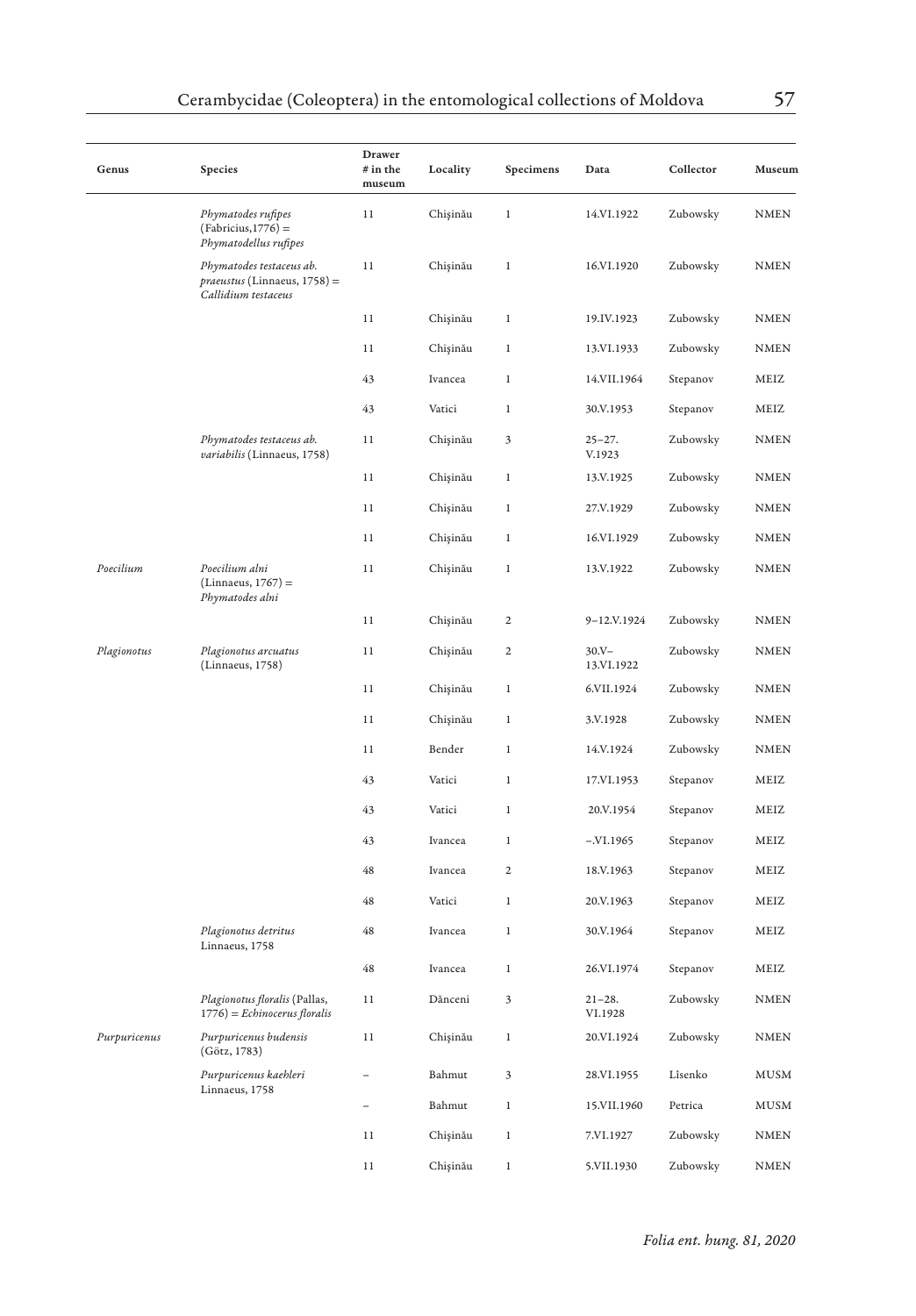| Genus            | Species                                   | Drawer<br># in the<br>museum | Locality           | Specimens      | Data                    | Collector   | Museum      |
|------------------|-------------------------------------------|------------------------------|--------------------|----------------|-------------------------|-------------|-------------|
|                  | Purpuricenus kaehleri<br>Linnaeus, 1758   | 11                           | Chișinău           | $\,1$          | 22.VI.1936              | Zubowsky    | <b>NMEN</b> |
|                  |                                           | 42                           | Vatici             | $\,1$          | $-.V.1953$              | Stepanov    | MEIZ        |
|                  |                                           | 42                           | Vatici             | $\,1$          | 20.V.1954               | Stepanov    | MEIZ        |
|                  |                                           | 46                           | Tuzara             | $\,1$          | 22.VI.1965              | Stepanov    | MEIZ        |
| Pyrrhidium       | Pyrrhidium sanguineum<br>(Linnaeus, 1758) | 11                           | Chișinău           | 3              | $12.III-$<br>18.IV.1922 | Zubowsky    | <b>NMEN</b> |
| Ropalopus        | Ropalopus clavipes<br>(Fabricius, 1775)   | 11                           | Bularda            | $\,1$          | 27.VI.1928              | Zubowsky    | <b>NMEN</b> |
|                  |                                           | 11                           | Dănceni            | $\,1$          | 28.VI.1928              | Zubowsky    | <b>NMEN</b> |
|                  |                                           | 11                           | Cornești           | $\overline{c}$ | 25.VII.1936             | Zubowsky    | <b>NMEN</b> |
|                  | 43                                        | Dubăsari                     | $\,1\,$            | $-XII.1953$    | Stepanov                | MEIZ        |             |
|                  |                                           | 43                           | Ivancea            | 1              | 28.VI.1967              | Stepanov    | MEIZ        |
|                  | Ropalopus macropus<br>(Germar, 1824)      | 11                           | Chișinău           | $\overline{c}$ | 12.V.1923               | Zubowsky    | <b>NMEN</b> |
|                  |                                           | 11                           | Chișinău           | $\,1\,$        | 20.V.1924               | Zubowsky    | <b>NMEN</b> |
|                  |                                           | 11                           | Chișinău           | $\overline{c}$ | 22.V.1926               | Zubowsky    | <b>NMEN</b> |
|                  |                                           | 11                           | Chişinău           | $\,1$          | 13.VI.1933              | Zubowsky    | <b>NMEN</b> |
|                  |                                           | 11                           | Durleşti           | $\,1$          | 1.VI.1930               | Zubowsky    | NMEN        |
|                  |                                           | 43                           | Ivancea            | $\,1$          | 20.VII.1973             | Stepanov    | MEIZ        |
|                  |                                           | 49                           | Ivancea            | $\,1$          | 10.V.1955               | Stepanov    | MEIZ        |
|                  |                                           | 49                           | Ivancea            | $\,1$          | 14.VII.1963             | Stepanov    | MEIZ        |
| Rosalia          | Rosalia alpina                            | 43                           | Vatici             | $\mathbf{1}$   | 15.VII.1953             | Stepanov    | MEIZ        |
|                  | (Linnaeus, 1758)                          | 43                           | Ivancea            | $\,1$          | 8.VII.1963              | Stepanov    | MEIZ        |
| Stenopterus      | Stenopterus rufus                         | 11                           | Chişinău           | 1              | 2.VI.1924               | Zubowsky    | NMEN        |
|                  | (Linnaeus, 1767)                          | 11                           | Chişinău           | $\,1$          | 12.VI.1928              | Zubowsky    | <b>NMEN</b> |
|                  |                                           | 11                           | Bender             | $\mathbf{2}$   | 7.VI.1926               | Zubowsky    | NMEN        |
|                  |                                           | 11                           | Bender             | $\mathbf{1}$   | 23.V.1929               | Zubowsky    | <b>NMEN</b> |
|                  |                                           | 11                           | Dănceni            | $1\,$          | 28.VI.1928              | Zubowsky    | <b>NMEN</b> |
|                  |                                           | 11                           | Cornești           | $\,1$          | 6.VI.1937               | Zubowsky    | <b>NMEN</b> |
| Xylotrechus      | Xylotrechus antilope                      | 11                           | Chişinău           | 1              | 29.VI.1931              | Zubowsky    | <b>NMEN</b> |
|                  | (Schönherr, 1817)                         | 43                           | Ivancea            | $\,1$          | 28.V.1964               | Stepanov    | MEIZ        |
|                  |                                           | 43                           | Ivancea            | 1              | 8.VI.1964               | Stepanov    | MEIZ        |
|                  | Xylotrechus arvicola<br>(Olivier, 1795)   | 11                           | Vadul-lui-<br>Vodă | $\mathbf{1}$   | 11.VI.1920              | Zubowsky    | <b>NMEN</b> |
|                  | Xylotrechus rusticus                      | 11                           | Bender             | $\,1$          | 7.VI.1926               | Zubowsky    | <b>NMEN</b> |
| (Linnaeus, 1758) | 11                                        | Bender                       | 6                  | 6.V.1927       | Zubowsky                | <b>NMEN</b> |             |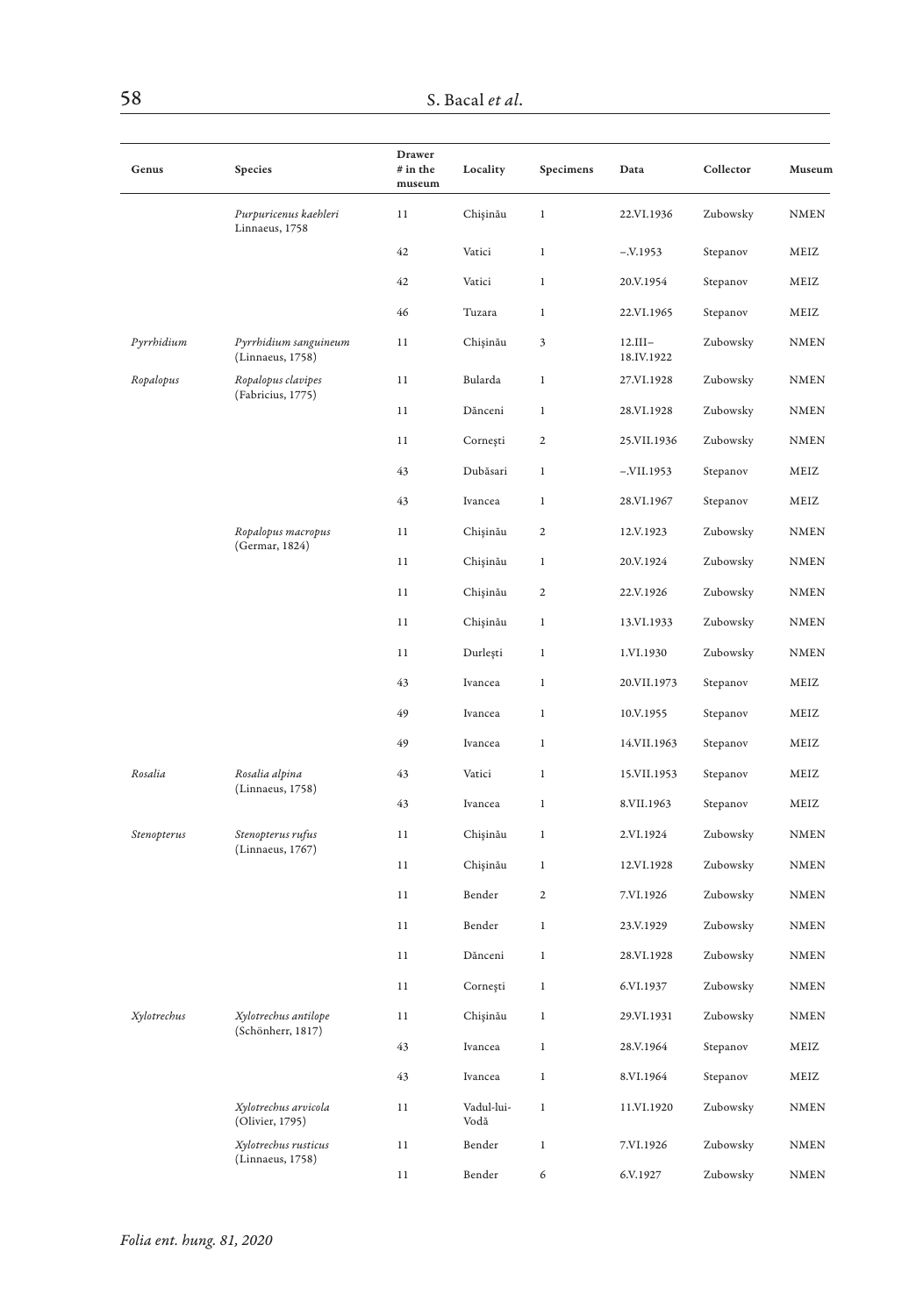| Genus          | Species                                                                                           | Drawer<br># in the<br>museum | Locality | Specimens    | Data                    | Collector | Museum                 |
|----------------|---------------------------------------------------------------------------------------------------|------------------------------|----------|--------------|-------------------------|-----------|------------------------|
|                |                                                                                                   |                              | LAMIINAE |              |                         |           |                        |
| Agapanthia     | Agapanthia asphodeli<br>Latreille, 1804                                                           | 45                           | Ivancea  | $\,1$        | $-.VI.1965$             | Stepanov  | MEIZ                   |
|                | Agapanthia dahli<br>(Richter, 1821)                                                               | 11                           | Chișinău | $\,1$        | 15.VII.1912             | Zubowsky  | NMEN                   |
|                |                                                                                                   | 11                           | Bender   | 3            | 24.V.1925               | Zubowsky  | <b>NMEN</b>            |
|                |                                                                                                   | 11                           | Hrușova  | 1            | 10.VI.1928              | Zubowsky  | <b>NMEN</b>            |
|                |                                                                                                   | 11                           | Cornești | $\,1$        | 19.VII.1933             | Zubowsky  | <b>NMEN</b>            |
|                |                                                                                                   | 48                           | Tiraspol | $\,1$        | $-.VII.1968$            | Stepanov  | MEIZ                   |
|                |                                                                                                   | 48                           | Onițcahi | $\,1$        | $-XI.1965$              | Stepanov  | MEIZ                   |
|                | * Agapanthia lederi<br>Ganglbauer, 1884 =<br>Agapanthia helianthi<br>Plavilshtshikov, 1935        | 11                           | Zloți    | $\,1$        | 29.V.1986               | Mațiuc    | IGPP                   |
| (DeGeer, 1775) | Agapanthia villosoviridescens                                                                     | 5                            | Lozova   | $\,1$        | 6.VI.1974               |           | MEIZ                   |
|                |                                                                                                   | 11                           | Bender   | 5            | 24.V.1925               | Zubowsky  | <b>NMEN</b>            |
|                |                                                                                                   | 11                           | Bender   | $\,1$        | 14.VII.1929             | Zubowsky  | $\textsc{NMEN}\xspace$ |
|                |                                                                                                   | 11                           | Bularda  | $\,1$        | 19.V.1927               | Zubowsky  | <b>NMEN</b>            |
|                |                                                                                                   | 11                           | Cornești | 2            | 9.VI.1937               | Zubowsky  | <b>NMEN</b>            |
|                |                                                                                                   | 45                           | Vatici   | $\,1$        | 10.VIII.1953            | Stepanov  | MEIZ                   |
|                |                                                                                                   | 48                           | Ivancea  | $\,1$        | $-.VII.1964$            | Stepanov  | MEIZ                   |
|                |                                                                                                   | 48                           | Ivancea  | $\,1$        | 3.VI.1976               | Stepanov  | MEIZ                   |
|                | *Agapanthia<br>villosoviridescens var.<br>subchalybaea Reitter, 1898 =<br>Agapanthia subchalybaea | 45                           | Ivancea  | $\mathbf{1}$ | 17.VI.1969              | Stepanov  | MEIZ                   |
|                | Agapanthia violacea<br>(Fabricius, 1775)                                                          | 11                           | Chișinău | $\,1$        | $11.V -$<br>29.VI.1922  | Zubowsky  | <b>NMEN</b>            |
|                |                                                                                                   | 11                           | Chișinău | 3            | $30.IV -$<br>30.VI.1923 | Zubowsky  | <b>NMEN</b>            |
|                |                                                                                                   | 11                           | Chișinău | $\,1$        | 19.V.1924               | Zubowsky  | <b>NMEN</b>            |
|                |                                                                                                   | 11                           | Chișinău | $\,1$        | 1.V.1925                | Zubowsky  | <b>NMEN</b>            |
|                |                                                                                                   | 11                           | Chișinău | 1            | 17.V.1925               | Zubowsky  | NMEN                   |
|                |                                                                                                   | 11                           | Chișinău | $\,1\,$      | 22.V.1925               | Zubowsky  | <b>NMEN</b>            |
|                |                                                                                                   | 11                           | Goian    | $\,1$        | $3.IV-$<br>21.V.1922    | Zubowsky  | <b>NMEN</b>            |
|                |                                                                                                   | 11                           | Goian    | $\mathbf 2$  | 20.VI.1924              | Zubowsky  | <b>NMEN</b>            |
|                |                                                                                                   | 11                           | Dănceni  | $\,1$        | $24.IV -$<br>8.V.1922   | Zubowsky  | <b>NMEN</b>            |
|                |                                                                                                   | 11                           | Dănceni  | $\,1\,$      | 16.V.1931               | Zubowsky  | <b>NMEN</b>            |
|                |                                                                                                   | 45                           | Ivancea  | $\mathbf{1}$ | 3.VI.1963               | Stepanov  | MEIZ                   |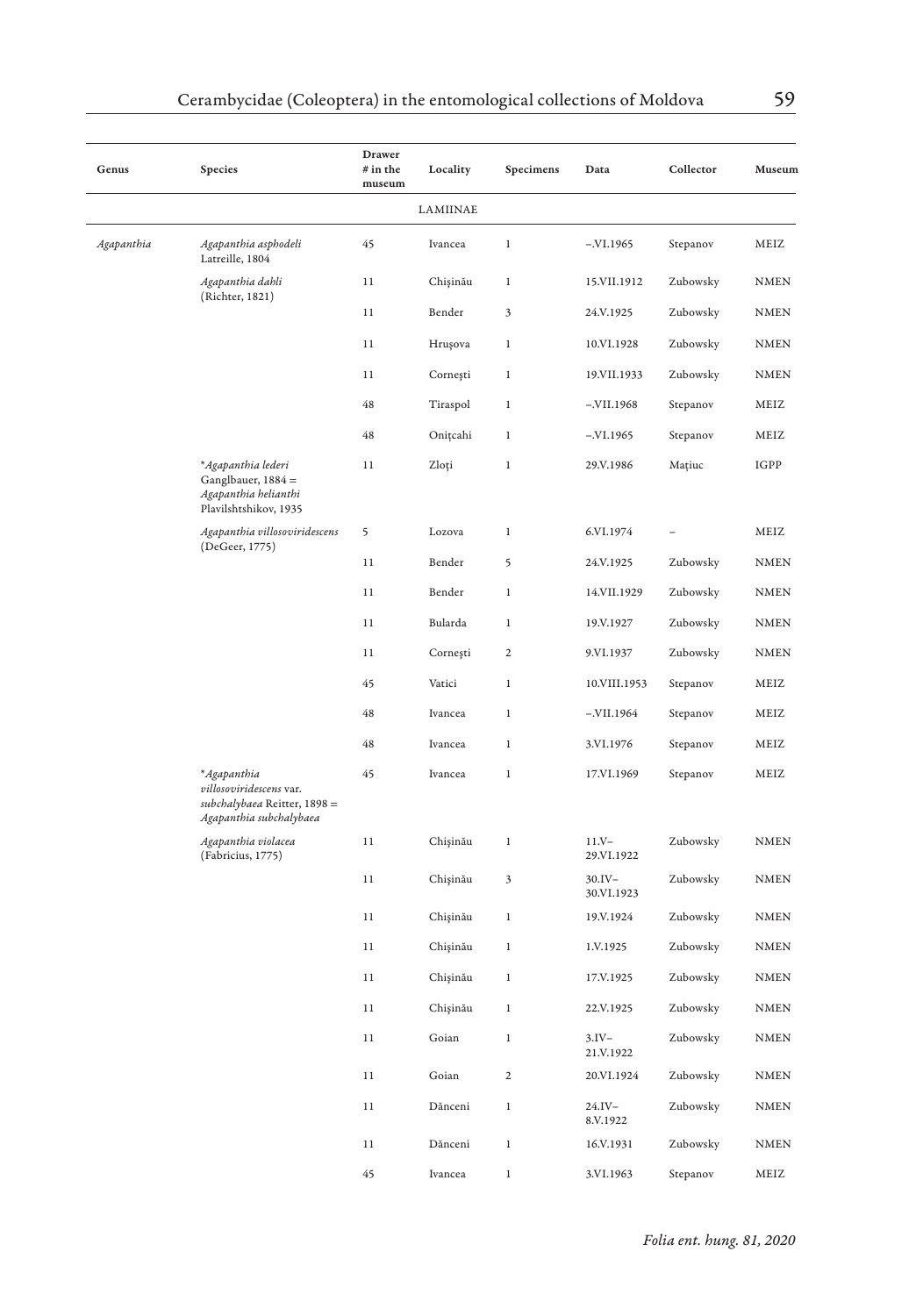| Genus        | Species                                                                 | Drawer<br>$#$ in the<br>museum | Locality  | Specimens      | Data                   | Collector   | Museum      |
|--------------|-------------------------------------------------------------------------|--------------------------------|-----------|----------------|------------------------|-------------|-------------|
|              | Agapanthia violacea<br>(Fabricius, 1775)                                | 48                             | Tudora    | $\mathbf 2$    | 26.VI.1965             | Stepanov    | MEIZ        |
| Agapanthiola | Agapanthiola leucaspis                                                  | 11                             | Dănceni   | 1              | 10.VI.1929             | Zubowsky    | <b>NMEN</b> |
|              | (Steven, 1817)                                                          | 11                             | Dănceni   | $\overline{c}$ | 16.V.1937              | Zubowsky    | <b>NMEN</b> |
| Anaesthetis  | Anaesthetis testacea<br>(Fabricius, 1781)                               | 11                             | Chișinău  | $\,1$          | $21.Y -$<br>3.VI.1923  | Zubowsky    | <b>NMEN</b> |
|              |                                                                         | 11                             | Chișinău  | $\,1$          | 30.V.1929              | Zubowsky    | NMEN        |
|              |                                                                         | 11                             | Durlesti  | $\,1$          | 25.VI.1924             | Zubowsky    | <b>NMEN</b> |
|              |                                                                         | 11                             | Suruceni  | $\,1$          | 10.VI.1923             | Zubowsky    | <b>NMEN</b> |
|              |                                                                         | 11                             | Dănceni   | $\,1$          | 21.VI.1928             | Zubowsky    | <b>NMEN</b> |
|              |                                                                         | 11                             | Dănceni   | 1              | 28.VI.1928             | Zubowsky    | <b>NMEN</b> |
| Calamobius   | Calamobius filum<br>(Rossi, 1790)                                       | 11                             | Chișinău  | 3              | 8.VI.1937              | Zubowsky    | <b>NMEN</b> |
| Dorcadion    | Dorcadion equestre<br>$(Laxmann, 1770) =$<br>Pedestredorcadion equestre | 11                             | Chișinău  | $1\,$          | 18.V.1923              | Zubowsky    | <b>NMEN</b> |
|              |                                                                         | 11                             | Chișinău  | $\,1$          | 11.V.1924              | Zubowsky    | <b>NMEN</b> |
|              |                                                                         | 11                             | Chișinău  | $\,1$          | 20.IV.1930             | Zubowsky    | <b>NMEN</b> |
|              |                                                                         | 11                             | Sculeni   | $\mathbf{1}$   | 20.IV.1925             | Zubowsky    | <b>NMEN</b> |
|              |                                                                         | 46                             | Tiraspol  | $\,1$          | $-.IV.1964$            | Stepanov    | MEIZ        |
|              | Dorcadion fulvum<br>$(Scopoli, 1763) =$<br>Carinatodorcadion fulvum     |                                | Bahmut    | 3              | 19.VI.1951             | Litvinskaia | <b>MUSM</b> |
|              |                                                                         |                                | Bahmut    | 3              | 13.VI.1953             |             | MUSM        |
|              |                                                                         | 11                             | Chişinău  | 1              | 16.V.1923              | Zubowsky    | <b>NMEN</b> |
|              |                                                                         | 11                             | Chișinău  | $\mathfrak 2$  | 8.V.1924               | Zubowsky    | <b>NMEN</b> |
|              |                                                                         | 11                             | Suruceni  | 2              | $15. V -$<br>20.V.1923 | Zubowsky    | NMEN        |
|              |                                                                         | 11                             | Sculeni   | $\,1$          | 20.IV.1925             | Zubowsky    | <b>NMEN</b> |
|              |                                                                         | 42                             | Vatici    | $\,1$          | 5.IV.1953              | Stepanov    | MEIZ        |
|              |                                                                         | 42                             | Vatici    | $\,1$          | 25.V.1953              | Stepanov    | MEIZ        |
|              |                                                                         | 46                             | Ivancea   | $\,1$          | 20.V.1976              | Stepanov    | MEIZ        |
|              |                                                                         | 46                             | Ivancea   | 1              | 30.V.1976              | Stepanov    | MEIZ        |
|              |                                                                         | 5                              | Trebujeni | $\overline{4}$ | 25.IV.1959             | Plugaru     | MEIZ        |
|              |                                                                         | 5                              | Trebujeni | 3              | 27.IV.1959             | Plugaru     | MEIZ        |
|              |                                                                         | 5                              | Vatici    | 4              | 20.V.1958              | Plugaru     | MEIZ        |
|              |                                                                         | 5                              | Bahmut    | 3              | 1.VII.1963             | Plugaru     | MEIZ        |
|              |                                                                         | 5                              | Bahmut    | 4              | 30.VII.1960            | Plugaru     | MEIZ        |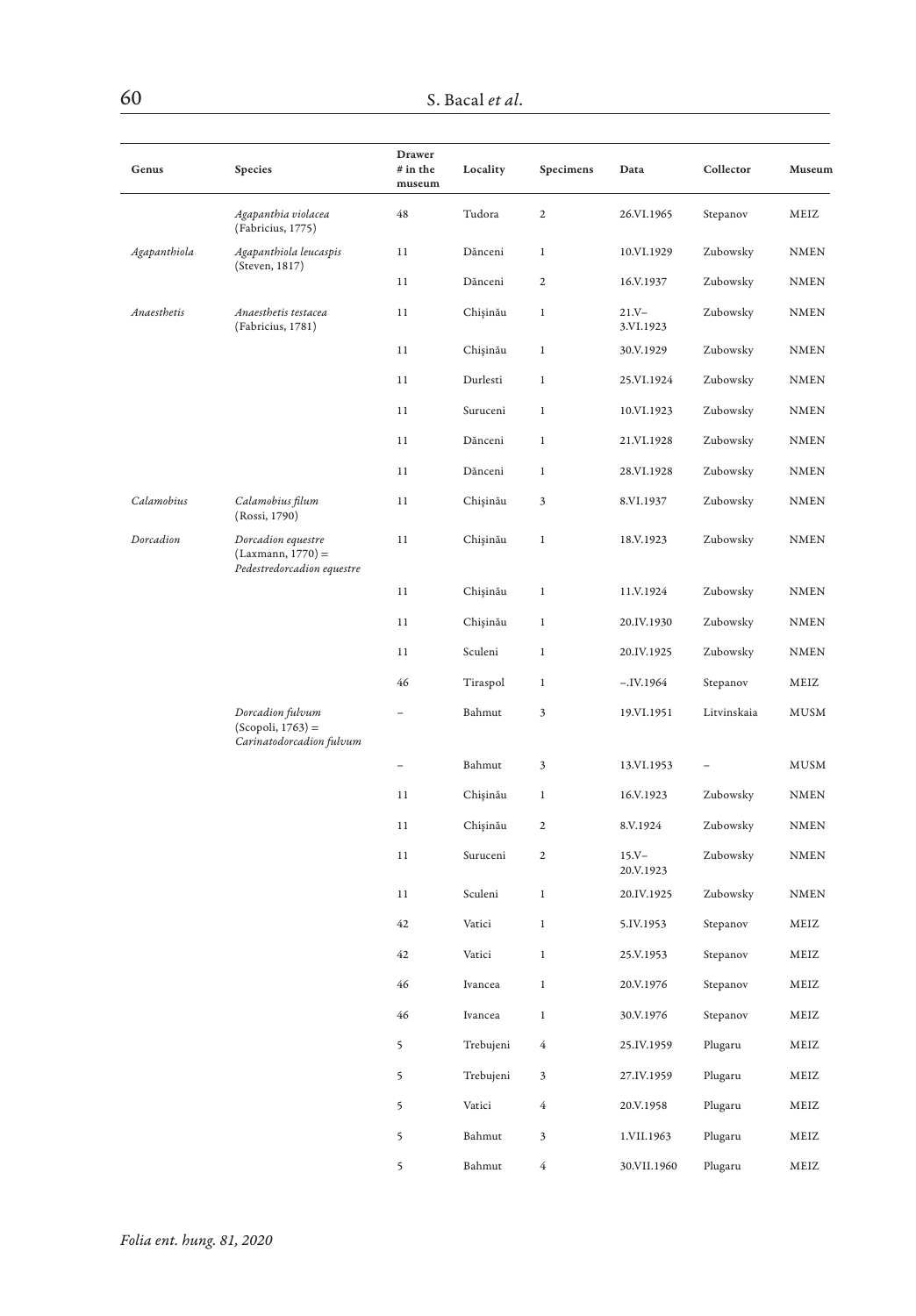| Genus | Species                                                              | Drawer<br># in the<br>museum | Locality  | Specimens      | Data                 | Collector    | Museum                 |
|-------|----------------------------------------------------------------------|------------------------------|-----------|----------------|----------------------|--------------|------------------------|
|       | Dorcadion fulvum<br>$(Scopoli, 1763) =$<br>Carinatodorcadion fulvum  | 5                            | Bahmut    | $\,1$          | 23.VII.1961          | Plugaru      | MEIZ                   |
|       |                                                                      | 5                            | Ivancea   | $\,1$          | 14.V.1958            | Plugaru      | MEIZ                   |
|       |                                                                      | 5                            | Ivancea   | $\,1$          | 21.V.1958            | Plugaru      | MEIZ                   |
|       |                                                                      | 5                            | Leuşeni   | $\,1$          | 5.V.1966             | Plugaru      | MEIZ                   |
|       | Dorcadion holosericeum                                               | ÷                            | Bahmut    | 10             | 6.V.1955             | Belova       | MUSM                   |
|       | Krynicky, 1832                                                       | 42                           | Vatici    | $\,1$          | 10.VI.1953           | Stepanov     | MEIZ                   |
|       |                                                                      | 42                           | Ivancea   | 1              | 7.IV.1955            | Stepanov     | MEIZ                   |
|       | Dorcadion pedestre<br>$(Poda, 1761) =$<br>Pedestredorcadion pedestre | 11                           | Cociulia  | $\,1$          | 26.VI.1986           | Lobanov      | IGPP                   |
|       |                                                                      | 11                           | Zloți     | $\,$ 1 $\,$    | 29.V.1986            | Lobanov      | IGPP                   |
|       |                                                                      | 11                           | Chișinău  | $\,1$          | 18.V.1923            | Zubowsky     | NMEN                   |
|       |                                                                      | 11                           | Chișinău  | $\,1$          | 10.V.1925            | Zubowsky     | NMEN                   |
|       |                                                                      | 11                           | Durleşti  | $\,1$          | 20.V.1925            | Zubowsky     | <b>NMEN</b>            |
|       |                                                                      | 11                           | Sculeni   | $\,1$          | 20.IV.1925           | Zubowsky     | <b>NMEN</b>            |
|       |                                                                      | 11                           | Cornești  | $\,1$          | 8.VI.1937            | Zubowsky     | <b>NMEN</b>            |
|       |                                                                      | 15                           | Cociulia  | $\,1$          | 21.V.2006            | Bacal        | MEIZ                   |
|       |                                                                      | 42                           | Ivancea   | $\overline{c}$ | 10.V.1964            | Stepanov     | MEIZ                   |
|       |                                                                      | 46                           | Ivancea   | $\mathbf 2$    | $-.IV.1965$          | Stepanov     | MEIZ                   |
|       |                                                                      | 5                            | Trebujeni | 3              | 25.IV.1959           | Vereșceaghin | MEIZ                   |
|       | Dorcadion pusillum<br>Küster, 1847 =<br>Pedestredorcadion pusillum   | 11                           | Durleşti  | $\,1$          | 14.V.1922            | Zubowsky     | <b>NMEN</b>            |
|       |                                                                      | 11                           | Durleşti  | $\,1$          | 14.IV.1923           | Zubowsky     | $\textsc{NMEN}\xspace$ |
|       |                                                                      | 11                           | Chișinău  | $\,1$          | 11.IV.1923           | Zubowsky     | $\texttt{NMEN}$        |
|       |                                                                      | 11                           | Chișinău  | 4              | $5 - 20.$<br>IV.1924 | Zubowsky     | NMEN                   |
|       |                                                                      | 11                           | Dănceni   | $\,1$          | 22.V.1932            | Zubowsky     | NMEN                   |
|       | Dorcadion sericatum                                                  | 11                           | Chișinău  | $\,1$          | 8.V.1922             | Zubowsky     | <b>NMEN</b>            |
|       | (Sahlberg, 1823)                                                     | 11                           | Chișinău  | $\sqrt{2}$     | $15 - 18.$<br>V.1923 | Zubowsky     | <b>NMEN</b>            |
|       |                                                                      | 11                           | Chișinău  | $\,1$          | 30.IV.1925           | Zubowsky     | <b>NMEN</b>            |
|       |                                                                      | 11                           | Chişinău  | $\,1$          | 10.V.1925            | Zubowsky     | NMEN                   |
|       |                                                                      | 11                           | Chișinău  | $\,1$          | 28.V.1925            | Zubowsky     | NMEN                   |
|       | Dorcadion caucasicum                                                 | 42                           | Vatici    | $\,1$          | 15.IV.1953           | Stepanov     | MEIZ                   |
|       | Küster, 1847                                                         | 42                           | Vatici    | 1              | 20.IV.1953           | Stepanov     | MEIZ                   |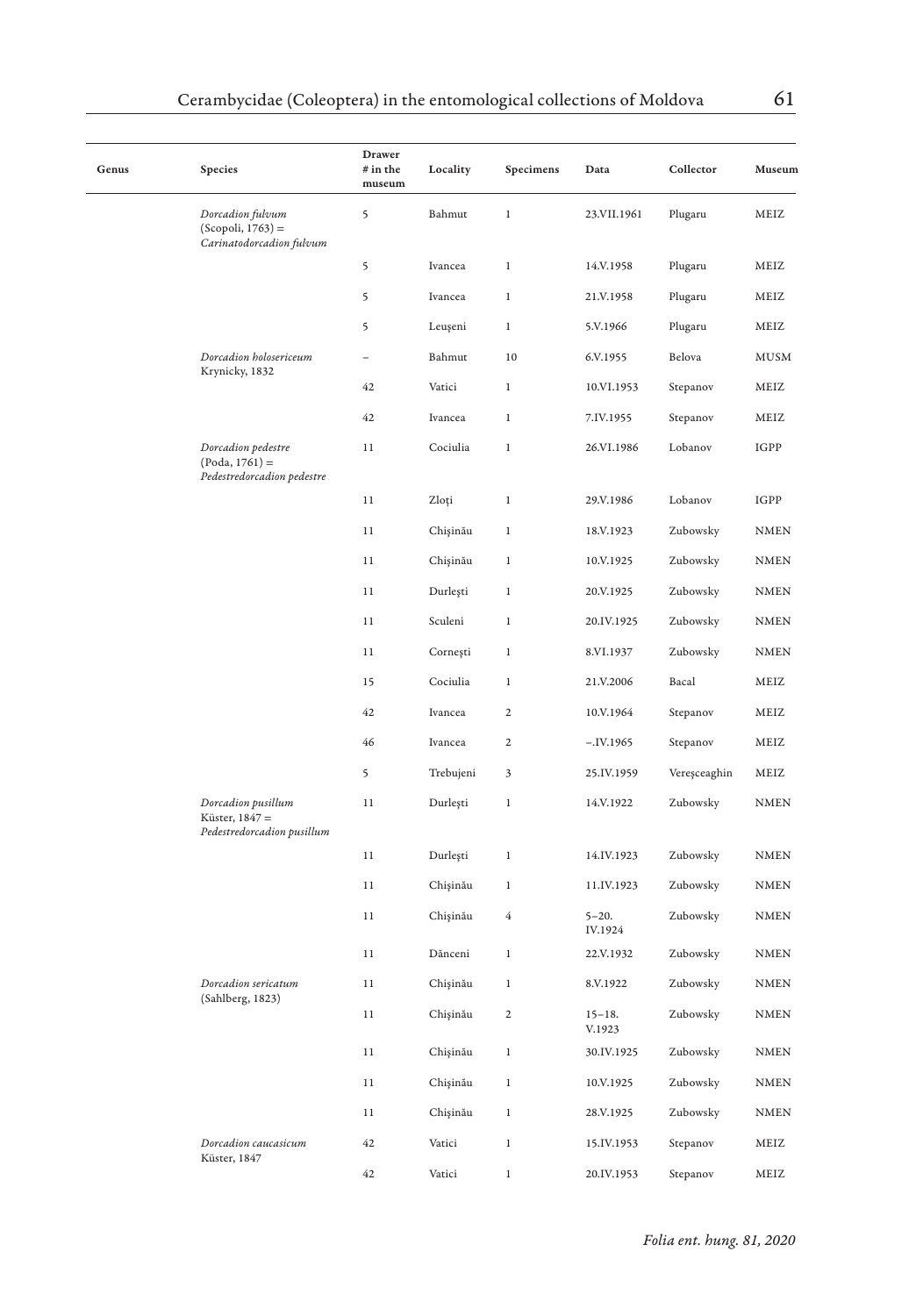| Genus | Species                              | Drawer<br># in the<br>museum | Locality  | Specimens      | Data                  | Collector    | Museum                 |
|-------|--------------------------------------|------------------------------|-----------|----------------|-----------------------|--------------|------------------------|
|       | Dorcadion caucasicum<br>Küster, 1847 | 42                           | Ivancea   | $\,1$          | 23.IV.1966            | Stepanov     | MEIZ                   |
|       | Dorcadion tauricum<br>Waltl, 1838    | 11                           | Durleşti  | $\sqrt{4}$     | $24.IV -$<br>4.V.1922 | Zubowsky     | $\textit{NMEN}$        |
|       |                                      | 11                           | Durleşti  | $\,1$          | 10.IV.1923            | Zubowsky     | $\textsc{NMEN}\xspace$ |
|       |                                      | 11                           | Chișinău  | $\,1$          | 28.IV.1923            | Zubowsky     | NMEN                   |
|       |                                      | 11                           | Chișinău  | $\,1$          | 16.V.1923             | Zubowsky     | NMEN                   |
|       |                                      | 11                           | Chișinău  | $\,1$          | 1.V.1925              | Zubowsky     | $\textsc{NMEN}\xspace$ |
|       |                                      | 11                           | Chișinău  | $\,1$          | 11.IV.1933            | Zubowsky     | $\textsc{NMEN}\xspace$ |
|       |                                      | 11                           | Bender    | $\sqrt{2}$     | 20.IV.1925            | Zubowsky     | $\textsc{NMEN}\xspace$ |
|       |                                      | 5                            | Vatici    | $\bf 4$        | 20.V.1958             | Plugaru      | MEIZ                   |
|       |                                      | 5                            | Trebujeni | 8              | 26.IV.1959            | Plugaru      | MEIZ                   |
|       |                                      | 5                            | Trebujeni | 6              | 27.IV.1959            | Plugaru      | MEIZ                   |
|       |                                      | 5                            | Trebujeni | $\,1$          | 25.IV.1959            | Vereșceaghin | MEIZ                   |
|       |                                      | 5                            | Trebujeni | $\mathfrak 2$  | 27.IV.1959            | Vereșceaghin | MEIZ                   |
|       |                                      | 5                            | Ivancea   | 3              | 12.V.1958             | Plugaru      | MEIZ                   |
|       |                                      | 5                            | Ivancea   | $\,1$          | 16.V.1958             | Plugaru      | MEIZ                   |
|       |                                      | 5                            | Ivancea   | $\,1$          | 21.V.1958             | Plugaru      | MEIZ                   |
|       |                                      | 5                            | Ivancea   | $\mathbf{2}$   | 22.V.1958             | Plugaru      | MEIZ                   |
|       |                                      | 5                            | Ivancea   | $\,1$          | 28.V.1958             | Plugaru      | MEIZ                   |
|       |                                      | 5                            | Ivancea   | $\,1$          | 30.V.1958             | Plugaru      | MEIZ                   |
|       |                                      | 5                            | Ivancea   | $\,1$          | 31.V.1958             | Plugaru      | MEIZ                   |
|       |                                      | 5                            | Ivancea   | $\,1$          | 12.VI.1959            | Plugaru      | MEIZ                   |
|       |                                      | 5                            | Ivancea   | 4              | 14.V.1958             | Vereșceaghin | MEIZ                   |
|       |                                      | 5                            | Ivancea   | $\,1$          | 15.V.1958             | Vereșceaghin | MEIZ                   |
|       |                                      | 5                            | Ivancea   | $\,1$          | 30.V.1958             | Vereșceaghin | MEIZ                   |
|       |                                      | 5                            | Ivancea   | $\,1$          | 25.IV.1959            | Vereșceaghin | MEIZ                   |
|       |                                      | 5                            | Bahmut    | $\,1$          | 5.VII.1960            | Plugaru      | MEIZ                   |
|       |                                      | 5                            | Leușeni   | $\overline{c}$ | 5.V.1966              | Vereșceaghin | MEIZ                   |
|       |                                      | 5                            | Chișinău  | $\,1$          | 10.V.1963             | Plugaru      | MEIZ                   |
|       |                                      | 5                            | Logănești | $\,1$          | 14.V.1969             | Plugaru      | MEIZ                   |
|       | Dorcadion decipiens                  | 5                            | Trebujeni | $\,1$          | 26.IV.1959            | Plugaru      | MEIZ                   |
|       | Germar, 1824                         | 5                            | Trebujeni | $\mathbf{2}$   | 27.IV.1959            | Vereșceaghin | MEIZ                   |
|       |                                      | 5                            | Socoleni  | $\overline{c}$ | 9.V.1993              | Ostaficiuc   | MEIZ                   |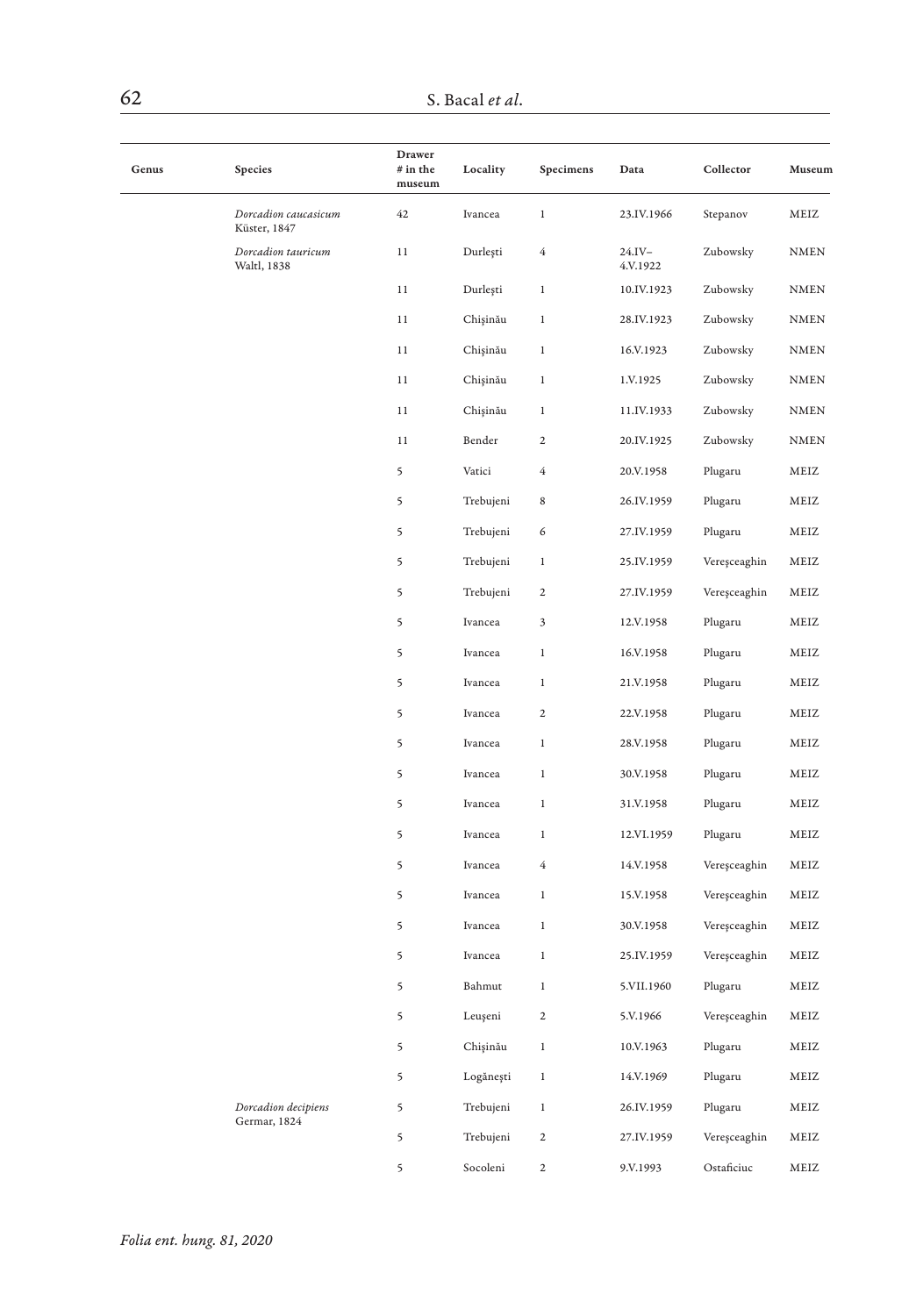| Genus      | Species                                                           | Drawer<br># in the<br>museum | Locality | Specimens      | Data                  | Collector   | Museum      |
|------------|-------------------------------------------------------------------|------------------------------|----------|----------------|-----------------------|-------------|-------------|
|            | Dorcadion sp.                                                     | 11                           | Dănceni  | 3              | 4.VI.1928             | Zubowsky    | <b>NMEN</b> |
| Exocentrus | Exocentrus adspersus                                              | 11                           | Palanca  | 1              | 7.VII.1928            | Zubowsky    | <b>NMEN</b> |
|            | Mulsant, 1846                                                     | 44                           | Ivancea  | $\mathbf{1}$   | 5.VI.1962             | Stepanov    | MEIZ        |
|            |                                                                   | 48                           | Ivancea  | 1              | 20.VI.1967            | Stepanov    | MEIZ        |
|            | Exocentrus lusitanus                                              | 11                           | Chișinău | 1              | 8.VI.1936             | Zubowsky    | <b>NMEN</b> |
|            | (Linnaeus, 1767)                                                  | 11                           | Durleşti | $\mathbf{1}$   | 10.VI.1936            | Zubowsky    | <b>NMEN</b> |
|            |                                                                   | 11                           | Cornești | $\mathbf{1}$   | 15.VII.1938           | Zubowsky    | <b>NMEN</b> |
|            |                                                                   | 44                           | Ivancea  | 1              | 5.VI.1962             | Stepanov    | MEIZ        |
|            |                                                                   | 44                           | Ivancea  | $\mathbf{1}$   | 13.VI.1965            | Stepanov    | MEIZ        |
|            |                                                                   | 44                           | Ivancea  | $\,1$          | 31.VII.1978           | Stepanov    | MEIZ        |
|            | Exocentrus stierlini                                              | 11                           | Briceni  | 1              | 7.IX.1917             | Zubowsky    | <b>NMEN</b> |
|            | Ganglbauer, 1883                                                  | 11                           | Chișinău | $\,1$          | $21.Y -$<br>3.VI.1923 | Zubowsky    | <b>NMEN</b> |
|            | Exocentrus sp.                                                    | 44                           | Ivancea  | $\,1$          | 20.VII.1973           | Stepanov    | MEIZ        |
| Leiopus    | Leiopus nebulosus                                                 | 11                           | Chișinău | $\mathbf{1}$   | 5.VI.1923             | Zubowsky    | <b>NMEN</b> |
|            | (Linnaeus, 1758)                                                  | 11                           | Chișinău | $\,1$          | 19.VI.1925            | Zubowsky    | <b>NMEN</b> |
|            |                                                                   | 11                           | Chișinău | 2              | $15 - 30.$<br>V.1926  | Zubowsky    | <b>NMEN</b> |
|            |                                                                   | 11                           | Dănceni  | $\mathbf{1}$   | 4.VII.1931            | Zubowsky    | <b>NMEN</b> |
|            |                                                                   | 11                           | Chișinău | 1              | 19.V.1974             | Crijanovski | IGPP        |
| Mesosa     | Mesosa curculionoides                                             | 11                           | Durlești | $\mathbf{1}$   | 14.V.1922             | Zubowsky    | <b>NMEN</b> |
|            | (Linnaeus, 1761)                                                  | 11                           | Chișinău | $\mathfrak{2}$ | $25.IV -$<br>9.V.1923 | Zubowsky    | <b>NMEN</b> |
|            |                                                                   | 11                           | Chișinău | $\,1$          | 26.V.1925             | Zubowsky    | <b>NMEN</b> |
|            |                                                                   | 11                           | Chișinău | 2              | 2-4.V.1926            | Zubowsky    | <b>NMEN</b> |
|            |                                                                   | 46                           | Vatici   | $\,1$          | 4.V.1953              | Stepanov    | MEIZ        |
|            | Mesosa nebulosa<br>$(Fabricius, 1781) =$<br>Aphelocnemia nebulosa | 11                           | Bender   | $\mathbf 2$    | 24.V.1925             | Zubowsky    | <b>NMEN</b> |
|            |                                                                   | 11                           | Chișinău | $\,1$          | 24.V.1925             | Zubowsky    | <b>NMEN</b> |
|            |                                                                   | 11                           | Chișinău | $\,$ 1         | 16.VIII.1925          | Zubowsky    | <b>NMEN</b> |
|            |                                                                   | 11                           | Chișinău | $\,1$          | 22.V.1926             | Zubowsky    | <b>NMEN</b> |
|            |                                                                   | $1\,1$                       | Chișinău | 1              | 5.VI.1928             | Zubowsky    | <b>NMEN</b> |
|            |                                                                   | 11                           | Durlești | 1              | 4.V.1930              | Zubowsky    | <b>NMEN</b> |
|            |                                                                   | 44                           | Vatici   | $\,1$          | 1.V.1953              | Stepanov    | MEIZ        |
| Morimus    | Morimus funereus<br>Mulsant, 1863 =                               |                              | Cobîlca  | 5              | 4.VI.1953             |             | <b>MUSM</b> |

*Morimus asper funereus*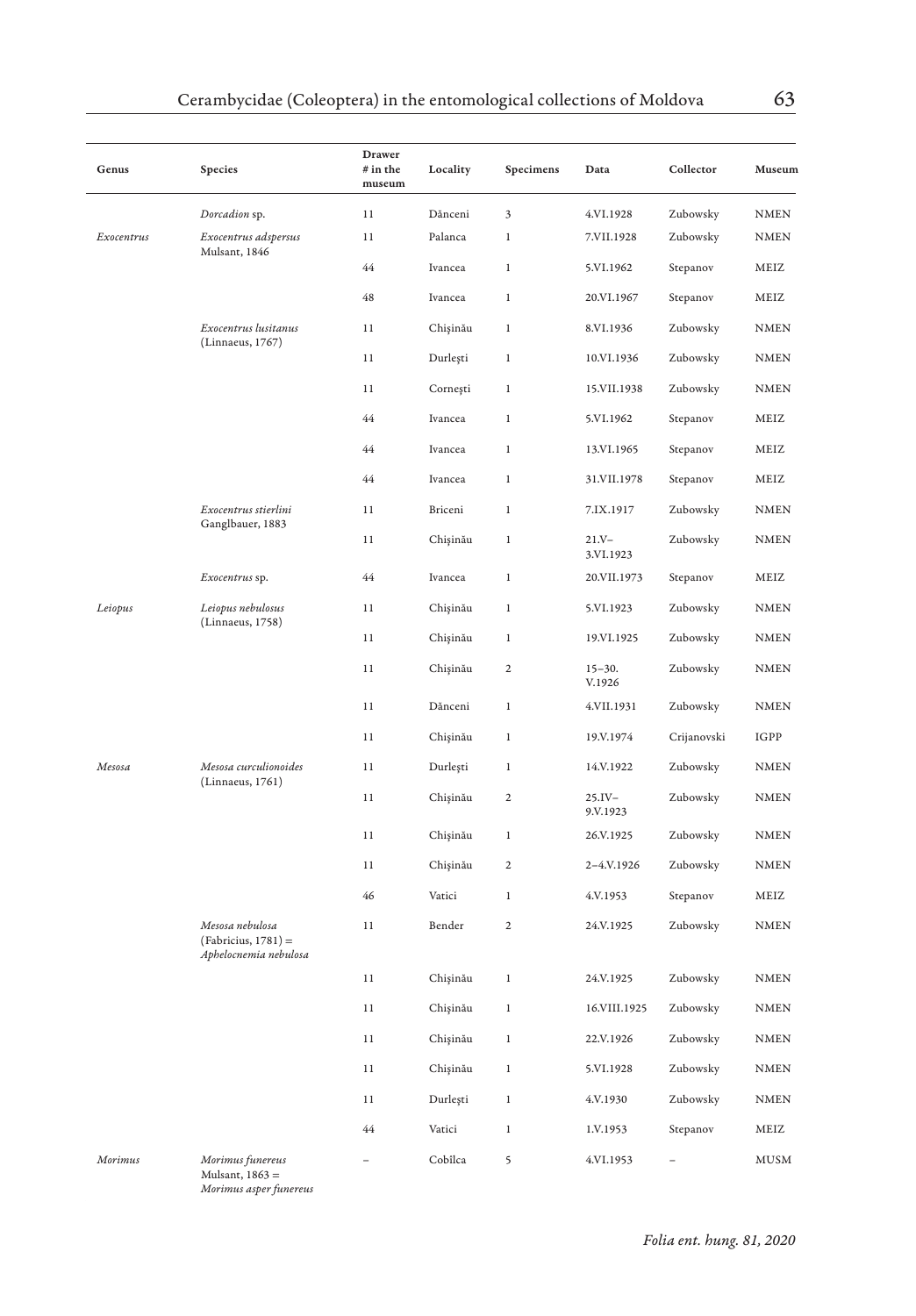| Genus        | Species                                                       | Drawer<br># in the<br>museum | Locality  | Specimens                 | Data                    | Collector    | Museum                 |
|--------------|---------------------------------------------------------------|------------------------------|-----------|---------------------------|-------------------------|--------------|------------------------|
|              | Morimus funereus<br>Mulsant, 1863 =<br>Morimus asper funereus |                              | Ivancea   | 12                        | 5.VII.2005              |              | MUSM                   |
|              |                                                               | 11                           | Strășeni  | $\,1$                     | 11.VI.1924              | Zubowsky     | NMEN                   |
|              |                                                               | 11                           | Chișinău  | $\,1$                     | 4.V.1926                | Zubowsky     | NMEN                   |
|              |                                                               | $11\,$                       | Palanca   | 3                         | $12 - 29.$<br>V.1927    | Zubowsky     | $\textsc{NMEN}\xspace$ |
|              |                                                               | 11                           | Bularda   | $\,1$                     | 7.V.1938                | Zubowsky     | <b>NMEN</b>            |
|              |                                                               | 44                           | Ivancea   | $\mathbf 2$               | 15.V.1955               | Stepanov     | MEIZ                   |
|              |                                                               | 44                           | Ivancea   | 3                         | $-.V.1956$              | Stepanov     | MEIZ                   |
|              |                                                               | 44                           | Ivancea   | $\,1$                     | $-.V.1964$              | Stepanov     | MEIZ                   |
|              |                                                               | 46                           | Ivancea   | $\,1$                     | $-.V.1955$              | Stepanov     | MEIZ                   |
|              |                                                               | 46                           | Ivancea   | $\mathfrak{2}$            | 8.V.1964                | Stepanov     | MEIZ                   |
|              |                                                               | 46                           | Ivancea   | $\mathbf{1}$              | 10.V.1964               | Stepanov     | MEIZ                   |
|              |                                                               | 5                            | Ivancea   | $\mathbf{1}$              | 31.V.1958               | Plugaru      | MEIZ                   |
|              |                                                               | 5                            | Ivancea   | $\,1$                     | 15.VII.1958             | Plugaru      | MEIZ                   |
|              |                                                               | 5                            | Ivancea   | $\mathfrak 2$             | 29.VII.1958             | Plugaru      | MEIZ                   |
|              |                                                               | 5                            | Ivancea   | $\,1$                     | 25.V.1959               | Plugaru      | MEIZ                   |
|              |                                                               | 5                            | Bahmut    | $\overline{c}$            | 8.VI.1960               | Plugaru      | MEIZ                   |
|              |                                                               | 5                            | Logănești | $\,1\,$                   | 14.V.1969               | Plugaru      | MEIZ                   |
|              |                                                               | 5                            | Ivancea   | $\,1\,$                   | 14.IV.1958              | Vereșceaghin | MEIZ                   |
|              |                                                               | 5                            | Orhei     | $\ensuremath{\mathsf{3}}$ | 11.IV.1966              |              | MEIZ                   |
| Musaria      | Musaria affinis<br>(Harrer, 1784)                             | 12                           | Cornești  | $\ensuremath{\mathsf{3}}$ | 14.VI.1937              | Zubowsky     | <b>NMEN</b>            |
|              |                                                               | 12                           | Cornești  | 5                         | $26.VI -$<br>2.VII.1938 | Zubowsky     | <b>NMEN</b>            |
| Neodorcadion | Neodorcadion bilineatum<br>(Germar, 1824)                     | 11                           | Chișinău  | 5                         | 7-17.V.1923             | Zubowsky     | <b>NMEN</b>            |
|              |                                                               | 11                           | Chișinău  | $\,1$                     | 7.V.1925                | Zubowsky     | <b>NMEN</b>            |
|              |                                                               | 11                           | Bender    | $\ensuremath{\mathsf{3}}$ | 24.VI.1925              | Zubowsky     | <b>NMEN</b>            |
|              |                                                               | 11                           | Dişcova   | $\mathfrak 2$             | 12.VII.1939             | Zubowsky     | <b>NMEN</b>            |
|              |                                                               | 44                           | Vatici    | $\mathbf 2$               | $-.V.1953$              | Stepanov     | MEIZ                   |
|              |                                                               | 44                           | Vatici    | $\,1\,$                   | 5.V.1954                | Stepanov     | MEIZ                   |
|              |                                                               | 46                           | Tiraspol  | $\,1\,$                   | 18.VI.1978              | Stepanov     | MEIZ                   |
|              |                                                               | 46                           | Ivancea   | $\,1$                     | 3.V.1976                | Stepanov     | MEIZ                   |
|              |                                                               | 5                            | Vatici    | $\mathbf 2$               | 20.V.1958               | Plugaru      | MEIZ                   |
|              |                                                               | 5                            | Vatici    | $\mathbf{1}$              | 26.IV.1959              | Plugaru      | $\rm MEIZ$             |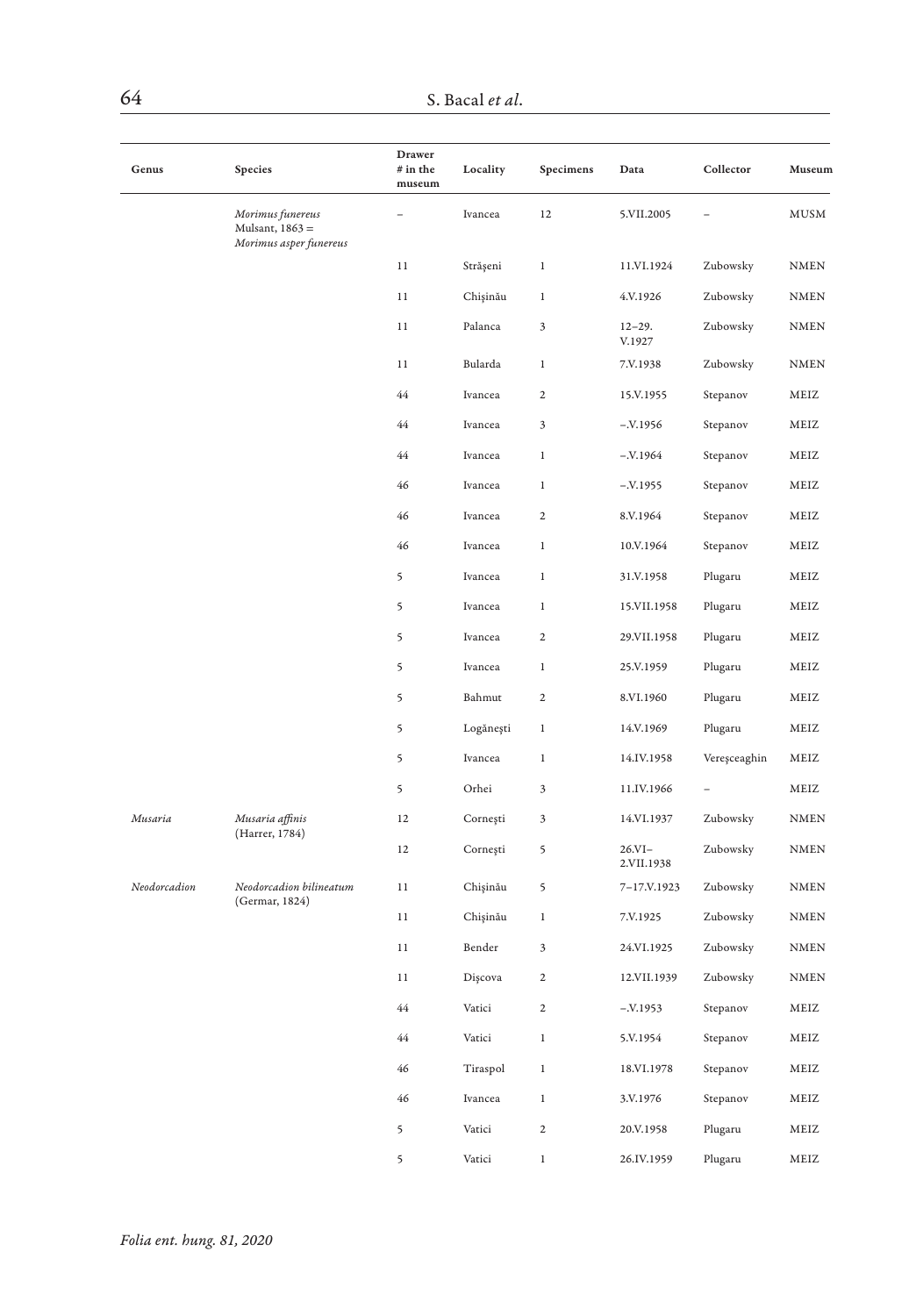| Genus     | Species                                       | Drawer<br># in the<br>museum | Locality | Specimens                | Data                  | Collector | Museum      |
|-----------|-----------------------------------------------|------------------------------|----------|--------------------------|-----------------------|-----------|-------------|
| Oberea    | Oberea erythrocephala<br>(Schrank, 1776)      | 45                           | Chitcani | $\,1$                    | 16.VI.1978            | Stepanov  | MEIZ        |
|           |                                               | 12                           | Bender   | 6                        | 24.V.1925             | Zubowsky  | <b>NMEN</b> |
|           |                                               | 12                           | Bender   | $\,1$                    | 7.VI.1926             | Zubowsky  | NMEN        |
|           |                                               | 11                           | Comrat   | 1                        | 26.VI.1986            | Egorov    | IGPP        |
|           | Oberea euphorbiae<br>(Germar, 1813)           | 12                           | Bender   | 7                        | 24.V.1925             | Zubowsky  | <b>NMEN</b> |
|           | Oberea linearis<br>(Linnaeus, 1761)           | 12                           | Cornești | $\,1$                    | 28.VI.1937            | Zubowsky  | <b>NMEN</b> |
|           |                                               | 48                           | Tiraspol | 3                        | 16.VI.1978            | Stepanov  | MEIZ        |
|           |                                               | 48                           | Chițcani | $\mathbf{1}$             | 16.VI.1978            | Stepanov  | MEIZ        |
|           | *Oberea oculata<br>(Linnaeus, 1758)           | 5                            | Lozova   | $\mathbf{1}$             | 6.VI.1974             |           | MEIZ        |
|           | Oberea sp.                                    | 12                           | Bender   | $\,1$                    | 24.V.1925             | Zubowsky  | <b>NMEN</b> |
|           |                                               | 12                           | Bender   | $\,1$                    | 7.VI.1926             | Zubowsky  | <b>NMEN</b> |
|           |                                               | 12                           | Bender   | 2                        | 8.VI.1927             | Zubowsky  | <b>NMEN</b> |
|           |                                               | 12                           | Bender   | $\,1$                    | 10.V.1930             | Zubowsky  | <b>NMEN</b> |
| Phytoecia | Phytoecia caerulea<br>(Scopoli, 1772)         | 12                           | Chișinău | $\,1$                    | $22.Y -$<br>3.VI.1923 | Zubowsky  | <b>NMEN</b> |
|           |                                               | $12\,$                       | Chișinău | $\overline{\mathbf{c}}$  | 22.V.1925             | Zubowsky  | <b>NMEN</b> |
|           |                                               | 12                           | Bender   | $\,1$                    | 2.V.1926              | Zubowsky  | <b>NMEN</b> |
|           |                                               | $12\,$                       | Bender   | 1                        | 6.V.1927              | Zubowsky  | <b>NMEN</b> |
|           | Phytoecia caerulescens<br>$(Scopoli, 1763) =$ | 12                           | Bender   | $\,1$                    | 7.VI.1926             | Zubowsky  | <b>NMEN</b> |
|           | Opsilia coerulescens                          | 12                           | Chișinău | $\,1$                    | 10.VI.1928            | Zubowsky  | <b>NMEN</b> |
|           |                                               | 12                           | Lozova   | $1\,$                    | 29.V.1927             | Zubowsky  | <b>NMEN</b> |
|           |                                               | 12                           | Cornești | $\mathbf{1}$             | 19.VII.1933           | Zubowsky  | <b>NMEN</b> |
|           |                                               | 12                           | Cornești | $\mathbf{1}$             | 16.VI.1937            | Zubowsky  | <b>NMEN</b> |
|           |                                               | 12                           | Suruceni | $\overline{\phantom{a}}$ | 28.IV-<br>15.V.1923   | Zubowsky  | <b>NMEN</b> |
|           |                                               | 12                           | Chișinău | $\,4\,$                  | 22.V.1925             | Zubowsky  | <b>NMEN</b> |
|           |                                               | 12                           | Durlești | 1                        | 7.VI.1929             | Zubowsky  | <b>NMEN</b> |
|           |                                               | 45                           | Vatici   | 1                        | 24.V.1953             | Stepanov  | MEIZ        |
|           |                                               | 48                           | Vatici   | $\,1$                    | 25.V.1953             | Stepanov  | MEIZ        |
|           | Phytoecia cylindrica<br>(Linnaeus, 1758)      | 5                            | Chișinău | $\mathbf{2}$             | 25.V.1925             |           | MEIZ        |
|           |                                               | 12                           | Durleşti | $\mathbf{1}$             | 3.V.1936              | Zubowsky  | <b>NMEN</b> |
|           |                                               | 12                           | Durleşti | $\mathbf{1}$             | 12.V.1936             | Zubowsky  | <b>NMEN</b> |
|           |                                               | 12                           | Cornești | 3                        | 14.VI.1937            | Zubowsky  | <b>NMEN</b> |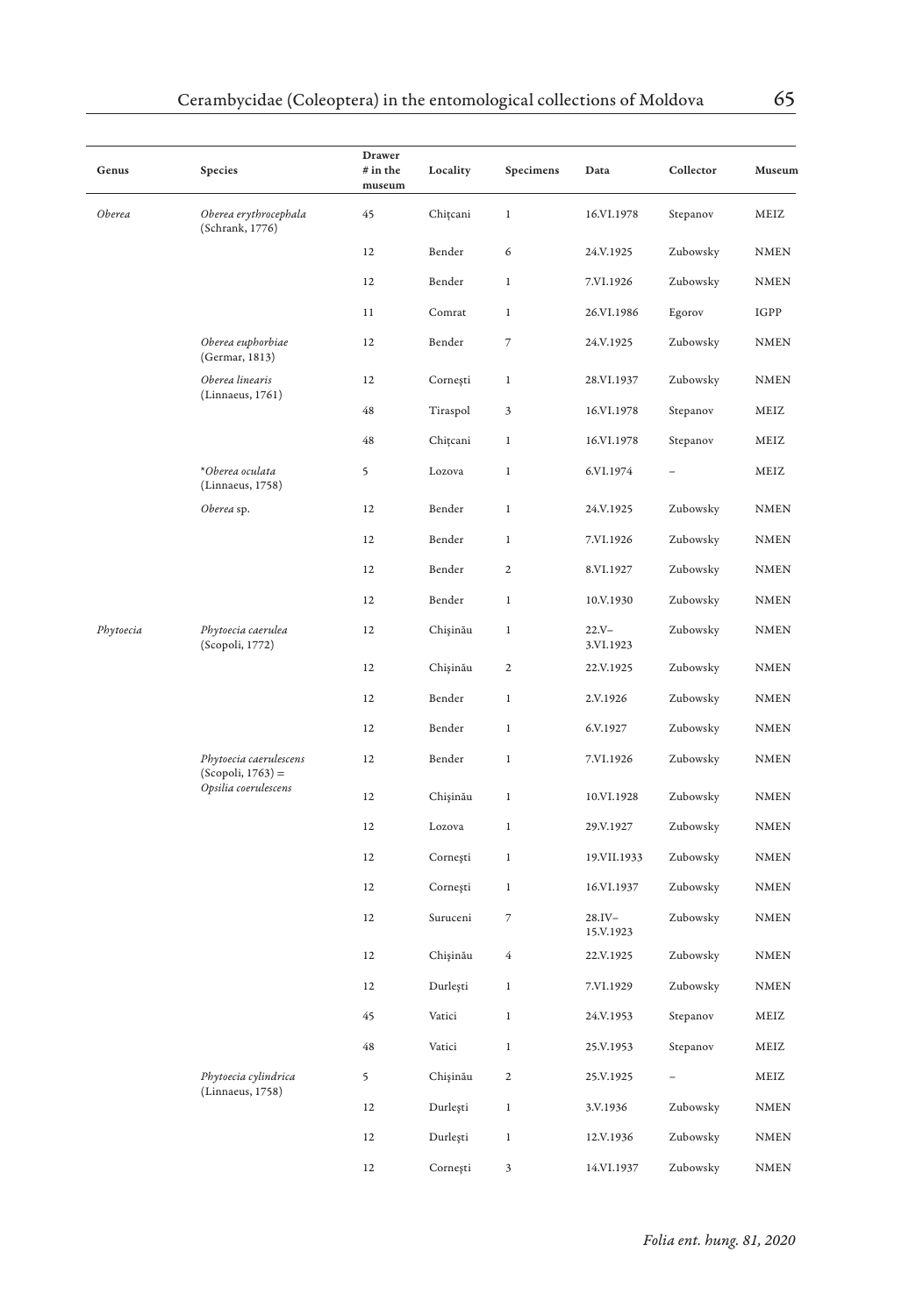| Genus | Species                                  | Drawer<br>$#$ in the<br>museum | Locality | Specimens    | Data                    | Collector | Museum      |
|-------|------------------------------------------|--------------------------------|----------|--------------|-------------------------|-----------|-------------|
|       | Phytoecia cylindrica<br>(Linnaeus, 1758) | 45                             | Vatici   | $\,$ 1       | 25.V.1953               | Stepanov  | MEIZ        |
|       | Phytoecia icterica                       | 12                             | Chișinău | $\,$ 1       | 18.VI.1922              | Zubowsky  | <b>NMEN</b> |
|       | (Schaller, 1783)                         | 12                             | Chișinău | $\,1$        | $23.IV -$<br>6.V.1923   | Zubowsky  | <b>NMEN</b> |
|       |                                          | 12                             | Chişinău | 4            | $10.V - 5.$<br>VI.1924  | Zubowsky  | <b>NMEN</b> |
|       |                                          | 12                             | Chişinău | 3            | $29.IV -$<br>5.V.1925   | Zubowsky  | <b>NMEN</b> |
|       |                                          | 12                             | Chişinău | $\,1$        | 4.V.1926                | Zubowsky  | <b>NMEN</b> |
|       |                                          | 12                             | Chișinău | $\,1$        | 2.VI.1929               | Zubowsky  | <b>NMEN</b> |
|       |                                          | 12                             | Chișinău | $\,1$        | 29.V.1930               | Zubowsky  | <b>NMEN</b> |
|       |                                          | 12                             | Durleşti | $\,1$        | 10.V.1925               | Zubowsky  | <b>NMEN</b> |
|       |                                          | 12                             | Durleşti | $\,1$        | 14.V.1929               | Zubowsky  | <b>NMEN</b> |
|       |                                          | 12                             | Durleşti | $\,1$        | 9.V.1939                | Zubowsky  | <b>NMEN</b> |
|       |                                          | 12                             | Goian    | $\,1$        | 11.V.1924               | Zubowsky  | <b>NMEN</b> |
|       |                                          | 12                             | Goian    | $\,1$        | 2.V.1940                | Zubowsky  | <b>NMEN</b> |
|       | Phytoecia nigricornis                    | 12                             | Chișinău | $\,1$        | 18.V.1922               | Zubowsky  | <b>NMEN</b> |
|       | (Fabricius, 1781)                        | 12                             | Chișinău | $\mathbf{2}$ | $23. V -$<br>10.VI.1923 | Zubowsky  | <b>NMEN</b> |
|       |                                          | 12                             | Chișinău | 3            | $20 - 22.$<br>V.1925    | Zubowsky  | <b>NMEN</b> |
|       |                                          | 12                             | Chișinău | $\,1$        | 10.VI.1928              | Zubowsky  | <b>NMEN</b> |
|       |                                          | 12                             | Chişinău | $\,1$        | 30.V.1926               | Zubowsky  | NMEN        |
|       |                                          | 12                             | Bender   | 2            | 7.VI.1926               | Zubowsky  | <b>NMEN</b> |
|       |                                          | 45                             | Vatici   | $\,1$        | 25.V.1963               | Stepanov  | MEIZ        |
|       |                                          | 45                             | Vatici   | $\,1$        | 10.VI.1963              | Stepanov  | MEIZ        |
|       | Phytoecia pustulata<br>(Schrank, 1776)   | 12                             | Goian    | $\mathbf{1}$ | 4.VI.1922               | Zubowsky  | <b>NMEN</b> |
|       |                                          | 12                             | Chișinău | 3            | $27.IV -$<br>13.V.1923  | Zubowsky  | <b>NMEN</b> |
|       |                                          | 12                             | Chișinău | $\,1$        | 2.VII.1938              | Zubowsky  | <b>NMEN</b> |
|       |                                          | 12                             | Suruceni | $\,1$        | 15.V.1923               | Zubowsky  | NMEN        |
|       | Phytoecia virgula                        | 12                             | Chișinău | 1            | 5.V.1925                | Zubowsky  | <b>NMEN</b> |
|       | (Charpentier, 1825)                      | 12                             | Bender   | $\,1$        | 6.V.1925                | Zubowsky  | <b>NMEN</b> |
|       |                                          | 12                             | Bender   | $\mathbf 1$  | 7.VI.1926               | Zubowsky  | <b>NMEN</b> |
|       |                                          | 12                             | Dănceni  | 2            | 4.VI.1928               | Zubowsky  | <b>NMEN</b> |
|       |                                          | 12                             | Dănceni  | $\mathbf{2}$ | $20.Y -$<br>14.VI.1929  | Zubowsky  | <b>NMEN</b> |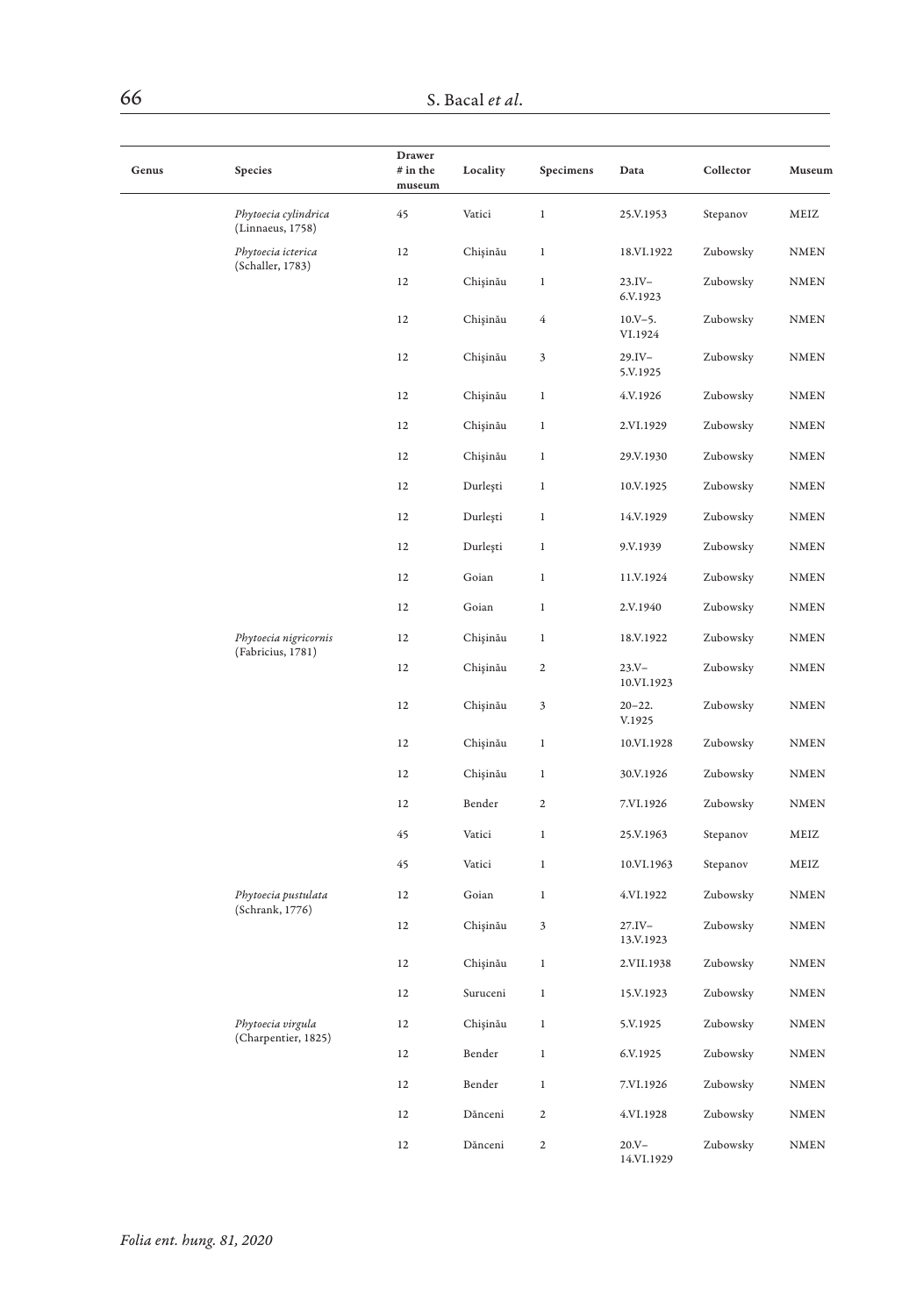| Genus                                                         | Species                                                        | Drawer<br># in the<br>museum | Locality | Specimens               | Data               | Collector  | Museum      |
|---------------------------------------------------------------|----------------------------------------------------------------|------------------------------|----------|-------------------------|--------------------|------------|-------------|
|                                                               | Phytoecia virgula<br>(Charpentier, 1825)                       | 45                           | Ivancea  | $\,1$                   | 21.V.1976          | Stepanov   | MEIZ        |
|                                                               | Phytoecia sp.                                                  | 12                           | Dănceni  | $\,1$                   | 15.V.1938          | Zubowsky   | <b>NMEN</b> |
| Pilemia                                                       | Pilemia hirsutula                                              | 12                           | Bender   | $\mathbf{2}$            | 7.VI.1926          | Zubowsky   | <b>NMEN</b> |
|                                                               | (Frölich, 1793)                                                | 12                           | Chișinău | $\,1$                   | 16.VI.1933         | Zubowsky   | <b>NMEN</b> |
|                                                               |                                                                | 12                           | Cornești | 1                       | 20.VII.1939        | Zubowsky   | <b>NMEN</b> |
|                                                               |                                                                | 48                           | Onițcani | $\overline{\mathbf{c}}$ | $-.VI.1965$        | Stepanov   | MEIZ        |
|                                                               | Pilemia tigrina                                                | 12                           | Chişinău | $\,1$                   | 11.V.1922          | Zubowsky   | <b>NMEN</b> |
|                                                               | (Mulsant, 1851)                                                | 12                           | Chișinău | $\overline{\mathbf{c}}$ | 8-21.V.1923        | Zubowsky   | <b>NMEN</b> |
|                                                               |                                                                | 12                           | Chișinău | $\,1$                   | 24.V.1926          | Zubowsky   | <b>NMEN</b> |
|                                                               |                                                                | 12                           | Durleşti | $\mathbf{1}$            | 25.V.1924          | Zubowsky   | <b>NMEN</b> |
|                                                               |                                                                | 12                           | Bender   | $\,1$                   | 7.VI.1926          | Zubowsky   | <b>NMEN</b> |
| Pogonocherus                                                  | Pogonocherus hispidus                                          | 5                            | Chișinău | $\,1$                   | 25.V.1977          | Ostaficiuc | MEIZ        |
|                                                               | (Linnaeus, 1758)                                               | 11                           | Durleşti | $\,1$                   | 26.V.1929          | Zubowsky   | <b>NMEN</b> |
| *Pogonocherus hispidulus<br>(Piller et Mitterpacher,<br>1783) | 44                                                             | Ivancea                      | $\,1$    | 5.VI.1955               | Stepanov           | MEIZ       |             |
|                                                               |                                                                | 44                           | Ivancea  | $\,1$                   | 15.V.1978          | Stepanov   | MEIZ        |
| Saperda                                                       | Saperda punctata                                               | 11                           | Chișinău | 1                       | 9.VI.1925          | Zubowsky   | NMEN        |
|                                                               | (Linnaeus, 1767)                                               | 45                           | Vatici   | $\mathbf{1}$            | 10.VI.1954         | Stepanov   | MEIZ        |
|                                                               |                                                                | 45                           | Ivancea  | $\,1$                   | 13.VI.1964         | Stepanov   | MEIZ        |
|                                                               |                                                                | 48                           | Vatici   | $\,1$                   | 10.VI.1954         | Stepanov   | MEIZ        |
|                                                               | Saperda populnea<br>$(Linnaeus, 1758) =$<br>Compsidia populnea | 11                           | Hagimus  | 1                       | 7.V.1927           | Zubowsky   | <b>NMEN</b> |
|                                                               |                                                                | 11                           | Bularda  | $\mathbf{1}$            | 18.V.1929          | Zubowsky   | <b>NMEN</b> |
|                                                               |                                                                | 11                           | Bularda  | 5                       | 14.V.1930          | Zubowsky   | NMEN        |
|                                                               |                                                                | 11                           | Strășeni | $\,1$                   | 7.V.1937           | Zubowsky   | <b>NMEN</b> |
|                                                               | Saperda octopunctata<br>(Scopoli, 1772)                        | 11                           | Chișinău | $\,1$                   | 8.VI.1928          | Zubowsky   | <b>NMEN</b> |
|                                                               | Saperda scalaris<br>(Linnaeus, 1758)                           | 11                           | Bularda  | $\,1$                   | 11.V.1928          | Zubowsky   | <b>NMEN</b> |
|                                                               |                                                                | 11                           | Bularda  | 5                       | 11.V.1930          | Zubowsky   | NMEN        |
|                                                               |                                                                | 11                           | Cornești | $\mathbf{1}$            | 18.VII.1933        | Zubowsky   | <b>NMEN</b> |
| Tetrops                                                       | Tetrops praeustus                                              | 12                           | Chișinău | $\,1$                   | 13.V.1923          | Zubowsky   | <b>NMEN</b> |
|                                                               | (Linnaeus, 1758)                                               | 12                           | Chișinău | $\,1$                   | 20.V.1924          | Zubowsky   | <b>NMEN</b> |
|                                                               |                                                                | 12                           | Chișinău | 5                       | 29.IV-<br>7.V.1925 | Zubowsky   | <b>NMEN</b> |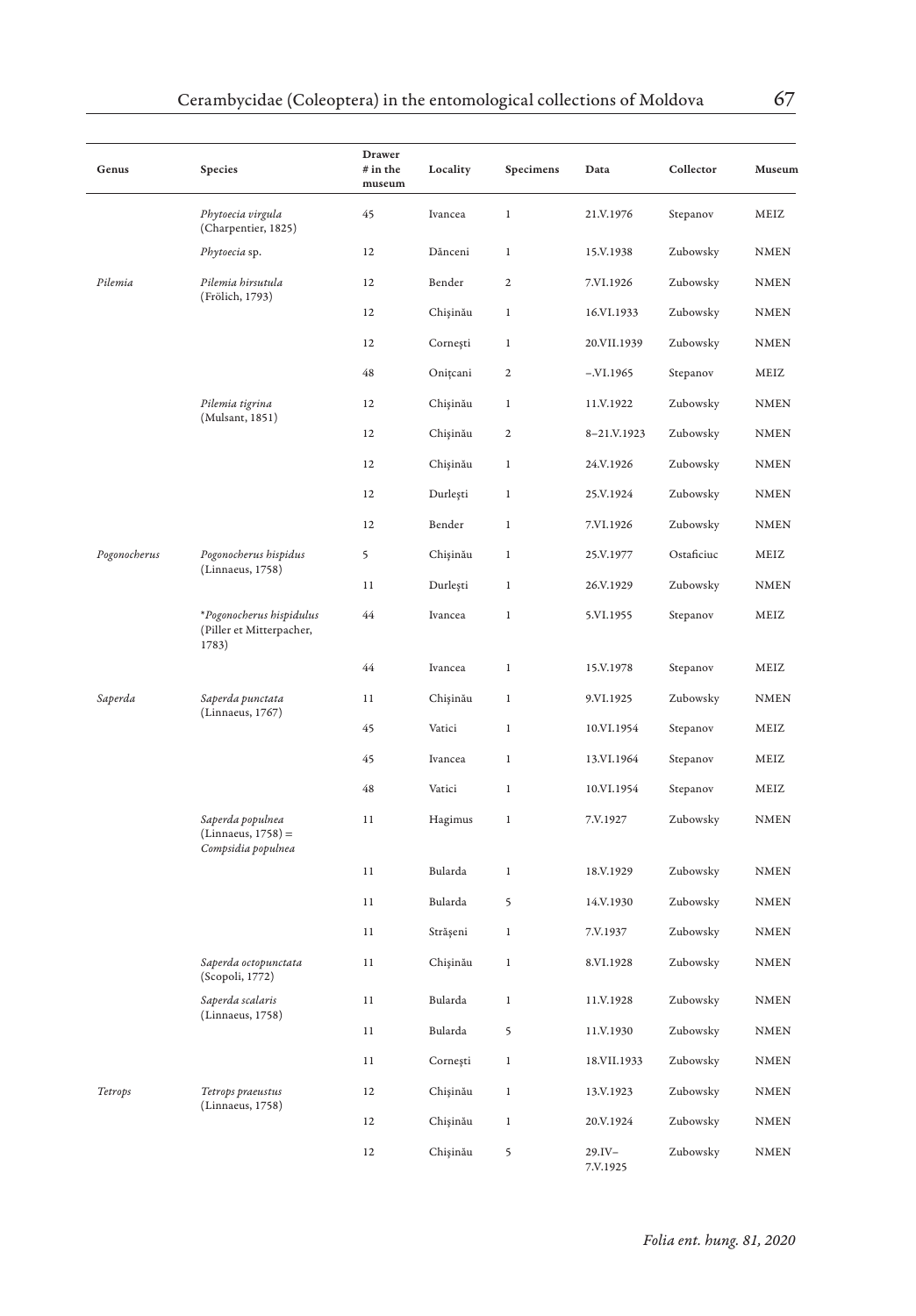| Genus | Species                               | <b>Drawer</b><br>$#$ in the<br>museum | Locality | Specimens | Data      | Collector | Museum      |
|-------|---------------------------------------|---------------------------------------|----------|-----------|-----------|-----------|-------------|
|       | Tetrops praeustus<br>(Linnaeus, 1758) | 12                                    | Chisinău | 1         | 21.V.1936 | Zubowsky  | <b>NMEN</b> |
|       |                                       | 45                                    | Vatici   | 1         | 3.V.1954  | Stepanov  | MEIZ        |
|       |                                       | 45                                    | Ivancea  | 1         | 12.V.1955 | Stepanov  | MEIZ        |
|       |                                       | 48                                    | Vatici   | 1         | 15.V.1954 | Stepanov  | MEIZ        |
|       |                                       |                                       |          |           |           |           |             |

#### RESULTS

In the four collections of Chişinău, 1153 specimens representing 121 species belonging to 60 genera and 6 subfamilies of Cerambycidae were found. These allowed us to complete the list of the family with 5 species new to the country: *Agapanthia lederi*, *A. subchalybaea*, *Orbea oculata*, *Pogonocherus hispidulus* and *Rhagium inquisitor* (marked with asterisk in the table above).

The most speciose subfamily is Lamiinae, which is represented by 457 specimens belonging to 51 species and 17 genera, followed by Cerambycinae with 392 specimens belonging to 38 species and 23 genera, then Lepturinae with 283 specimens belonging to 28 species and 16 genera and Prioninae with 17 specimens belonging to 2 species and 2 genera. Two subfamilies, Necydalinae and Spondylidinae are with 3 and one specimen, respectively, belonging to one species and one genus only.

*Analysis per collections* – The richest Cerambycidae collection is kept in the National Museum of Ethnography and Natural History, and consists of 554 specimens belonging to 101 species, 55 genera and 6 subfamilies, collected in 20 localities: city of Chişinău, town Bender, village Durleşti, v. Dănceni, t. Corneşti, v. Suriceni, v. Bularda, v. Goian, v. Lozova, v. Sculeni, t. Străşeni, v. Palanca, t. Briceni, t. Călăraşi, v. Dişcova, v. Hagimus, v. Hruşova, v. Minjir, v. Zloți and t. Vadul-lui-Vodă. The majority of the species was collected around c. Chişinău, villages Durleşti and Dănceni, and around towns Bender and Corneşti.

The highest number of specimens is assigned to *Phytoecia caerulescens*  (17), followed by *Anaglyptus mysticus* (15) and *Agapanthia violacea* (13). Three species, *Grammoptera ruficornis*, *Xylotrechus arvicola* and *Saperda octopunctata*, are found only in this collection having represented by one specimen each. Cerambycidae species of the National Museum of Ethnography and Natural History are mentioned in the catalogue by Derjanschi *et al.* (2016) and the paper of MILLER & ZUBOWSKY (1917).

The second largest insect collection is kept in the Museum of Entomology, Institute of Zoology, which consists of 437 specimens belonging to 76 species, 42 genera and 6 subfamilies, collected in 28 localities: village Bahmut, v. Calfa, v. Caracuşeni, v. Cebanovca, v. Cioreşti, c. Chişinău, v. Chițcani, v. Curchi,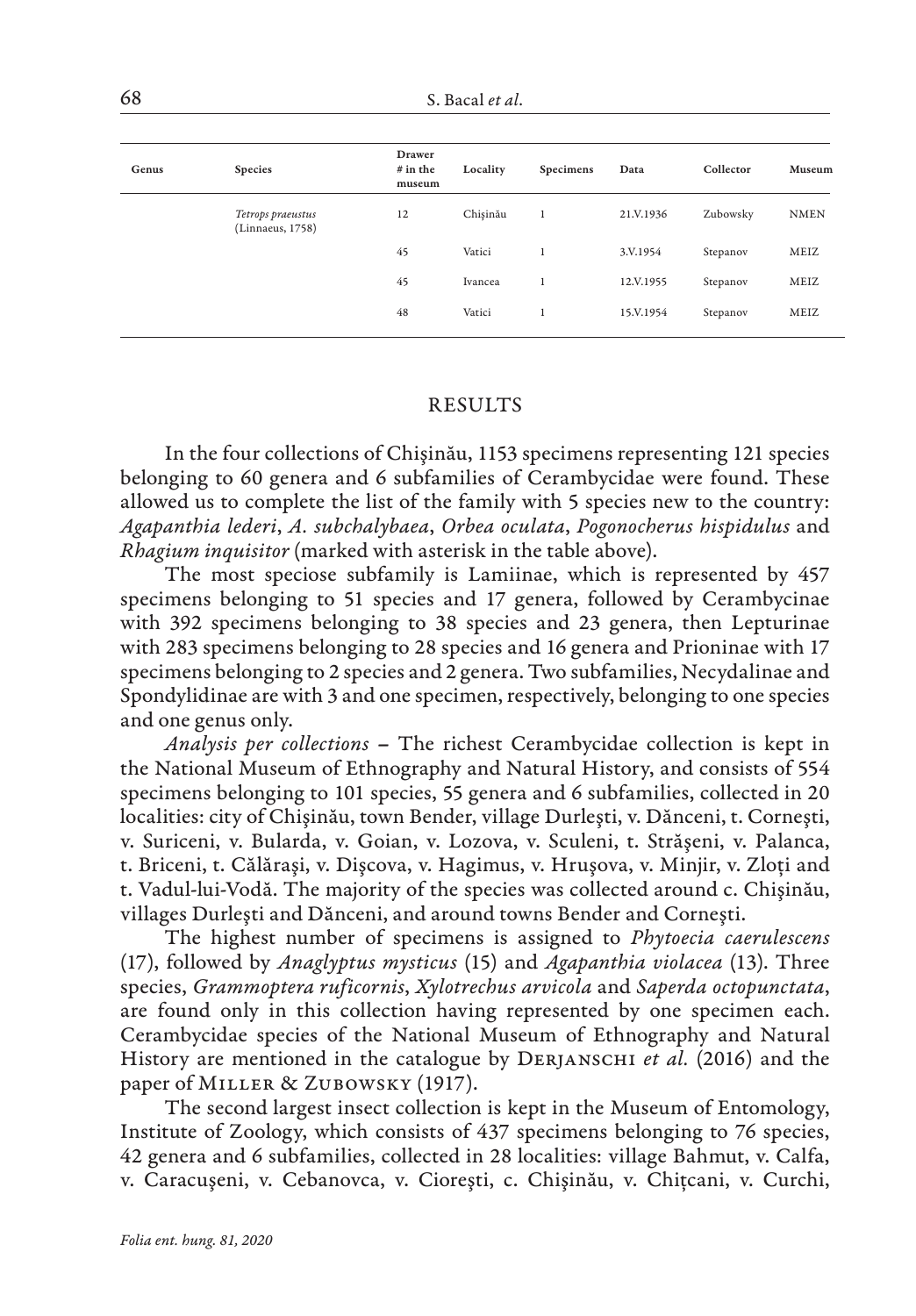t. Dubăsari, v. Dubăsari Vechi, t. Hânceşti, v. Hîrbovăț, v. Ivancea, t. Leuşeni, v. Logăneşti, v. Lozova, v. Olăneşti, t. Orhei, v. Onițcani, v. Palanca, v. Socoleni, t. Străşeni, t. Tiraspol, v. Trebisăuți, v. Trebujeni, v. Tudora, v. Tuzara and v. Vatici. Most of of the specimens deposited in this museum were collected in Ivancea and Vatici. The highest numbers of specimens are assigned to *Chlorophorus sartor*  (61), *Dorcadion tauricum* (55) and *Pseudovadonia livida* (52).

The following species are represented by singletons: *Leptura aurulenta*, *Leptura quadrifasciata*, *Tetropium fuscum, Paraphymatodes fasciatus*, *Pogonocherus hispidus*, *Oberea oculata, Agapanthia asphodeli* and *Agapanthia subchalybaea*. These species are not present in the other studied collections.

The Cerambycidae collection stored in the Museum of the State University of Moldova includes 138 specimens belonging to 10 species, 7 genera and 3 subfamilies. Insects were collected in seven localities: v. Bahmut, c. Chişinău, v. Cobâlca, v. Criuleni, v. Ivancea, v. Palanca and t. Ştefan Vodă. The majority of them were collected in Bahmut by students. The most abundant species in this museum is *Aromia moschata* with 60 specimens, followed by *Cerambyx cerdo* with 22 specimens.

The collection of Cerambycidae kept in the Museum of the Institute of Genetics, Physiology and Plant Protection includes only 24 Cerambycidae specimens, belonging to 14 species, 13 genera and 3 subfamilies, collected in seven localities: v. Zloți, c. Chişinău, v. Cociulia, t. Hânceşti, t. Comrat, v. Lozova and v. Palanca. The highest numbers of specimens are assigned to *Chlorophorus varius* with 5 specimens, followed by *Chlorophorus figuratus* with 3 specimens. A single specimen of *Agapanthia lederi* is kept in this collection.

### DISCUSSION

Papers including Cerambycidae species collected in present-day Republic of Moldova have been published since 1910, but not all species are deposited in the museums. Unfortunately, in the studied museum collections, there are no voucher specimens of Cerambycidae species cited as being collected in Moldova by some authors such as СНҮ UBCHIK (2010), NECULISEANU & BABAN (2005), Medvedev & Shapiro (1957) and Plavilshtshikov (1915, 1940).

The annotated list of longhorn beetles published by CHYUBCHIK (2010) contains data about specimens of Cerambycidae collected in Central Moldova. A total of 78 species were cited, seven of them – *Akimerus schaefferi* (Laicharting, 1784), *Arhopalus rusticus* (Linnaeus, 1758), *Asemum striatum* (Linnaeus, 1758), *Trichoferus campestris* (Falderman, 1835), *T. pallidus* (Olivier, 1790), *Callimoxys gracilis* (Brullé, 1832) and *Theophilea subcylindricolis* Hladil, 1988 – are not present in the studied collections. These materials are kept in 13 private collections in Russia, Ukraine and the Republic of Moldova (CHYUBCHIK 2010).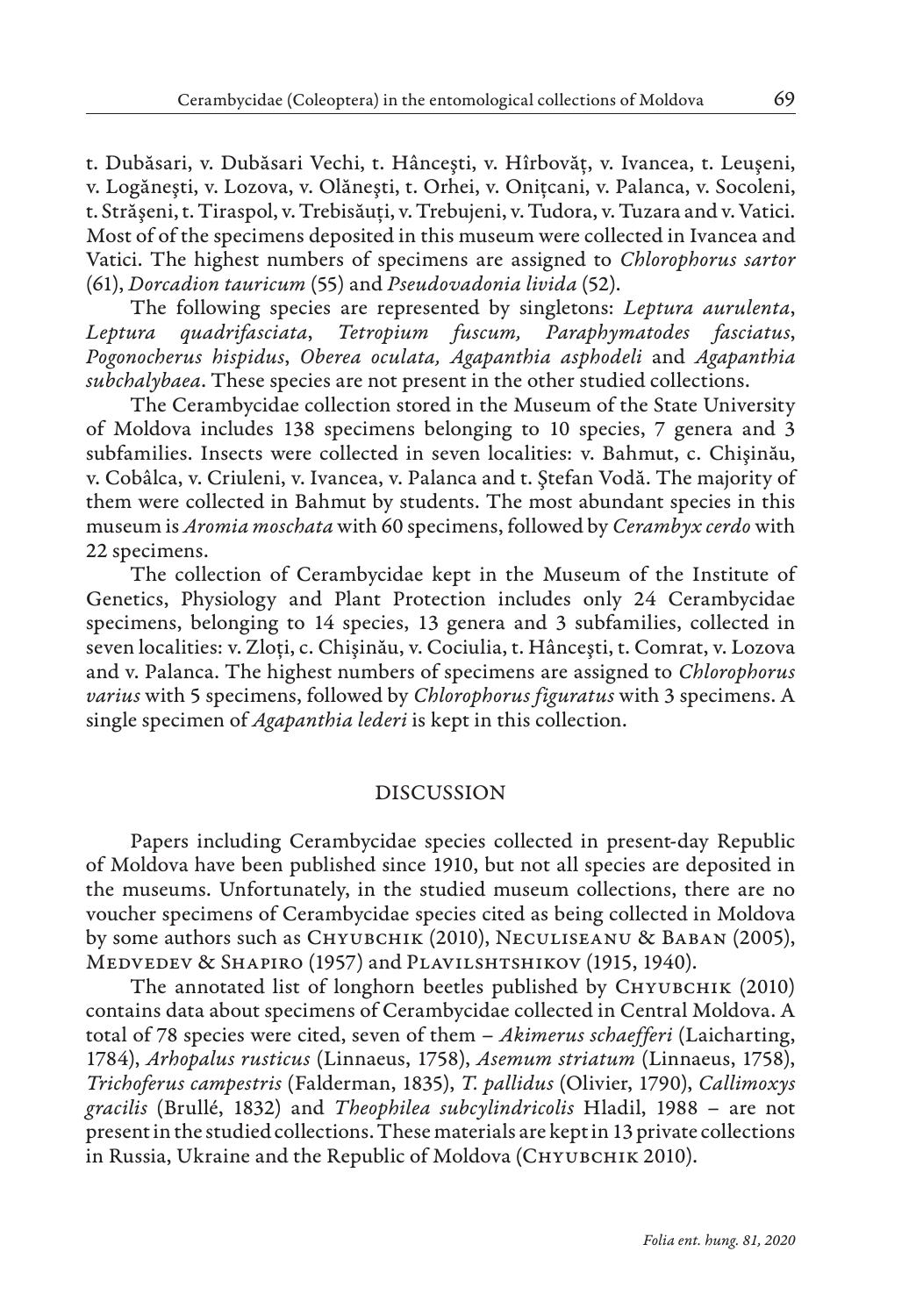According to the previously published checklist of Coleoptera from the Republic of Moldova (Bacal *et al*. 2013), 125 species of Cerambycidae were cited. In the checklist 26 species of Cerambycidae are mentioned as previously reported from the Republic of Moldova: *Acanthocinus aedilis* (Linnaeus, 1758)*, Acanthoderes clavipes* (Scharnk, 1781), *Agapanthia maculicornis* (Gyllenhal, 1817), *Cerambyx miles* Bonelli, 1812, *Clytus arietis* (Linnaeus, 1758), *C. tropicus* (Panzer, 1795), *Cyrtoclytus capra* (Germar, 1824), *Dorcadion aethiops* (Scopoli, 1763), *D. carinatum* (Pallas, 1771)*, D. litiosum* Ganglbauer, 1884, *D. scopolii* (Herbst, 1784)*, Pachyta quadrimaculata* (Linnaeus, 1758), *Pidonia lurida* (Fabricius, 1792), *P. suturalis* Le Conte, 1858, *Lamia textor* (Linnaeus, 1758), *Leptura bisignata* Brullé, 1832 (*Vadonia bipunctata globicollis* (Desbrochers des Loges, 1870)), *Molorchus umbellatarum* (Schreber, 1759), *Monochamus sutor* (Fabricius, 1787), *Phytoecia rubropunctata* Goeze, 1777*, P. scutellata* (Fabricius, 1793), *Phymatodes pusillus* (Fabricius, 1787), *Ropalopus femoratus* (Linnaeus, 1758), *R. varini* (Bedel, 1870), *Saperda carcharias* (Linnaeus, 1758), *Tetrops starki* Chevrolat, 1859 and *Xylotrechus pantherinus* (Savenius, 1825). Unfortunately, there are no voucher specimens of these species in the collections of studied museums, and six specimens remained unidentified at species level.

In the monograph of Danilevsky (2014) other two species, *Cortodera moldovana* Danilevsky, 1996 and *Grammoptera ustulata* (Schaller, 1783) are mentioned. *C. moldovana* was described as endemic of Moldova, and the second species was collected in Cojusna locality, at 16 May 2009 by A. Zubov. Unfortunately, there are no specimens of these species in the studied museums (Danilevsky 2014).

Certain species of Cerambycidae are protected by European conventions (Annex II of the Bern Convention) and are included in the Red Books of several countries. In the Red Book of the Republic of Moldova (CARTEA ROŞIE A Republicii Moldova 2015) six species, *Aromia moschata*, *Cerambyx cerdo*, *Dorcadion equestre*, *Morimus funereus*, *Purpuricenus kaehleri* and *Rosalia alpina* were included. Three of them, *Rosalia alpina*, *Cerambyx cerdo* and *Morimus funereus* are protected also through the European Union/Council of Europe Joint Programme "Emerald Network of Nature Protection Sites" at pan-European level.

On 8 May 2008, between localities Hânceşti and Rusca in Hânceşti district, several individuals of *Pilemia tigrina* were observed and photographed by A. Csathó in the forest steppe flora. Three voucher specimens were collected and deposited in the Coleoptera Collection of the HNHM.

The finding was published by CsATHÓ (2014) as the first record for the country; however, the species was mentioned earlier from the Republic of Moldova by MILLER & ZUBOWSKY (1917) and MEDVEDEV & SHAPIRO (1957). The correction was included in Tó<sub>TH</sub> et al. (2016).

In order to protect rare species, further specimens were not collected and deposited in museums. Observed species were only photographed and published (BUŞMACHIU 2019).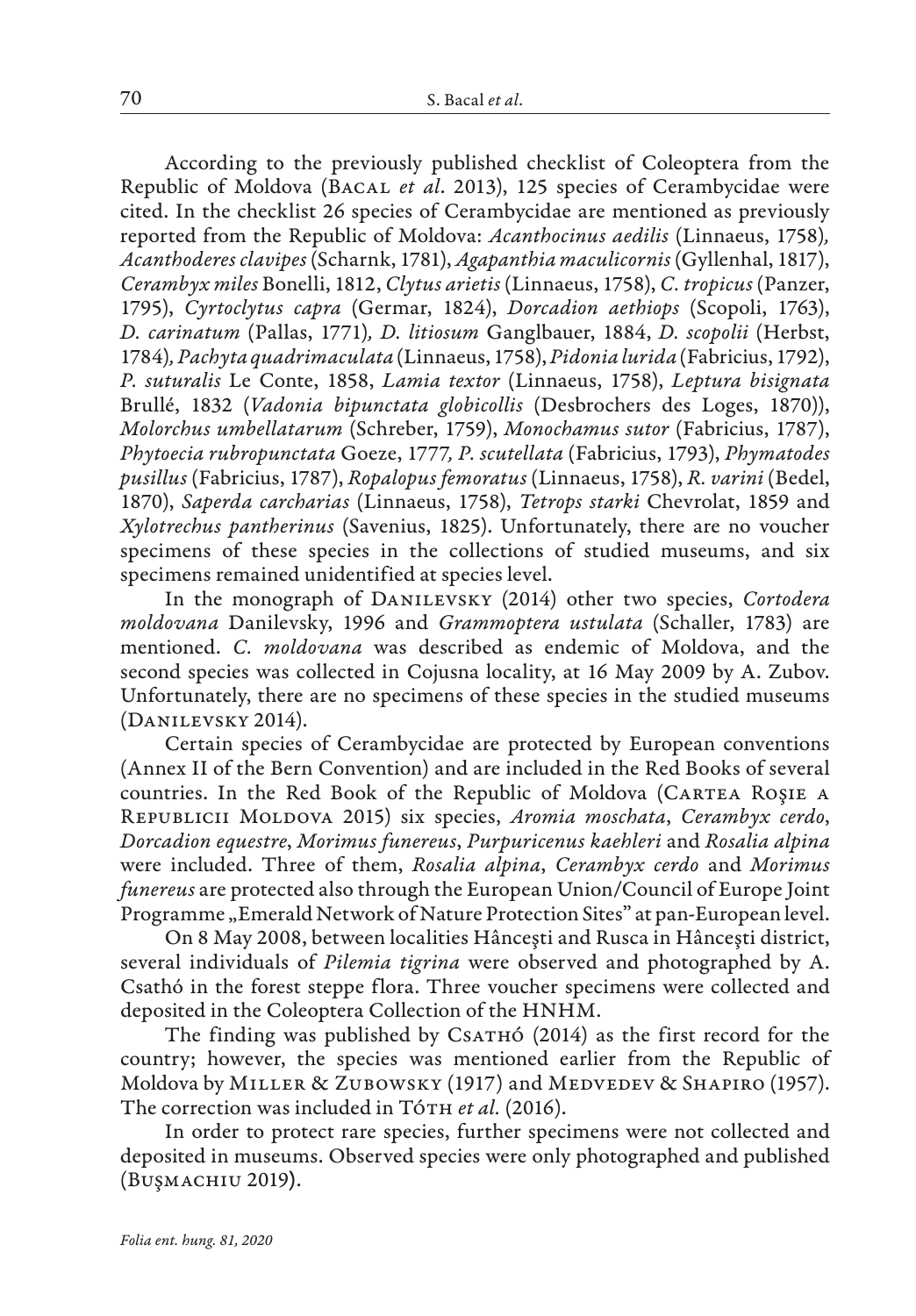The European Red List of saproxylic beetles contains 153 species within the subfamilies Cerambycinae and Prioninae native to or naturalized in Europe before AD 1500 (NIETO & ALEXANDER 2010). From the Cerambycidae known to occur in the Republic of Moldova, 48 species are included in the Red List. Of them, 44 are categorised as Least Concern (LC), three as Not Threatened (NT), and one as Data Deficient (DD).

*Acknowledgments –* The authors would like to thank all curators of the entomological collections: M. Batco (IGPP) and S. Poznacomchin (MSUM). The study was supported by the project "Evolutionary changes of economically important terrestrial fauna, of rare and protected species in the conditions of anthropic and climatic changes" (N. 20.80009.7007.02).

\*

# REFERENCES

- Althoff J. & Danilevsky M. 1997: *A check-list of Longicorn beetles (Coleoptera, Cerambycoidea) of Europe.* – Slovensko Entomolosko Drustvo Stefana Michielija, Ljubljana, 64 pp.
- Bacal S., Munteanu N. & Toderaş I. 2013: Checklist of beetles (Insecta: Coleoptera) of the Republic of Moldova. – *Brukenthal Acta Musei* 8(3): 415–150.
- BUŞMACHIU G. 2019: New record of some rare and protected insects species from the Republic of Moldova. – *Marisia. Studii şi materiale. Ştiințele Naturii* 38–39: 35–42.
- Cartea Roşie a Republicii Moldova 2015: *Cartea Roşie a Republicii Moldova. Ediția a treia. The Red Book of the Republic of Moldova. Third edition. –* Editura Ştiința, Chişinău, 492 pp.
- Chyubchik V. 2010: The annotated list of longicorn beetles (Coleoptera: Cerambicydae) of Central Moldova. – *Russian Entomological Journal* 19(2): 111–118. https://doi.org/10.15298/rusentj.19.2.04
- Csathó A. I. 2014: Pilemia tigrina (Mulsant, 1851), new for the fauna of Republic of Moldova (Coleoptera: Cerambycidae). – *Folia entomologica hungarica* 75: 69–72. https://doi.org/10.17112/FoliaEntHung.2014.75.69
- Danilevsky М. L. 2014: *Жуки-усачи (Coleoptera, Cerambycoidea) России и соседних стран. Часть 1. (Longicorn beetles (Coleoptera, Cerambycoidea) of Russia and adjacent countries. Part 1.)* – Higher School Consulting, Moscow, 518 pp.
- Danilevsky M. L. 2019: *Catalogue of Palaearctic Cerambycoidea*. Online: www.zin.ru/Animalia/ Coleoptera/rus/danlists.htm [Accessed 23 August 2020.]
- Derjanschi V., Baban E., Calestru L., Stahi N. & Ţugulea C. 2016: *Catalogue of the "N. Zubowsky entomological collection".* – Academy of Sciences of Moldova, National Museum of Ethnography and Natural History, Institute of Zoology, Chişinău, 296 pp.